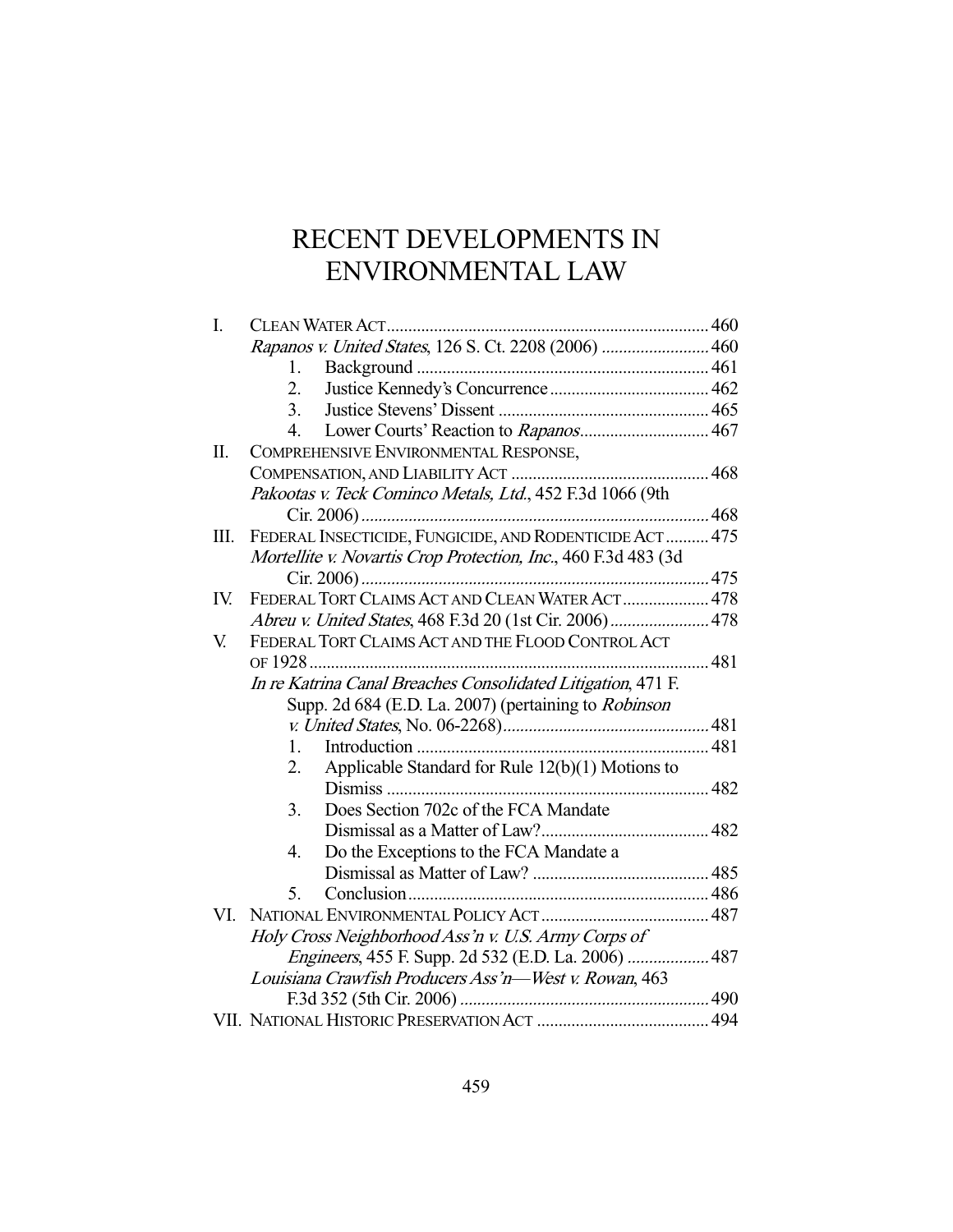|                                                       | Business & Residents Alliance of E. Harlem v. Jackson, 430 |                                                          |     |  |  |
|-------------------------------------------------------|------------------------------------------------------------|----------------------------------------------------------|-----|--|--|
|                                                       |                                                            |                                                          |     |  |  |
|                                                       |                                                            |                                                          |     |  |  |
|                                                       |                                                            | In re The Exxon Valdez, 472 F.3d 600 (9th Cir. 2006) 499 |     |  |  |
| IX.                                                   |                                                            | <b>RECENT LEGISLATION</b>                                |     |  |  |
|                                                       |                                                            | The California Global Warming Solutions Act of 2006,     |     |  |  |
|                                                       |                                                            |                                                          |     |  |  |
|                                                       | 1.                                                         | Global Warming and the Global Community 505              |     |  |  |
|                                                       | 2.                                                         |                                                          |     |  |  |
|                                                       | 3 <sub>1</sub>                                             |                                                          |     |  |  |
|                                                       | 4.                                                         |                                                          |     |  |  |
|                                                       | 5.                                                         |                                                          |     |  |  |
|                                                       | 6.                                                         |                                                          |     |  |  |
|                                                       | 7.                                                         |                                                          |     |  |  |
|                                                       | 8.                                                         |                                                          |     |  |  |
|                                                       | 9.                                                         |                                                          |     |  |  |
|                                                       | 10.                                                        |                                                          |     |  |  |
| The Pets Evacuation and Transportation Standards Act, |                                                            |                                                          |     |  |  |
|                                                       | Public Law 109-308 (codified as amended at 42 U.S.C.       |                                                          |     |  |  |
|                                                       |                                                            |                                                          | 514 |  |  |
|                                                       |                                                            |                                                          |     |  |  |

# I. CLEAN WATER ACT

# Rapanos v. United States, 126 S. Ct. 2208 (2006)

 In the noted case, a United States Supreme Court plurality remanded to the United States Court of Appeals for the Sixth Circuit for further consideration of the Supreme Court's interpretation of "navigable waters" under the Clean Water Act (CWA). Rapanos v. United States, 126 S. Ct. 2208, 2235 (2006). However, because the noted case had a 4- 1-4 decision, lower courts are unclear as to what the Supreme Court's interpretation of "navigable waters" under the CWA actually was. This recent development will discuss Justice Kennedy's concurring opinion and Justice Stevens' dissenting opinion. Justice Scalia's plurality opinion held that to be "navigable waters," wetlands must have a "continuous surface connection" to a "relatively permanent, standing or flowing body of water" so that "there is no clear demarcation between waters and wetlands." *Id.* at 2226-27. For further analysis of the plurality opinion, please see Gina Schilmoeller, Recent Development, Rapanos v. United States, 20 TUL. ENVTL. L.J. 236 (2006).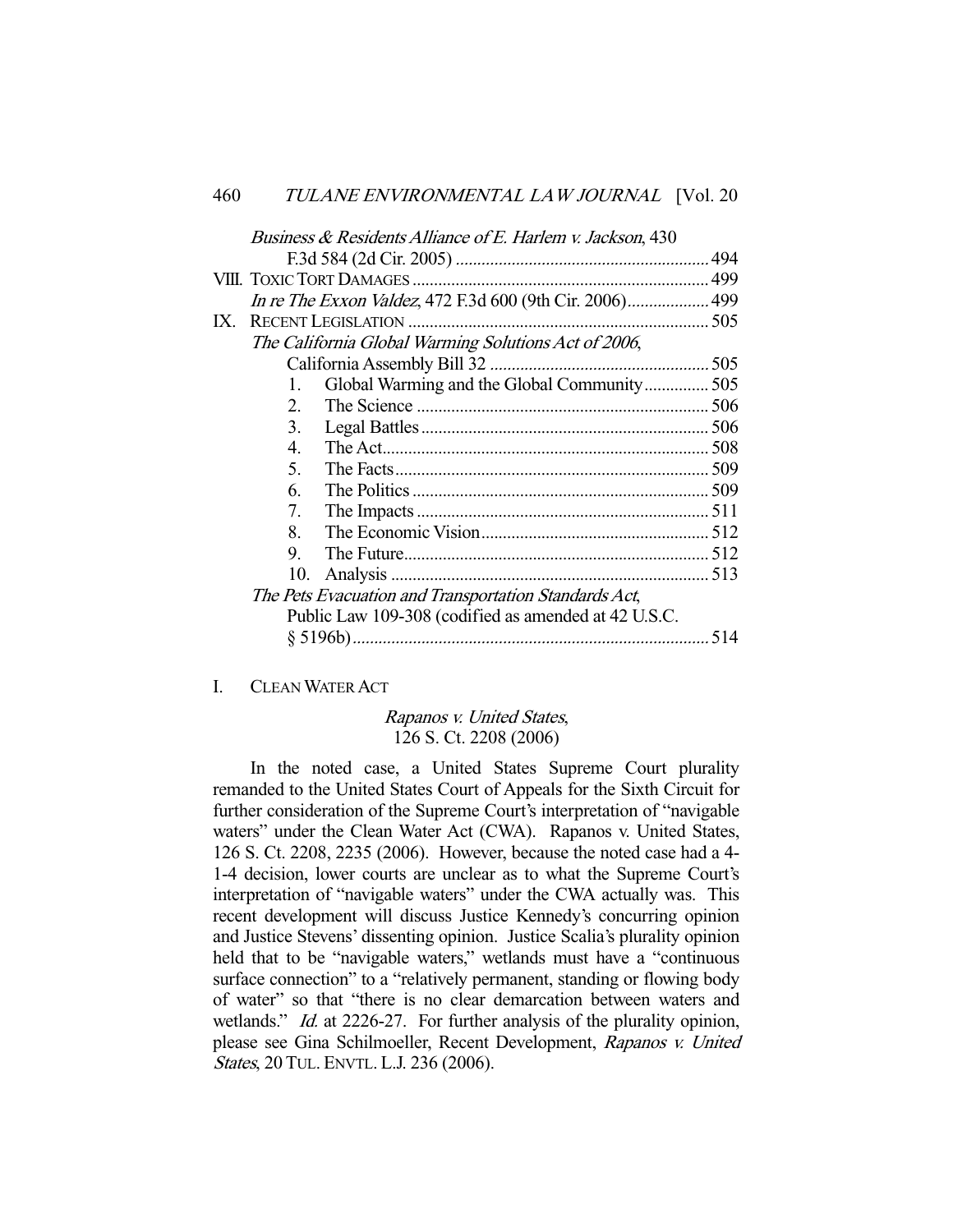#### 1. Background

 The CWA regulates "the discharge of any pollutant by any person" into navigable waters unless the person obtains a discharge permit. 33 U.S.C. §§ 1311(a), 1342(a) (2000). Congress defined "pollutants" as including dredge and fill materials. Id. § 1362(6) (defining "rock, sand, [and] cellar dirt," and fill materials, as "pollutants"). Congress defined "navigable waters" as "the waters of the United States, including the territorial seas." *Id.* § 1362(7). Congress delegated to the United States Army Corps of Engineers (Corps) authority to further define "navigable waters" related to dredging and filling. *Id.* § 1344. The Corps included wetlands adjacent to traditionally navigable waters in its definition of "navigable waters." Permits for Activities in Navigable or Ocean Waters, 40 Fed. Reg. 31,320, 31,320 (July 25, 1975). Thus, to fill or dredge wetlands adjacent to traditionally navigable waters, one must obtain a CWA permit.

 The noted case is a consolidation of two Michigan cases, one against John and Judith Rapanos, and their wholly owned companies (Rapanos), and the other against June and Keith Carabell and Harvey and Frances Gordenker (Carabells) (collectively petitioners). Rapanos, 126 S. Ct. at 2219. The United States brought civil and criminal action against Rapanos for filling three wetlands sites in violation of the CWA. Although the Rapanos' wetlands were not themselves adjacent to traditionally navigable waters, the Rapanos' wetlands were adjacent to drains, which then emptied into traditionally navigable waters, including rivers, lakes, and bays.

 The Carabells wanted to build condominiums on their wetlands, so they applied to the Michigan Department of Environmental Quality (Michigan Department) for a filling permit. Carabell v. U.S. Army Corps of Eng'rs, 391 F.3d 704, 705-06 (6th Cir. 2004). The Michigan Department denied the Carabells' permit, in part, because the Carabells' wetlands were separated from a man-made ditch by a four-foot-wide man-made berm. Rapanos, 126 S. Ct. at 2219. The ditch connected to a drain, which emptied into a creek, which then emptied into a lake. The berm blocked the Carabells' wetlands from emptying into the ditch, but there were occasional overflows from the ditch into the drain. Carabell, 391 F.3d at 705. The Court consolidated the petitioners' cases to determine whether petitioners' wetlands, "which lie near ditches or manmade drains that eventually empty into traditionally navigable waters, constitute[d] 'waters of the United States'" under the CWA. Rapanos, 126 S. Ct. at 2219.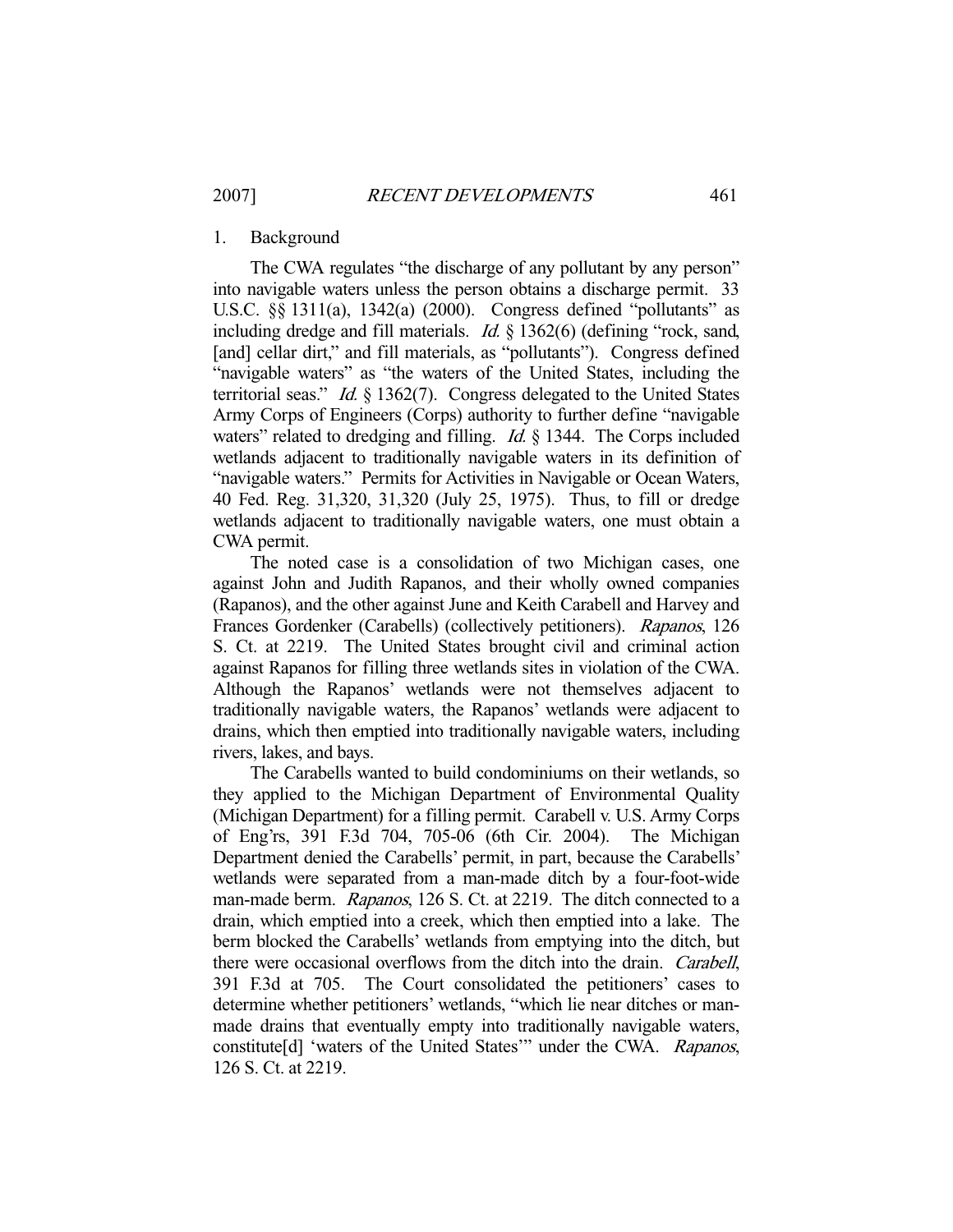#### 2. Justice Kennedy's Concurrence

 Justice Kennedy's concurrence, joined by no one, agreed with the plurality in that petitioners' cases should be remanded. However, Justice Kennedy wholly rejected the plurality's reasoning and interpretation, stating they were "inconsistent with [the CWA's] text, structure, and purpose." Id. at 2246. Instead, Justice Kennedy's concurrence held that wetlands that have a "significant nexus" with traditionally navigable waters should be regulated under the CWA. Id. at 2252.

 After a short description of the CWA's legislative history and purpose, Justice Kennedy defined what wetlands, the "waters" at issue, actually are. Id. at 2237-38. Justice Kennedy emphasized that wetlands require (1) a prevalence of plant species; (2) "hydric soil, meaning soil that is saturated, flooded, or ponded for sufficient time . . . to become anaerobic, or lacking in oxygen"; and (3) "wetland hydrology, a term generally requiring continuous inundation or saturation to the surface during at least five percent of the growing season."

 After giving a background of petitioners' cases, Justice Kennedy analyzed the two Supreme Court cases that previously construed "navigable waters" under the CWA. *Id.* at 2240. The Court first construed "navigable waters" in United States v. Riverside Bayview Homes, Inc., 474 U.S. 121 (1985). In Riverside Bayview, the Court found that the Corps' regulations, which allowed CWA regulation of wetlands that directly abutted traditionally navigable water, were entitled to deference. Id. at 131. The Corps determined that wetlands perform important functions such as "filter[ing] and purify[ing] water draining into adjacent bodies of water . . . and slow[ing] the flow of surface runoff into lakes, rivers, and streams and thus prevent[ing] flooding and erosion." Id. at 134 (internal citations omitted). Thus, the Court held that "the Corps' ecological judgment about the relationship between waters and their adjacent wetlands . . . may be defined as waters under the [Clean Water] Act." *Id.* at 134.

 Justice Kennedy next analyzed Solid Waste Agency of North Cook County v. U.S. Army Corps of Engineers (SWANCC), 531 U.S. 159 (2001). In SWANCC, the Court held that abandoned sand and gravel pits, which were not connected to any other waters, were not regulable under the CWA. *Id.* at 171. The Corps thought the sand and gravel pits were regulable because migratory birds used the pits as habitats. *Id.* at 164-65. However, the Court distinguished SWANCC and Riverside Bayview, commenting that "[i]t was the significant nexus between the wetlands and 'navigable waters' that informed our reading of the [Clean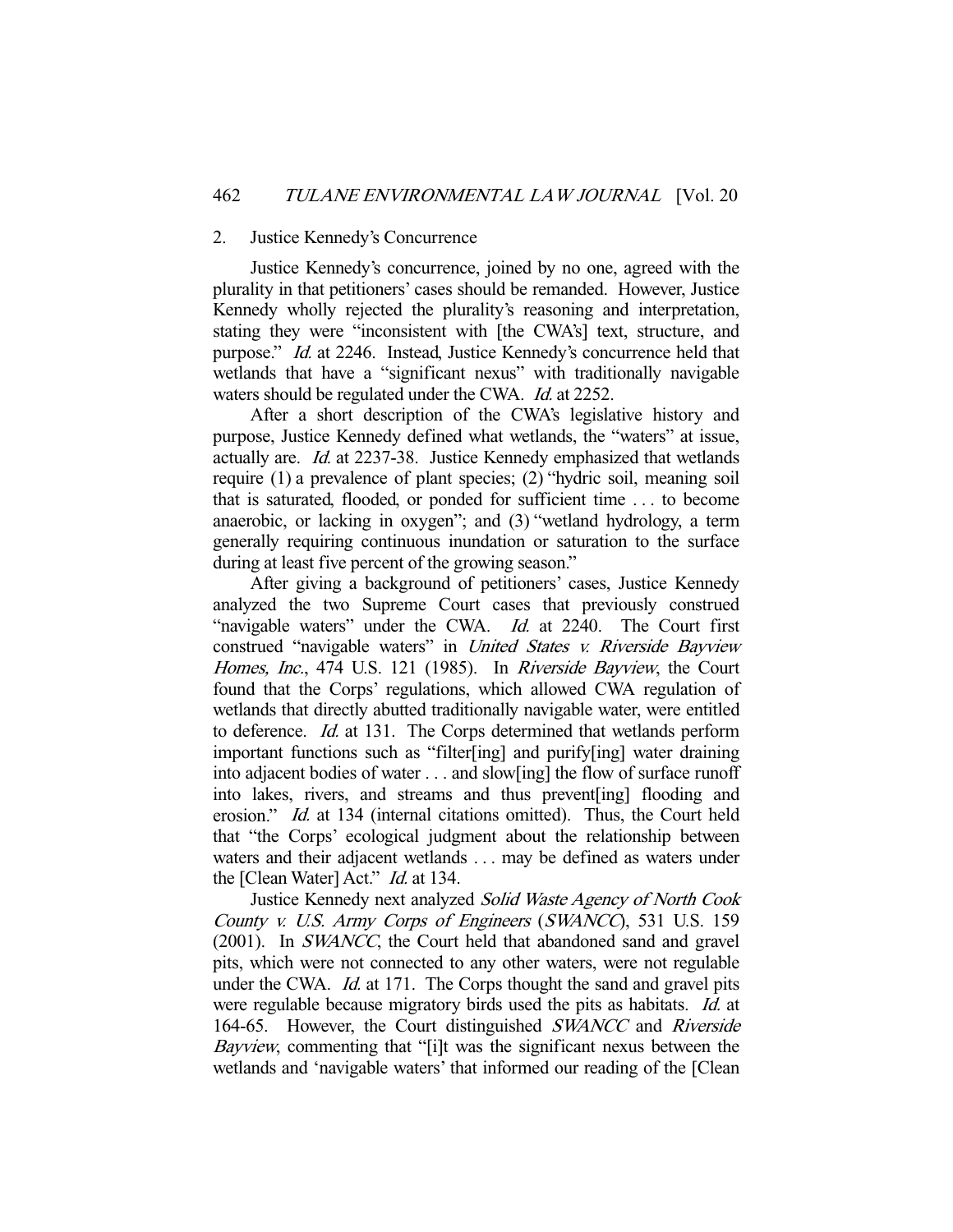Water] Act in *Riverside Bayview Homes.*" *Id.* at 167. Because the migratory birds' use of the sand and gravel pits had no nexus to other waters, the Corps was not entitled to deference. Id. at 172.

 After analyzing pertinent precedent, Justice Kennedy proceeded to criticize the plurality's holding that the term "navigable waters," as it pertains to wetlands, should only include wetlands with a continuous surface connection to permanent standing water or continuously flowing water. Rapanos, 126 S. Ct. at 2242. According to Justice Kennedy, this requirement "makes little practical sense in a statute concerned with downstream water quality." *Id.* 

 First, Justice Kennedy analyzed the "continuously flowing" element of the plurality's test. According to Justice Kennedy, "continuously flowing" would mean that "[t]he merest trickle, if continuous, would count as 'water' subject to federal regulation, while torrents thundering at irregular intervals through otherwise dry channels would not." For example, Scalia's test would mean that the CWA could not regulate the Los Angeles River. Even though rivers are traditionally navigable waters, the Los Angeles River does not continuously flow and usually "looks more like a dry roadway than a river." Moreover, Justice Kennedy found that nothing in the CWA suggests Congress wanted to exclude irregular waterways from CWA regulation. *Id.* at 2243.

 Justice Kennedy also criticized the second element of the plurality's test, that a wetland adjacent to a traditionally navigable water must have a "continuous surface connection." *Id.* at 2244. Although the plurality based the "continuous surface connection" element on Riverside Bayview, Justice Kennedy noted that this element is inconsistent with Riverside Bayview. In Riverside Bayview, Justice Kennedy noted the Court "deemed it irrelevant whether the 'moisture creating the wetlands ... [found] its source in the adjacent bodies of water." *Id.* at 2244 (internal citations omitted). Furthermore, Justice Kennedy explained that in Riverside Bayview, the Court found that the wetlands may be adjacent even if the wetlands "are not significantly intertwined with the ecosystem of adjacent waterways." Id. (internal citations omitted). Justice Kennedy also noted that SWANCC did not support the "continuous surface connection" element because SWANCC only analyzed isolated ponds, and had nothing to do with adjacent waters. Id. at 2244-45.

Justice Kennedy next emphasized why the Corps is entitled to *some* deference when it seeks to regulate intrastate wetlands under 33 U.S.C. § 1344. Rapanos, 126 S. Ct. at 2244. When Congress enacted the CWA, Congress specifically included fill materials as pollutants, in part because filling and dredging affects downstream water quality. Id.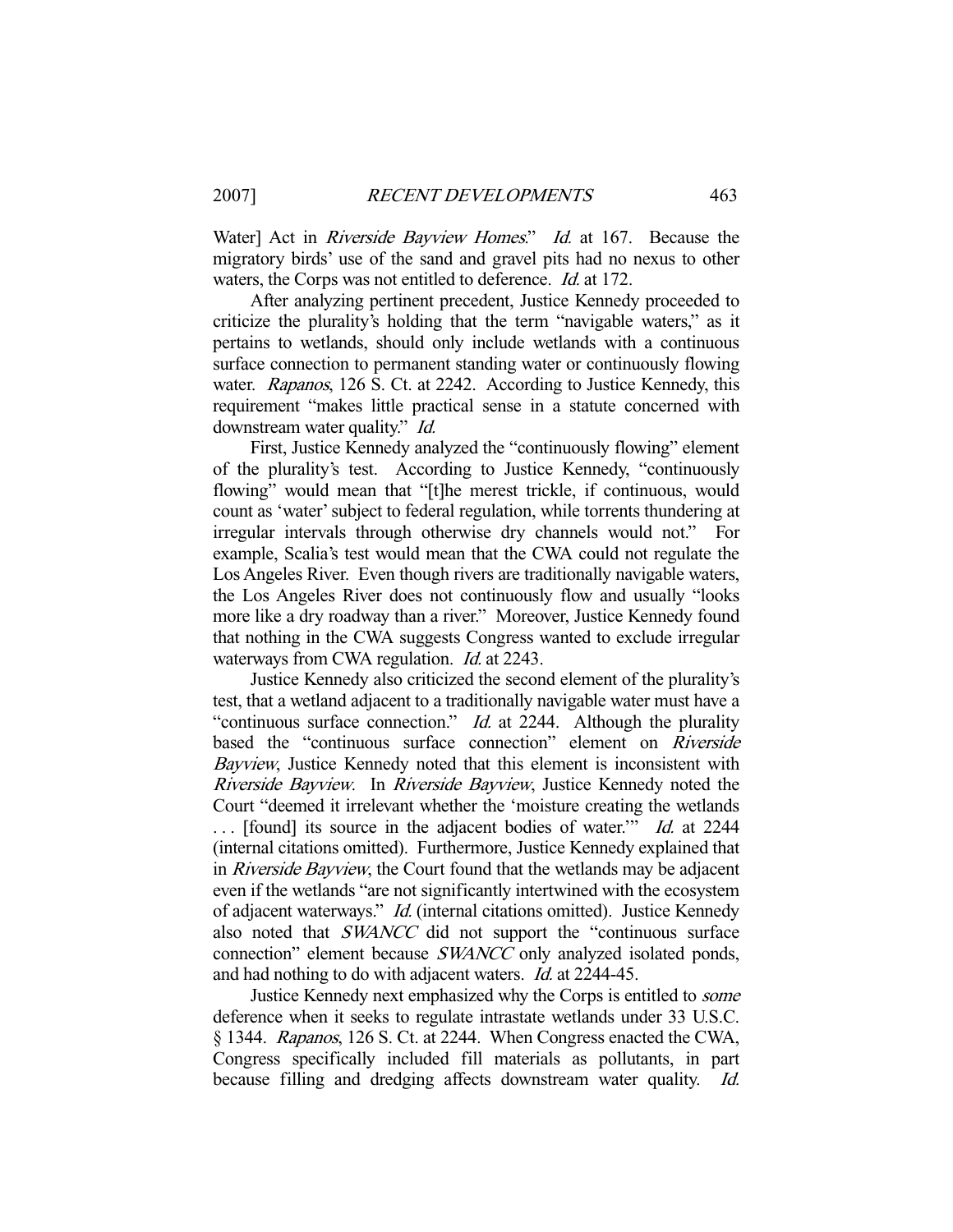(citing 33 U.S.C. §§ 1311(a), 1362(6), (12)). However, according to Justice Kennedy, the plurality asserted that that the CWA should not regulate dredge or fill material that merely affects downstream water quality (i.e., dredge or fill material that is not emitted specifically into a traditionally navigable waters). Id. at 2245. According to the plurality, fill material has no downstream effect because fill material "does not normally wash downstream," and thus will not enter the navigable waters to which the wetlands were attached. Id. (citing Rapanos, 126 S. Ct. at 2228 (Scalia, J., plurality)). However, Justice Kennedy rejected the plurality's argument, since Scalia's theory that fill material does not wash downstream was not empirically sound; silt used to fill and dredge could significantly affect ecosystems. *Id.* at 2245. Moreover, Justice Kennedy noted that wetlands filter and purify downstream water and wetlands slow the flow of surface runoff, which prevents flooding and erosion. Thus, Justice Kennedy concluded, wetlands do have significant downstream effects that prevent pollution.

 Justice Kennedy next criticized the plurality, claiming the "continuous surface connection" with a "continuously flowing water" test created more federalism and Commerce Clause issues than it resolved. Id. at 2246. According to Justice Kennedy, a wetland could be next to, but not physically connect with, a traditionally navigable water, and under the plurality's test, the CWA could not regulate the wetland. However, the wetland would prevent erosion, prevent flooding, and purify the traditionally navigable water. Id. at 2246-47. Similarly, Justice Kennedy noted that the plurality's test would allow the CWA to regulate a wetland connected to a small intrastate river or stream (waters which, traditionally, are nonnavigable). Thus, he concluded, not only is the plurality overinclusive by encompassing traditionally nonnavigable waters, like an intrastate stream, but the plurality is underinclusive, since it ignores wetlands' downstream, "aggregate effects" on national water quality. *Id.* (quoting Wickard v. Filburn, 317 U.S. 111 (1942)).

 Instead of adopting Justice Scalia's "continuous surface connection" test, Justice Kennedy adopted a "significant nexus" test, a phrase he borrowed from SWANCC. Id. at 2248. Because "wetlands can perform critical functions related to the integrity of other waters—functions such as pollutant trapping, flood control, and runoff storage," the plurality's test makes little sense. Instead, Justice Kennedy concluded, the test should be whether the wetlands "significantly affect the chemical, physical, and biological integrity" of traditionally defined navigable waters. Thus, according to Justice Kennedy, the Corps should not be able to regulate wetlands whose "effects on water quality are speculative or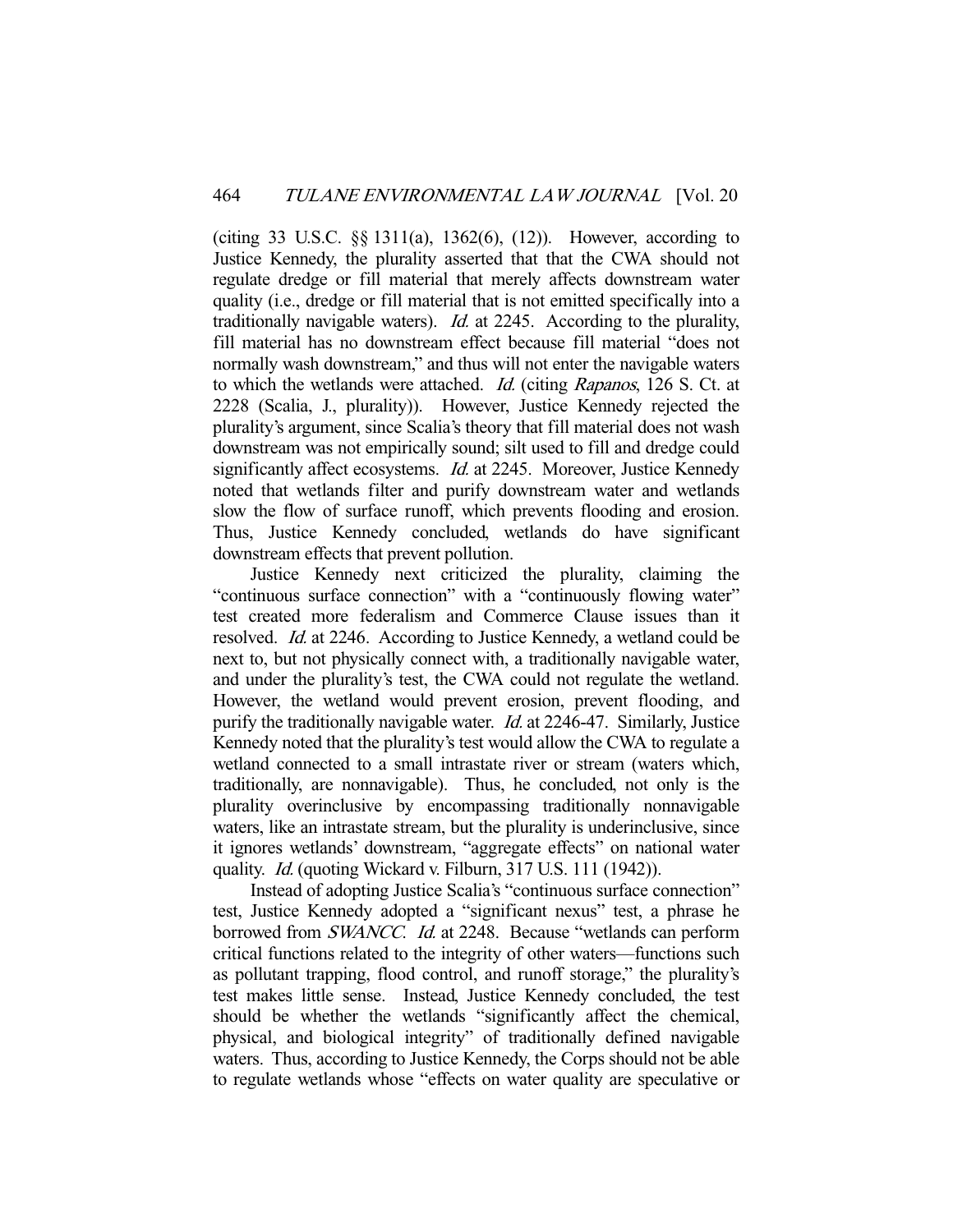insubstantial." Moreover, Justice Kennedy asserted his "significant nexus" test "does not raise federalism or Commerce Clause concerns sufficient to support a presumption against [the test's] adoption." Id. at 2249. Unlike the plurality's test, the "significant nexus test" would "prevent<sup>[]</sup> problematic applications of the" CWA. *Id.* at 2250. Thus, although Justice Kennedy wholly rejected the plurality's reasoning and interpretation, Justice Kennedy remanded petitioners' cases for further consideration under the "significant nexus" test. *Id.* at 2252.

#### 3. Justice Stevens' Dissent

 Justice Stevens, with whom Justices Souter, Ginsburg, and Breyer joined, dissented, arguing that the Corps should receive administrative deference. According to Justice Kennedy, Congress charged the Corps with defining "navigable waters" under the CWA, and the Corps used their specialized knowledge to determine that petitioners' wetlands fell within Congress's intent of navigable waters. Justice Stevens noted that wetlands offer "nesting, spawning, rearing and resting sites for aquatic or land species; serve as valuable storage areas for storm and flood waters; and provide significant water purification functions." Id. at 2257 (internal citations omitted). These various services "are integral to the chemical, physical, and biological integrity of the Nation's waters." Id. (internal citations omitted). Moreover, Justice Stevens explained that well before Congress enacted the CWA, the Court held in Oklahoma ex rel. Phillips v. Guy F. Atkinson Co., 313 U.S. 508 (1941), that Congress could regulate wetlands and other watersheds under the Commerce Clause. Id. at 2262. In Atkinson, Justice Stevens noted, the Court stated, "'There is no constitutional reason why Congress cannot, under the commerce power, treat the watersheds as a key to flood control on navigable streams and their tributaries." *Id.* (quoting 313 U.S. at 525).

After restating Rapanos' and Carabell's facts, Justice Stevens analyzed Riverside Bayview, arguing that Riverside Bayview controlled the cases at hand, and that the plurality misread Riverside Bayview. Id. at 2255-56. According to Justice Stevens, although the wetlands in Riverside Bayview abutted a navigable water, the Court framed Riversides Bayview's question presented as whether the CWA "authorize[d] the Corps to require landowners to obtain permits from the Corps before discharging fill material into wetlands adjacent to navigable bodies of water *and their tributaries.*" *Id.* at 2255 (internal citations omitted). Thus, Justice Stevens noted that in Riverside Bayview, the Court was not concerned merely with wetlands' adjacency to navigable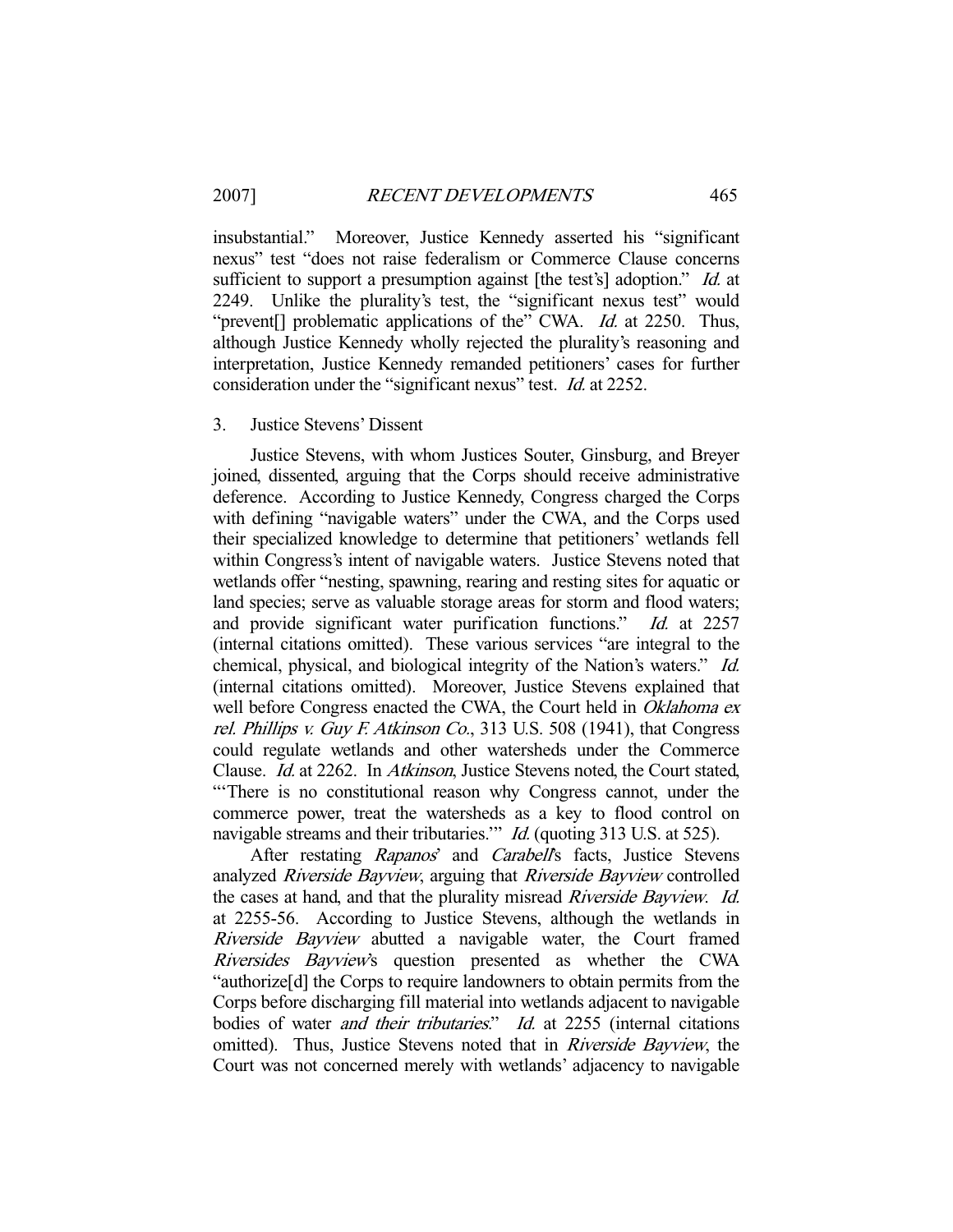waters, but also with wetlands' adjacency to navigable waters' tributaries (i.e., drains).

 Moreover, Justice Stevens explained that in Riverside Bayview, the Court recognized the practical difficulties in differentiating between land and water, and deferred to the Corps to allow them to define adjacent wetlands as "waters." Thus, Justice Stevens found that because of the "congressional concern for protection of water quality and aquatic ecosystems," the Court determined the Corps' regulations in Riverside Bayview were not arbitrary or capricious, and thus entitled to deference. Id. (internal citations omitted). Similarly, Justice Stevens found that the Riverside Bayview Court never stated or implied that "adjacent" meant having a "continuous surface connection," as the plurality read it; rather, the Court defined "adjacent" as "'form[ing] the border of or [being] in reasonable proximity to other waters." Id. at 2255 (quoting Riverside Bayview, 474 U.S. at 134).

 The dissent agreed with Kennedy's dislike for the plurality's "continuous surface connection" test. Like Justice Kennedy, Justice Stevens was entirely unsure of where Justice Scalia found his "continuous surface connection" test, since both found the test to be inconsistent with *Riverside Bayview. Id.* at 2259. Both Justice Kennedy and Justice Stevens found the plurality's test to have federalism and Commerce Clause issues, because the test is overinclusive and underinclusive in the waters it regulates. *Id.* at 2259-60. Justice Stevens also criticized the plurality's strict adherence to very traditional definitions of navigable waters, claiming that doing so was against Congress's intent in enacting the CWA. Id. at 2260. Since the CWA was meant to be a complete rewriting of existing water pollution legislation, Justice Stevens concluded that strict definitions should not apply. Id. at 2262 (internal citations omitted).

 However, Justice Stevens disagreed with Justice Kennedy's judicially-created "significant nexus" test. Id. at 2264. Although Justice Kennedy distilled the "significant nexus" test from SWANCC, the Court used the phrase exactly once: "'It was the significant nexus between the wetlands and 'navigable waters' that informed our reading of the [CWA] in Riverside Bayview."" Id. (quoting SWANCC, 531 U.S. at 167).

However, according to Justice Stevens, the "significant nexus" test is almost meaningless because it "will probably not do much to diminish the number of wetlands covered by the [Clean Water] Act in the long run." Nearly all wetlands that the Corps would seek to regulate would have more than a *de minimis* effect downstream, so Justice Stevens concluded that the "significant nexus" test would not exclude any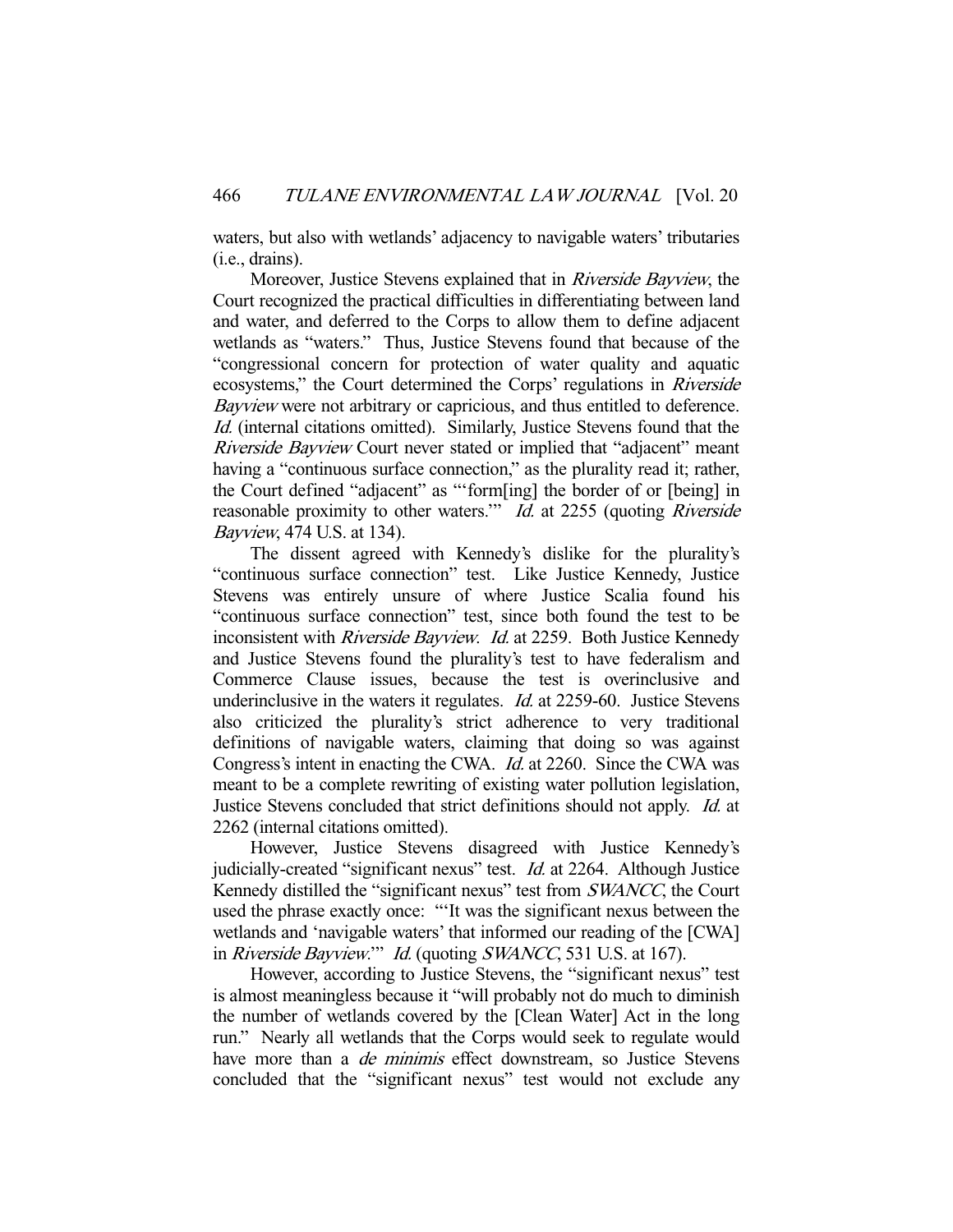wetlands the dissent and the Corps would regulate. Instead, Justice Stevens noted, Justice Kennedy's "significant nexus" test would create "additional work for all concerned parties"—developers would have no clear guidance as to whether they needed a permit, and the Corps would have to make case-by-case decisions. *Id.* at 2264-65.

 Justice Stevens ended his dissent by remarking on the "unusual feature of the Court's judgments in these cases":

In these cases, . . . while both the plurality and Justice Kennedy agree that there must be a remand for further proceedings, their respective opinions define different tests to be applied on remand. Given that all four Justices who have joined this opinion would uphold the Corps' jurisdiction in both of these cases—and in all other cases in which either the plurality's or Justice Kennedy's test is satisfied—on remand each of the judgments should be reinstated if *either* of those tests is met.

Id. at 2265.

# 4. Lower Courts' Reaction to Rapanos

 When dealing with a Supreme Court case with no majority opinion, lower courts usually apply *Marks v. United States*, 430 U.S. 188 (1977). Marks held that "[w]hen a fragmented Court decides a case and no single rationale explaining the result enjoys the assent of five Justices, the 'holding of the Court may be viewed as that position taken by those Members who concurred in the judgments on the narrowest grounds.'" Id. at 193 (internal citations omitted). However, because Rapanos was a 4-1-4 opinion in which Justice Kennedy's concurrence wholly rejected the plurality decision, lower courts have since split on what the "position taken by those Members who concurred . . . on the narrowest grounds" actually is.

 Lower courts have split into three main camps. The United States Courts of Appeals for the Seventh and Ninth Circuits have both adopted Justice Kennedy's concurrence, arguing that most Members of the Court would agree with Kennedy's concurrence. See United States v. Gerke Excavating, Inc., 464 F.3d 723, 724-25 (7th Cir. 2006) (adopting Justice Kennedy's concurrence because it could be read most narrowly); N. Cal. River Watch v. City of Healdsburg, 457 F.3d 1023, 1029-30 (9th Cir. 2006) (adopting the concurrence because the plurality would be more likely to agree with the concurrence over the dissent). The United States District Court for the Northern District of Texas, however, adopted the plurality's approach because it was closest to the United States Court of Appeals for the Fifth Circuit's line of precedent. United States v. Chevron Pipe Line Co., 437 F. Supp. 2d 605, 613 (N.D. Tex. 2006).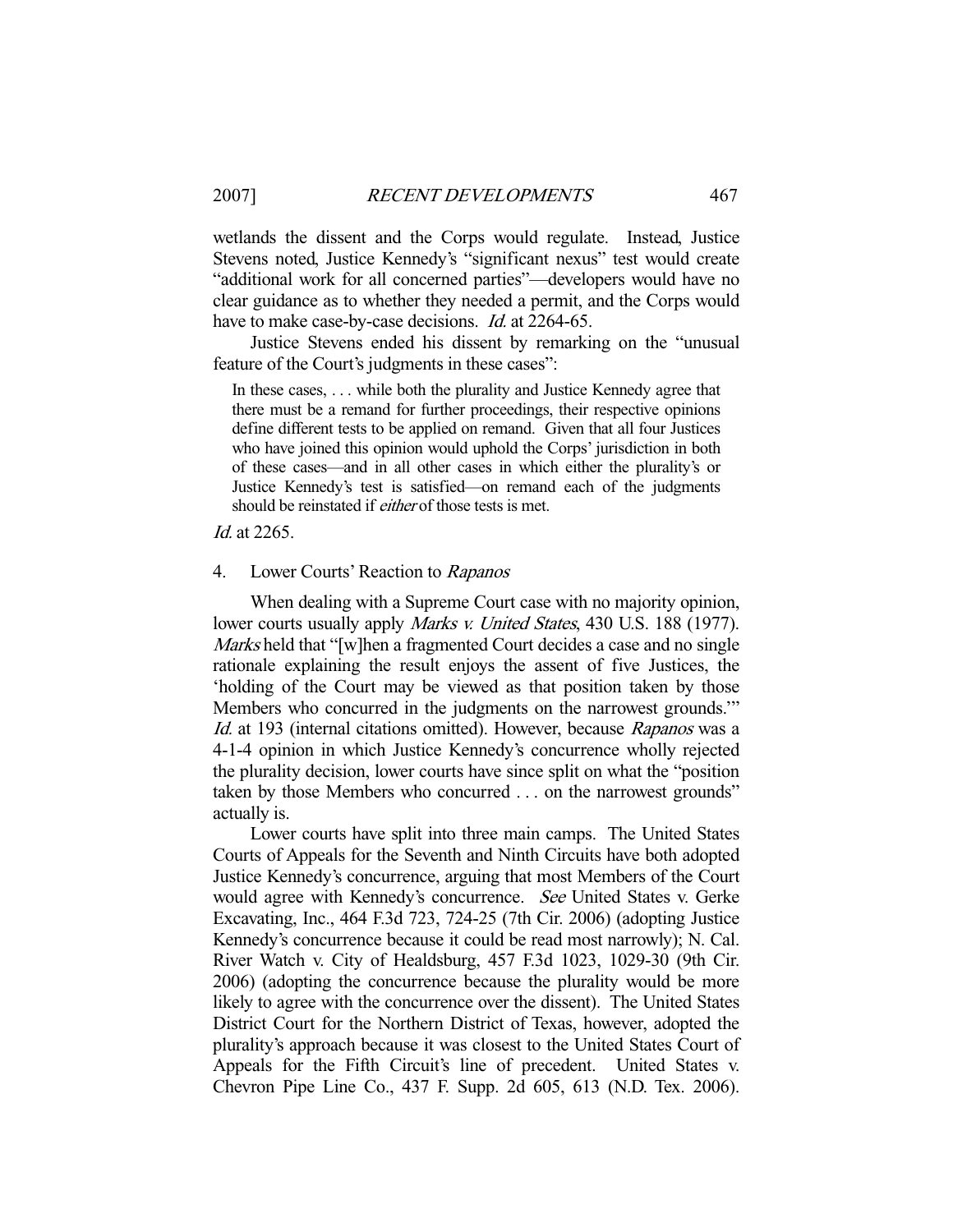Lastly, the United States Court of Appeals for the First Circuit and the United States District Court for the Middle District of Florida have followed Justice Stevens' dissent: they have allowed parties to use either the plurality's test or Justice Kennedy's "significant nexus" test. United States v. Johnson, 467 F.3d 56, 59-60 (1st Cir. 2006); United States v. Evans, No. 3-05CR159, slip op., at 19 (M.D. Fla. Aug. 22, 2006).

Thus, because *Rapanos*' split opinion resolved little, the issue of whether wetlands not directly abutting traditionally navigable waters constituted "waters of the United States" will likely have to return to the Supreme Court.

Rina Eisenberg

II. COMPREHENSIVE ENVIRONMENTAL RESPONSE, COMPENSATION, AND LIABILITY ACT

> Pakootas v. Teck Cominco Metals, Ltd., 452 F.3d 1066 (9th Cir. 2006)

In *Pakootas v. Teck Cominco*, the United States Court of Appeals for the Ninth Circuit held that because Comprehensive Environmental Response, Compensation, and Liability Act (CERCLA) liability is triggered by an actual or threatened release of hazardous substances, and because the release of hazardous substances at issue took place within the United States, the imposition of CERCLA liability on a Canadian corporation for pollution within the United States was not an extraterritorial application of CERCLA. 452 F.3d 1066, 1068-69 (9th Cir. 2006). Furthermore, the Ninth Circuit held that under section 9607(a)(3) of CERCLA, a party may be liable for the disposal of its own hazardous waste, even if it did not arrange for that disposal with "'any other party or entity.'" Id. at 1082.

 Plaintiffs Joseph A. Pakootas and Donald R. Michel are members of the Confederated Tribes of the Colville Reservation in north central Washington state. The Colville Reservation is situated along Lake Roosevelt, a reservoir on the Upper Columbia River approximately fifteen miles south of the U.S.-Canada border. Neil Craik, Transboundary Pollution, Unilateralism, and the Limits of Extraterritorial Jurisdiction: The Second Trail Smelter Dispute, in TRANSBOUNDARY HARM IN INTERNATIONAL LAW: LESSONS FROM THE TRAIL SMELTER ARBITRATION 109, 113 (Rebecca M. Bratspies & Russell A. Miller eds., 2006). In 1999 the Colville Tribes petitioned the Environmental Protection Agency (EPA) to conduct an assessment of hazardous substance contamination in the Upper Columbia River under section 9605 of CERCLA. Pakootas,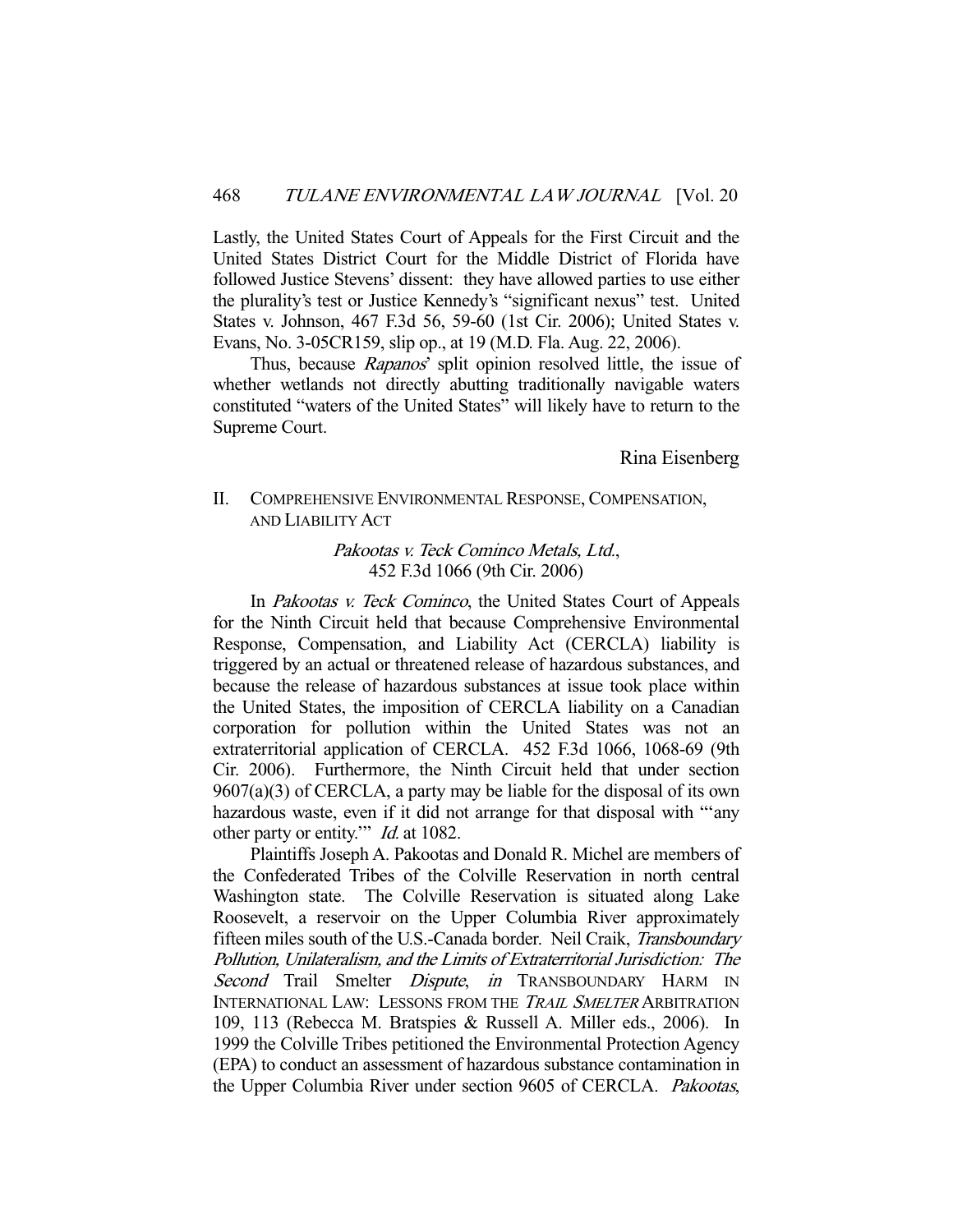452 F.3d at 1069. The EPA's study, concluded in 2003, revealed the presence of heavy metals such as arsenic, cadmium, copper, lead, mercury, and zinc, as well as slag, a by-product of smelting furnaces that releases those same heavy metals into the environment during decay. Id. at 1069-70. The EPA concluded that the site was eligible for listing on the National Priorities List (NPL) and identified Teck Cominco, owner and operator of a lead-zinc smelter in Trail, British Columbia, Canada, as the potential responsible party. Id. at 1070. The Trail smelter, located approximately ten river miles north of the U.S.-Canada border, discharged up to 145,000 tons of slag annually into the Columbia River for approximately ninety years. In re Upper Columbia River Site, Docket No. CERCLA-10-2004-0018, at 3 (E. Pa. Dec. 11, 2003) (Unilateral Administrative Order (UAO) for Remedial Investigation/ Feasibility Study Dec. 11, 2003), available at http://yosemite.epa.gov/ R10/CLEANUP.NSF/UCR/Enforcement [hereinafter UAO].

 Teck Cominco American, a wholly owned U.S. subsidiary of Teck Cominco, approached the EPA about negotiating an agreement whereby it would conduct a limited, independent human health study of the site, and the EPA would delay listing the site on the NPL. Pakootas, 452 F.3d at 1070. On December 11, 2003, after eleven months of unsuccessful negotiations, the EPA issued a Unilateral Administrative Order for Remedial Investigation/Feasibility Study (RI/FS). According to plaintiffs, Teck Cominco never complied with the UAO, and the EPA never took actions to enforce it. Id. at 1068, 1073. This failure to enforce, as the plaintiffs saw it, was likely due to the immediate commencement of diplomatic discussions between the United States and Canada concerning the UAO.

 In January 2004, the Canadian Embassy issued a diplomatic note to the United States Department of State protesting the issuance of the UAO. In that note, the Canadian government argued that this was an improper extraterritorial application of CERCLA that threatened to upset the current protocol concerning the resolution of transboundary pollution incidents between the United States and Canada. Diplomatic Note from Canadian Embassy to the Dep't of State (Jan. 2, 2004), available at http://www.teckcominco.com/articles/roosevelt/motion-attach-c-

040102.pdf. Canada proposed that instead of proceeding under CERCLA, the two countries enter into a Memorandum of Understanding (MOU) whereby the Canadian government would be allowed to participate in an EPA-conducted RI/FS at the same level as the state of Washington and the Colville Tribes. Letter from Paul Cellucci, Ambassador of the U.S. in Ottawa, Can., to Michael Leavitt, Adm'r of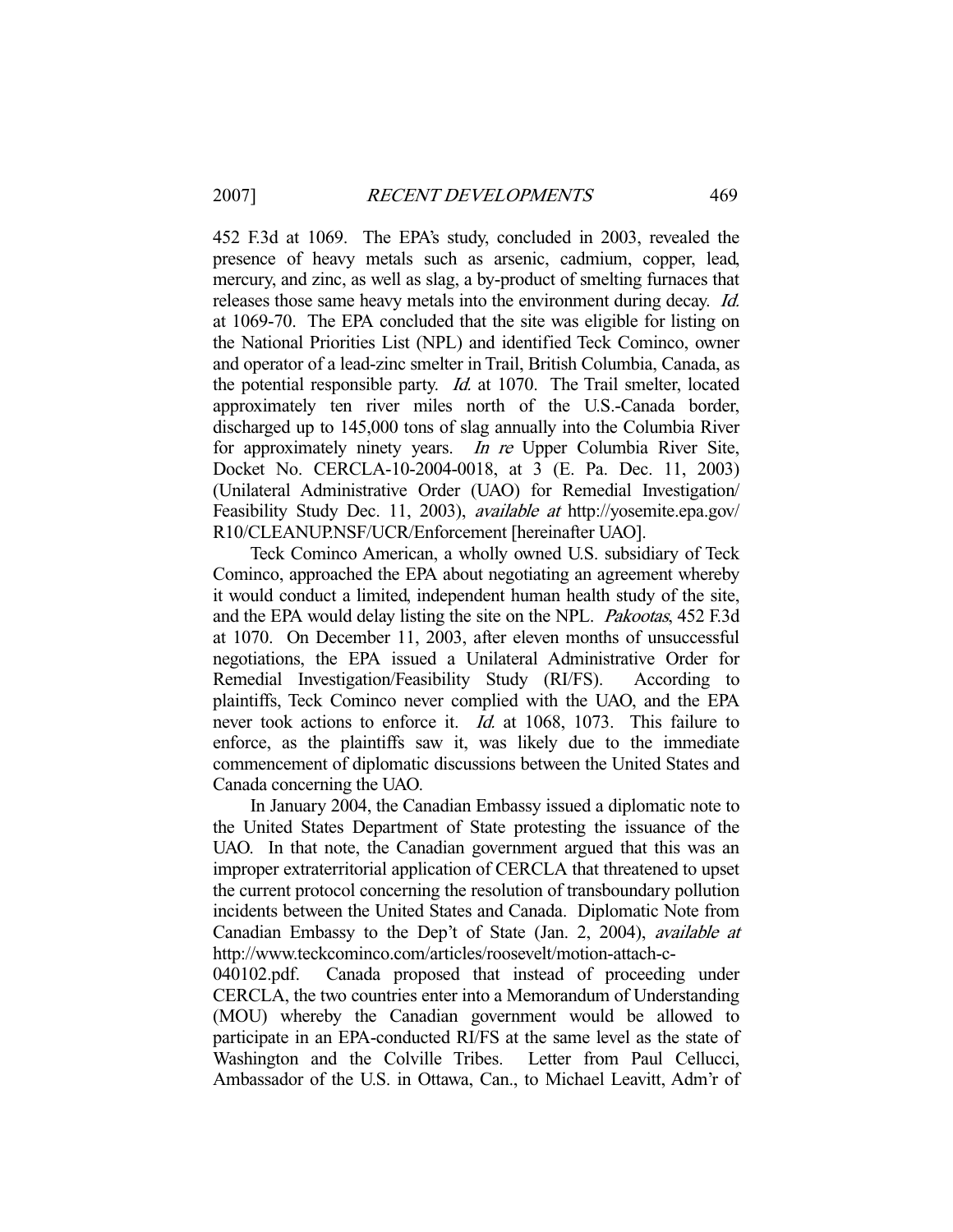the EPA, at 2 (June 15, 2004), available at http://www.law.washington. edu/Directory/docs/Robinson-Dorn/TrailSmelter/docs/15JUN2004USA mbCelluccitoLeavitt.pdf. Furthermore, the United States and Canada would allocate the cost of clean-up and remediation to all "responsible polluting parties." The United States agreed to allow Canada a consultative role, but insisted that the process proceed under CERCLA because CERCLA provided the United States with the authority to undertake the investigation and cleanup. Letter from Terry A. Breese, Dir., Office of Canadian Affairs, U.S. Dep't of State, to Bruce Levy, Dir., U.S. Transboundary Div., Foreign Affairs Can., at 1 (Sept. 14, 2004), available at http://www.law.washington.edu/Directory/docs/Robinson-Dorn/TrailSmelter/ docs/09-17-04\_USGReplytoCanada.pdf. Canada, however, unequivocally opposed the use of CERCLA, instead insisting that the countries address the situation outside its ambit. Letter from Bruce Levy, Dir. U.S. Transboundary Div., Foreign Affairs Can., to Terry A. Breese, Dir. Office of Canadian Affairs, U.S. Dep't of State, at 1-2 (Nov. 23, 2004), available at http://www.law.washington.edu/ Directory/docs/Robinson-Dorn/TrailSmelter/docs/23NOV2004Levyto BreeseCanadianProposedMOU2004.pdf. In any event, an agreement was not reached (nor did the parties appear to be close to one) more than one year after the issuance of the UAO, and plaintiffs brought suit. Pakootas, 452 F.3d at 1068.

 The United States District Court for the Eastern District of Washington assumed that this case involved the extraterritorial application of CERCLA and held that extraterritorial application was appropriate here. Pakootas v. Teck Cominco Metals, Ltd. (Pakootas II), No. CV-04-256-AAM, 2004 U.S. Dist. LEXIS 23041, at \*28 (E.D. Wash. Nov. 8, 2004). The district court based its holding on findings that "CERCLA affirmatively expresses a clear intent by Congress to remedy 'domestic conditions' within the territorial jurisdiction of the U.S.," and the "well-established principle that the presumption [against extraterritorial application of CERCLA] is not applied where failure to extend the scope of the statute to a foreign setting will result in adverse effects within the United States."

 On appeal, Teck Cominco argued that the district court erred in failing to dismiss its complaint because the application of CERCLA to Teck Cominco's activities in Canada would be an impermissible extraterritorial application of U.S. law. Pakootas, 452 F.3d at 1071-72. Unlike the district court, the Ninth Circuit did not assume that the application of CERCLA here was per se extraterritorial. See id. at 1073. The Ninth Circuit found that since CERCLA is a liability statute rather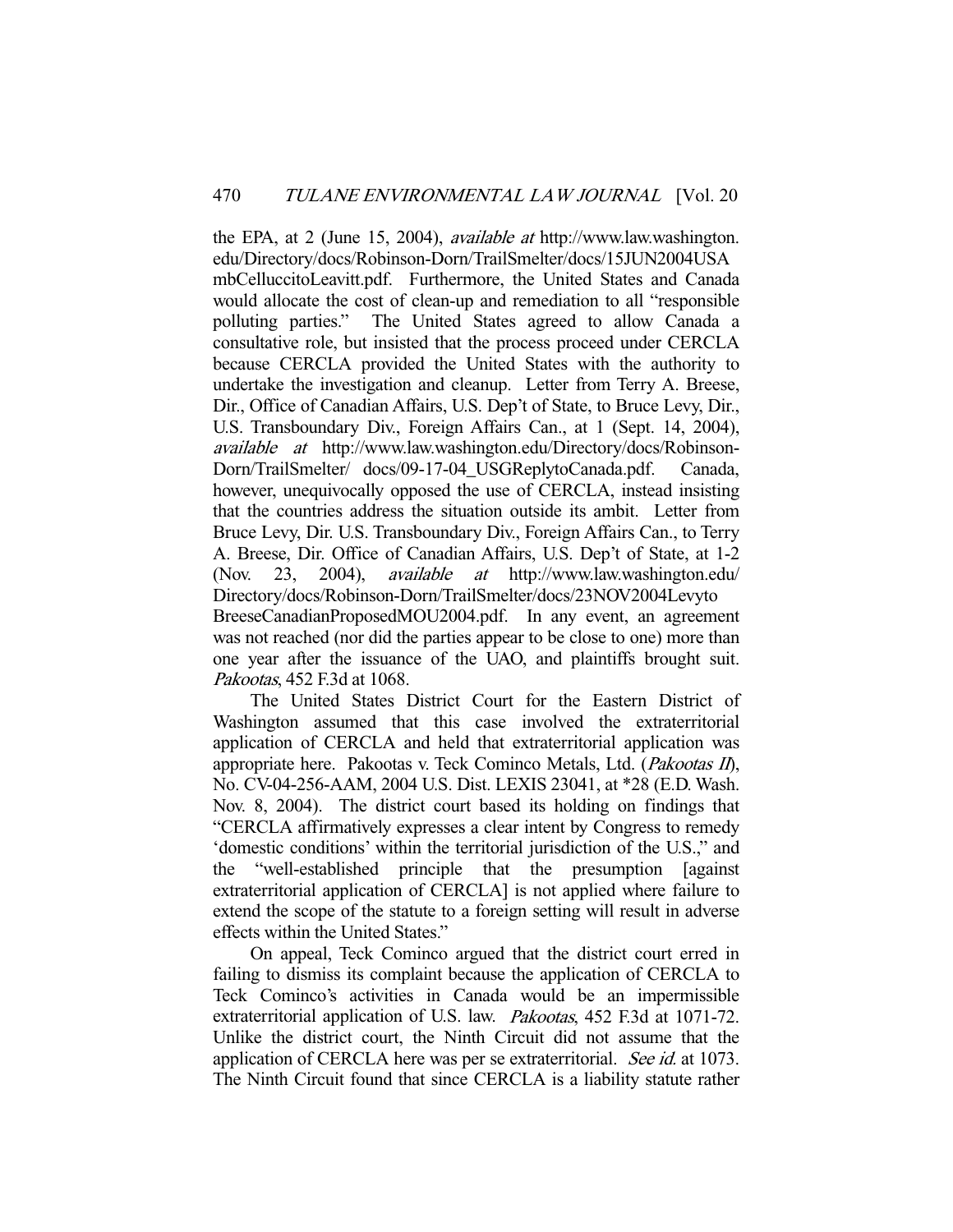than a regulatory statute, *id.* at 1073, the EPA is not regulating the discharge of slag by Teck Cominco at its facility in Canada. *Id.* at 1079. Instead, the EPA is assigning liability to Teck Cominco for a release of hazardous materials; therefore, the case would turn not on where Teck Cominco was located, but rather where the release and "facility" were located.

 CERCLA liability attaches to a party when a release or threatened release of hazardous substances occurs from a "facility" as defined by CERCLA. Id. at 1073-74 (internal citations omitted). The Ninth Circuit structured its analysis around these elements, beginning with the question of whether the EPA was attempting to apply CERCLA to a facility outside of U.S. jurisdiction. CERCLA defines a facility as "any site or area where a hazardous substance has been deposited, stored, disposed of, or placed, or otherwise come to be located." Id. at 1074 (internal citations omitted). In its UAO, the EPA defined the facility as "the Site," describing it as the "'extent of contamination in the United States associated with the Upper Columbia River.'" The slag has come to be located at the Site, so the Site is a facility under section 9601(9)(A). Since the UAO limits the defined facility to that portion of the Upper Columbia River in the United States, the Ninth Circuit found that this was not an extraterritorial application of CERCLA to a facility abroad.

 The second element under CERCLA is that there must be a release or threatened release of a hazardous substance from the facility into the environment. The Ninth Circuit turned its focus to whether or not there was in fact a release in this case. *Id.* at 1074-75. A release is defined under CERCLA "as any spilling, leaking, pumping, pouring, emitting, emptying, discharging, injecting, escaping, leaching, dumping, or disposing into the environment." *Id.* at 1075 (internal citations omitted). CERCLA liability only attaches if there is a release from a CERCLA facility. The EPA's UAO described the facility as the Upper Columbia River in the United States; therefore, the release must have occurred from that portion of the Upper Columbia River in the United States into the environment (i.e., areas around the Upper Columbia River including Lake Roosevelt, the banks of the Upper Columbia River, and the air). Ninth Circuit precedent establishes that the passive migration of hazardous substances into the environment from where hazardous substances have come to be located is a release under CERCLA. As a result, the Ninth Circuit held that the leaching of hazardous substances from the slag at the Site was a CERCLA release, and the release was entirely domestic.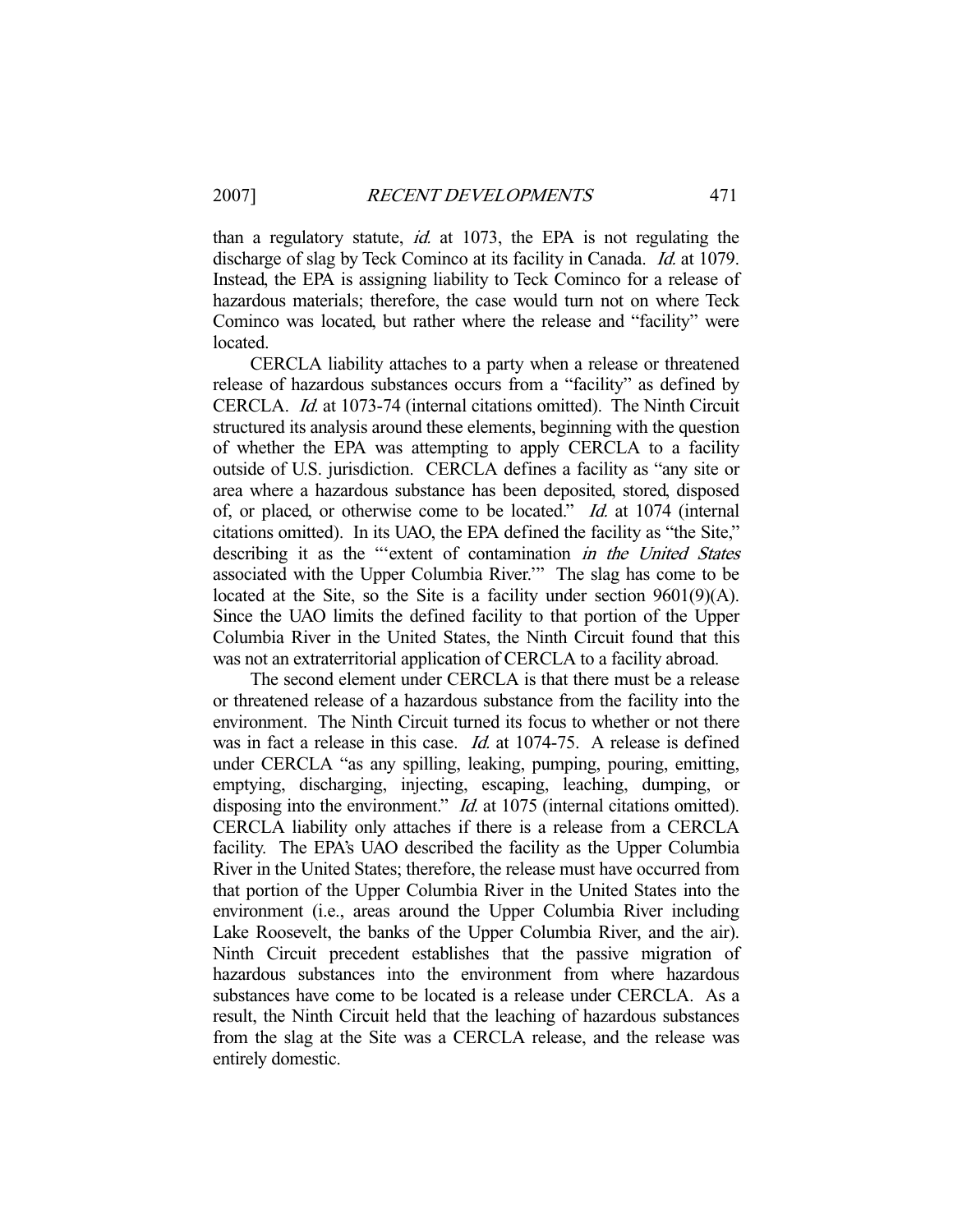The final element of CERCLA liability is that the party held liable must be a "covered person" under section 9607(a). On this point Teck Cominco argued that it was not a "covered person" because it disposed of the slag itself and had not arranged for disposal of a hazardous substance by any other party or entity as required by section  $9607(a)(3)$ . Teck Cominco further argued that if it could be held to be a "covered person," this was still an extraterritorial application of CERCLA because liability would be based on Teck Cominco's arranging for disposal in Canada.

 Teck Cominco relied on a recent United States Supreme Court case, Small v. United States, 544 U.S. 385 (2005), where the Court held that the term "any court" does not include foreign courts. Pakootas, 452 F.3d at 1076. By extrapolation, the term "any person" similarly could not include foreign persons.

The Ninth Circuit found that the Supreme Court's decision in *Small* was based in part on *United States v. Palmer*, 16 U.S. (3 Wheat.) 610 (1818), which provided two benchmarks for determining whether a term such as "any person" would apply to foreign persons: (1) the state must have jurisdiction over the party, and (2) the legislature must intend for the term to apply. Pakootas, 452 F.3d at 1076. Since the district court correctly found that it had personal jurisdiction over Teck Cominco based on Teck Cominco's "allegedly tortious act aimed at the state of Washington," the Ninth Circuit found the first *Palmer* benchmark was satisfied. The Ninth Circuit found the second *Palmer* benchmark was satisfied, as well, because the legislature intended to hold parties responsible for hazardous waste sites that release or threaten release of hazardous substances into the environment of the United States. *Id.* at 1077. Therefore, the Ninth Circuit noted, Teck Cominco is the type of "person" to which CERCLA was intended to apply. Similarly, the Ninth Circuit stated "[t]he location where a party arranged for disposal of hazardous substances is not controlling for purposes of assessing whether CERCLA is being applied extraterritorially, because CERCLA imposes liability for releases . . . of hazardous substances, and not merely for disposal . . . of such substances." *Id.* at 1078. While the disposal of slag occurred in Canada, the release occurred in the United States. Because the court found that CERCLA liability can properly attach to a foreign corporation or person for a release in the United States, the imposition of CERCLA liability against Teck Cominco here is not an improper extraterritorial application of CERCLA.

 The Ninth Circuit declined to endorse Teck Cominco's argument that it could not be held liable as an arranger under CERCLA because it disposed of the slag itself. *Id.* at 1081. Teck Cominco's proposed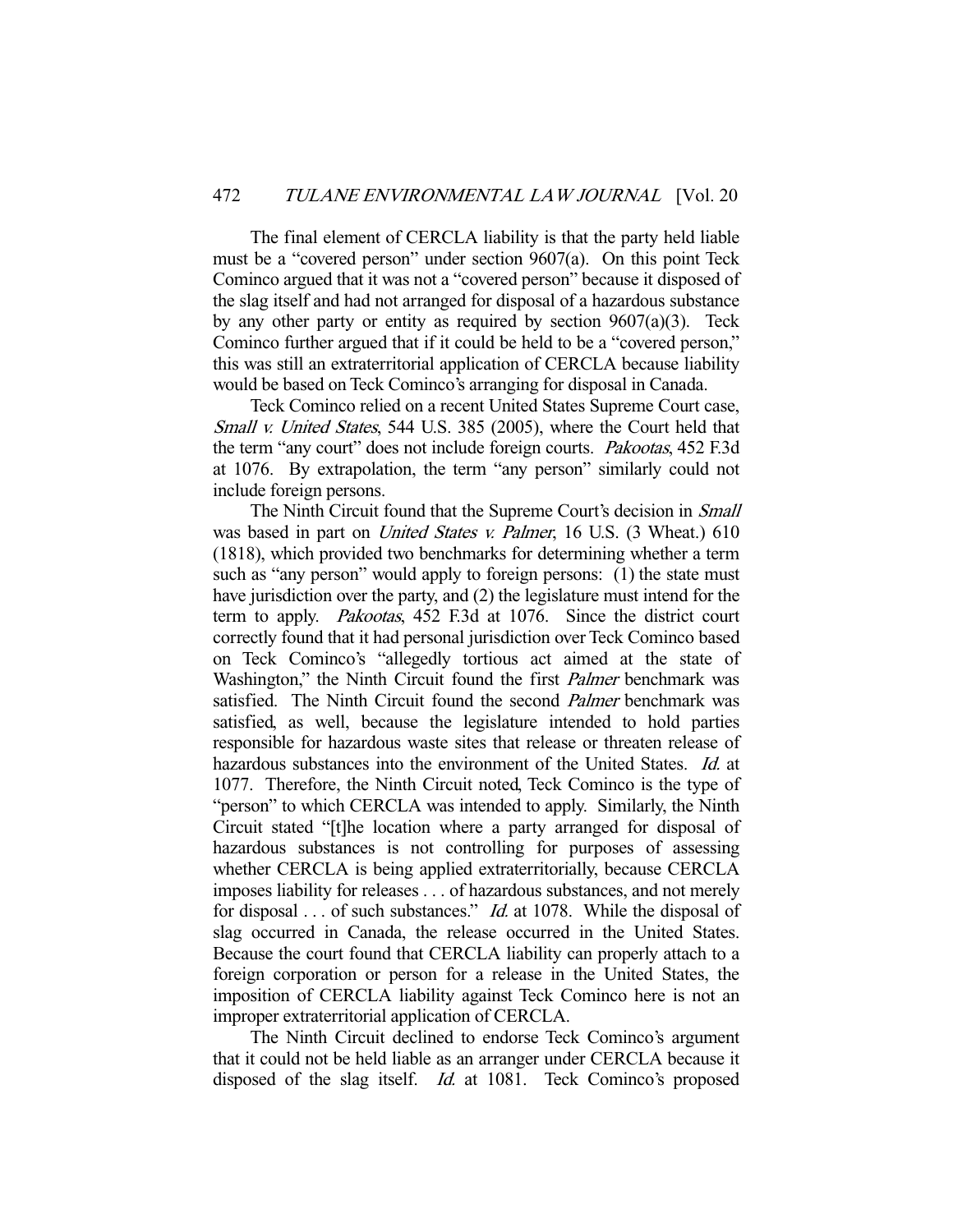statutory interpretation would leave a "gaping and illogical hole" in CERCLA's coverage because generators of hazardous waste could dispose of the hazardous wastes themselves and stay outside of CERCLA's coverage. The Ninth Circuit noted it was unlikely that Congress intended this incongruous result.

 The Ninth Circuit's reasoning seems somewhat circular at times. Rather than evaluate whether the EPA correctly defined the release and facility under CERCLA, the Ninth Circuit assumed the EPA's definitions were correct and proceeded from there. The problem with this approach is that the EPA naturally defined these terms so that "releases" and "facilities" were located within the United States. Thus, a court, when using the EPA's definitions, would always find a domestic application of CERCLA. The district court's approach to the question was equally unsettling—they simply assumed that this was an extraterritorial application without evaluating the facts. Pakootas II, 2004 U.S. Dist. LEXIS 23041, at \*16. According to the district court:

To find there is not an extraterritorial application of CERCLA in this case would require reliance on a legal fiction that the "releases" of hazardous substances into the Upper Columbia River site and Lake Roosevelt are wholly separable from the discharge of those substances into the Columbia River at the Trail [S]melter.

Id. at \*15-16. The Ninth Circuit correctly dismissed this incorrect assumption by the district court, pointing out that this distinction between the disposal and release of hazardous wastes is the difference between the Resource Conservation and Recovery Act (RCRA) and CERCLA. Pakootas, 452 F.3d at 1079. However, the distinction between the disposal of the slag into the Upper Columbia River in Canada and its "release" into the environment once it crosses the U.S. border is a tenuous one, at best. The result under the Ninth Circuit's interpretation is that anytime a pollutant crosses an international border, a release has occurred. This, as the Canadian government pointed out, could result in the imposition of similar civil liability against U.S. companies in Canada—a position to which the United States would almost certainly be opposed. Diplomatic Note, supra, at 1.

 This was not the first time the Trail smelter has been a source of controversy between the United States and Canada. In 1941 an arbitration panel was asked to determine whether Canada bore any responsibility for damage in the state of Washington caused by air pollution from the smelter. This dispute between private parties in Washington and British Columbia devolved into a dispute between states because the dispute could not be heard in British Columbia under the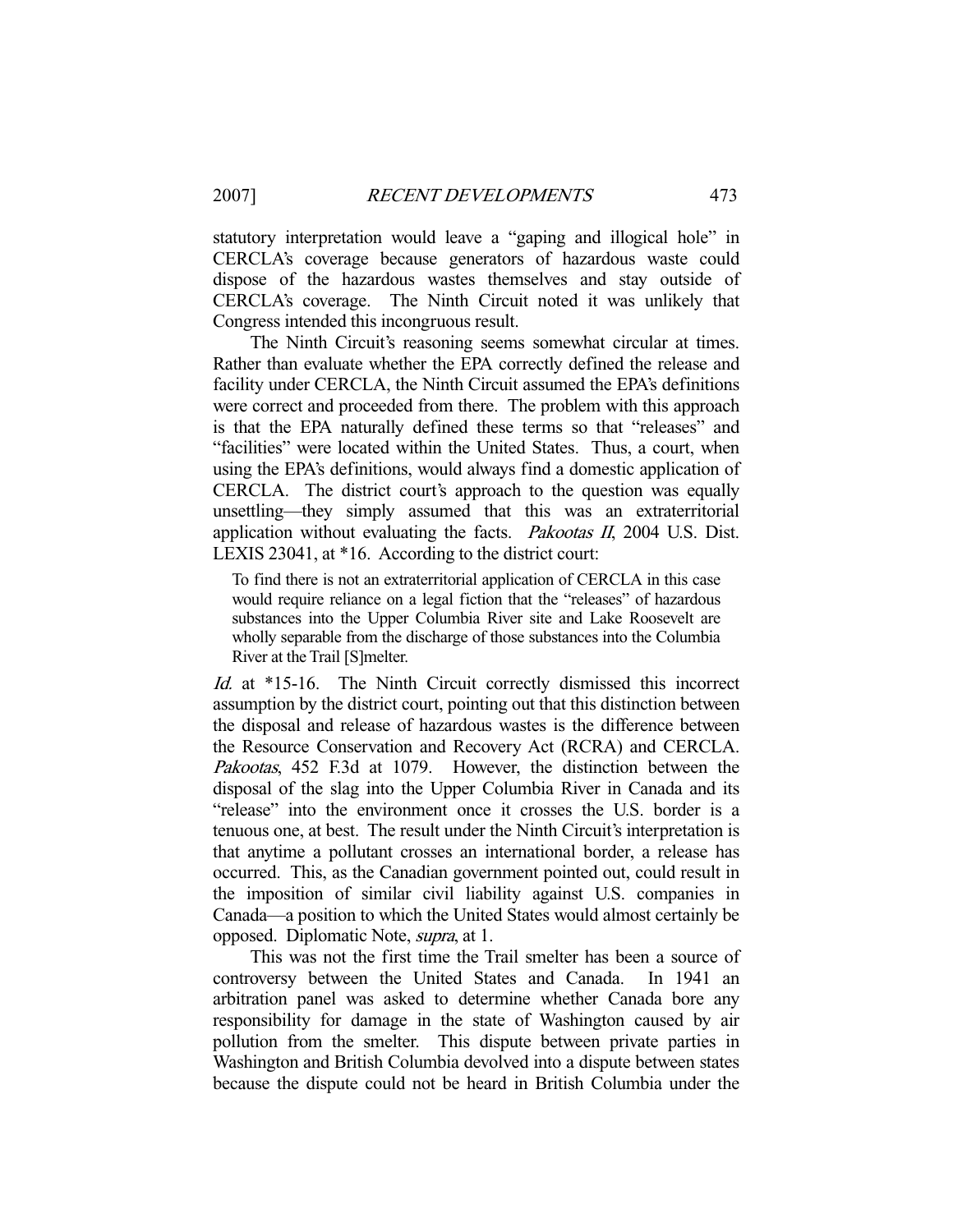local action rule, and Washington did not yet have a long arm statute capable of reaching the parties operating the Trail smelter. Stephen C. McCaffrey, Of Paradoxes, Precedents, and Progeny: The Trail Smelter Arbitration 65 Years Later, in TRANSBOUNDARY HARM IN INTERNATIONAL LAW: LESSONS FROM THE *TRAIL SMELTER* ARBITRATION 113 (Rebecca M. Bratspies and Russell A. Miller eds., 2006). The arbitration panel found:

[U]nder the principles of international law, as well as the law of the United States, no state has the right to use or permit the use of its territory in such a manner as to cause injury by fumes in or to the territory of another or the properties or persons therein, when the case is of serious consequence and the injury is established by clear and convincing evidence.

Int'l Joint Comm'n Trib., Trail Smelter Arbitral Tribunal Decision, 35 AM. J. INT'L L. 684, 716 (1941). This statement by the tribunal is often cited as one of the central tenets of international environmental law with regard to transboundary pollution. McCaffrey, *supra*, at 39.

 There is also a bilateral agreement between the United States and Canada concerning the water quality of boundary waters that governs how disputes between the two states should be handled. Treaty Between the United States and Great Britain Relating to Boundary Waters Between the United States and Canada, U.S.-Great Britain, proclaimed May 13, 1910, 36 Stat. 2448 [hereinafter Boundary Water Treaty]. The Ninth Circuit did not consider international environmental law or any international agreements in its opinion, but instead focused solely on whether this was an extraterritorial application of CERCLA. Teck Cominco intends to appeal this decision to the United States Supreme Court. If the Court grants *certiorari*, it should consider not just whether this is an extraterritorial application of CERCLA, but whether the United States has violated international law or the Boundary Waters Treaty. Because of the implications this case has on disputes between the United States and Canada all along their common border, as well as environmental disputes along the U.S.-Mexico border, the international law aspect of this case must be given full consideration by the Supreme Court.

Brandy Parker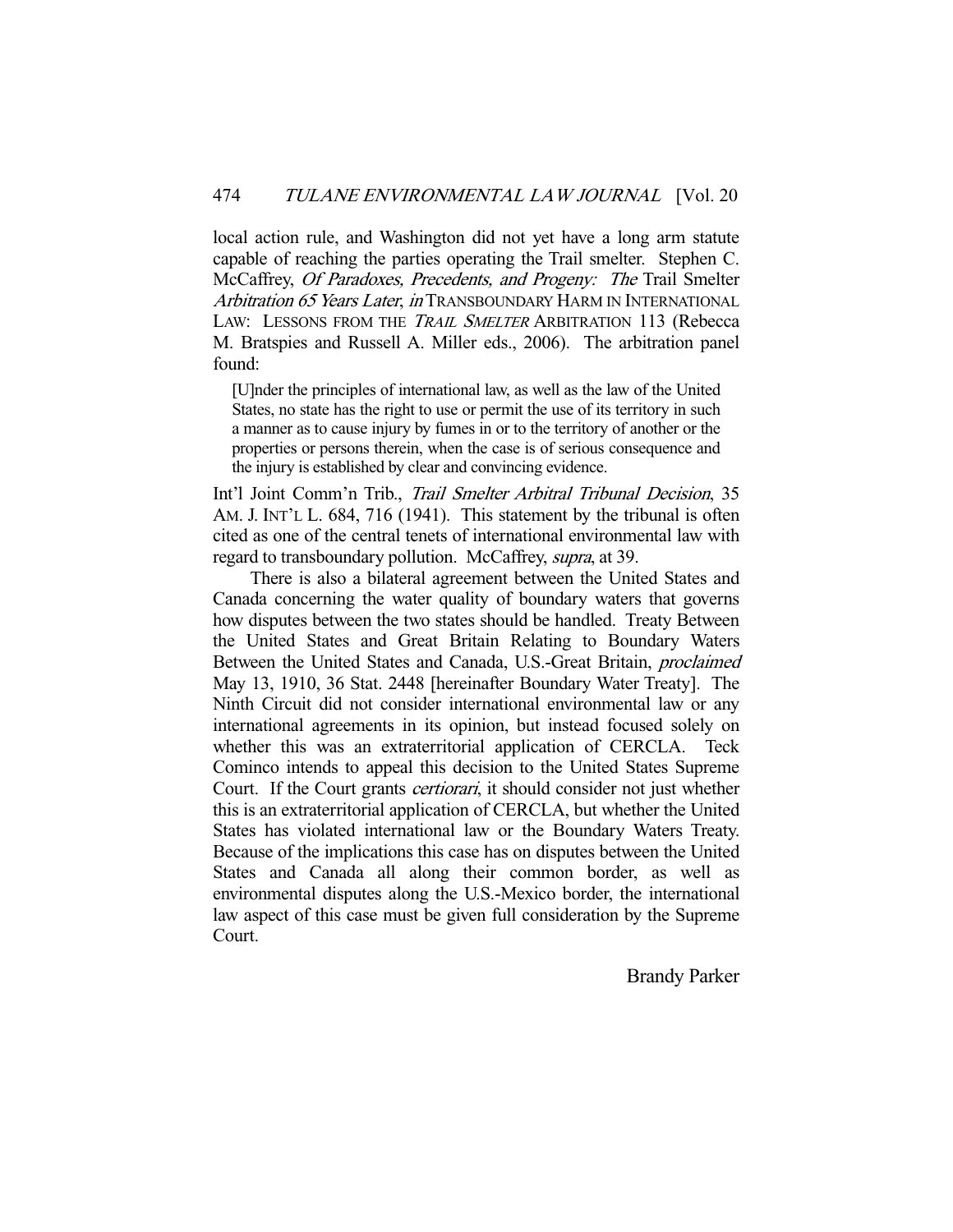#### III. FEDERAL INSECTICIDE, FUNGICIDE, AND RODENTICIDE ACT

# Mortellite v. Novartis Crop Protection, Inc., 460 F.3d 483 (3d Cir. 2006)

In *Mortellite v. Novartis Crop Protection, Inc.*, the United States Court of Appeals for the Third Circuit vacated the decision of the United States District Court for the District of New Jersey, which dismissed plaintiffs' claims as preempted by Federal Insecticide, Fungicide, and Rodenticide Act (FIFRA). 460 F.3d 483, 494 (3d Cir. 2006). The Third Circuit remanded to the district court to determine to what extent FIFRA preempts plaintiffs' claims of negligent misrepresentation, fraud, and statutory fraud based on written misrepresentations and to what extent FIFRA preempts plaintiffs' claims for failure to warn. *Id.* at 494. In addition, the Third Circuit affirmed the district court's dismissal of the claims of some plaintiffs who had signed settlement agreements.

 In 1997, plaintiff blueberry farmers (farmers) began using a new insecticide, Diazinon AG 600 (AG 600). Novartis manufactured and marketed it as safer and more effective than previous similar insecticides. However, after the blueberry farmers' tanks mixed the new insecticide AG 600 with fungicides, a common practice, the plants were systematically injured with blotches, depressions, plant spotting, and some plants even died. *Id.* at 486-87.

 AG 600 included an additional surfactant not found in other previous similar insecticides used by the blueberry farmers when tank mixing. After damage to the 1997 crop, the farmers hired a plant pathologist who confirmed that AG 600 could cause plant damage when mixed with farmers' fungicides. In response to these findings, Novartis explored "goodwill" settlement agreements with the farmers, entering into agreements with thirteen of the fifteen farmers. As part of the settlement agreements, each of the farmers who settled signed a release form.

 The following year, in 1998, the farmers experienced continued damage to their crops from the 1997 use of AG 600. However, this time Novartis declined to compensate the farmers for their loss, and the farmers filed suit, seeking damages based on claims of "strict products liability, negligence, negligent misrepresentation, fraud, breach of express warranty, and breach of the New Jersey Consumer Fraud Act." The thirteen farmers who settled with Novartis also brought additional claims, seeking damages for breach of the covenant of good faith and fair dealing and for fraudulent inducement. The district court found that FIFRA preempted all of the farmers' claims except those for fraudulent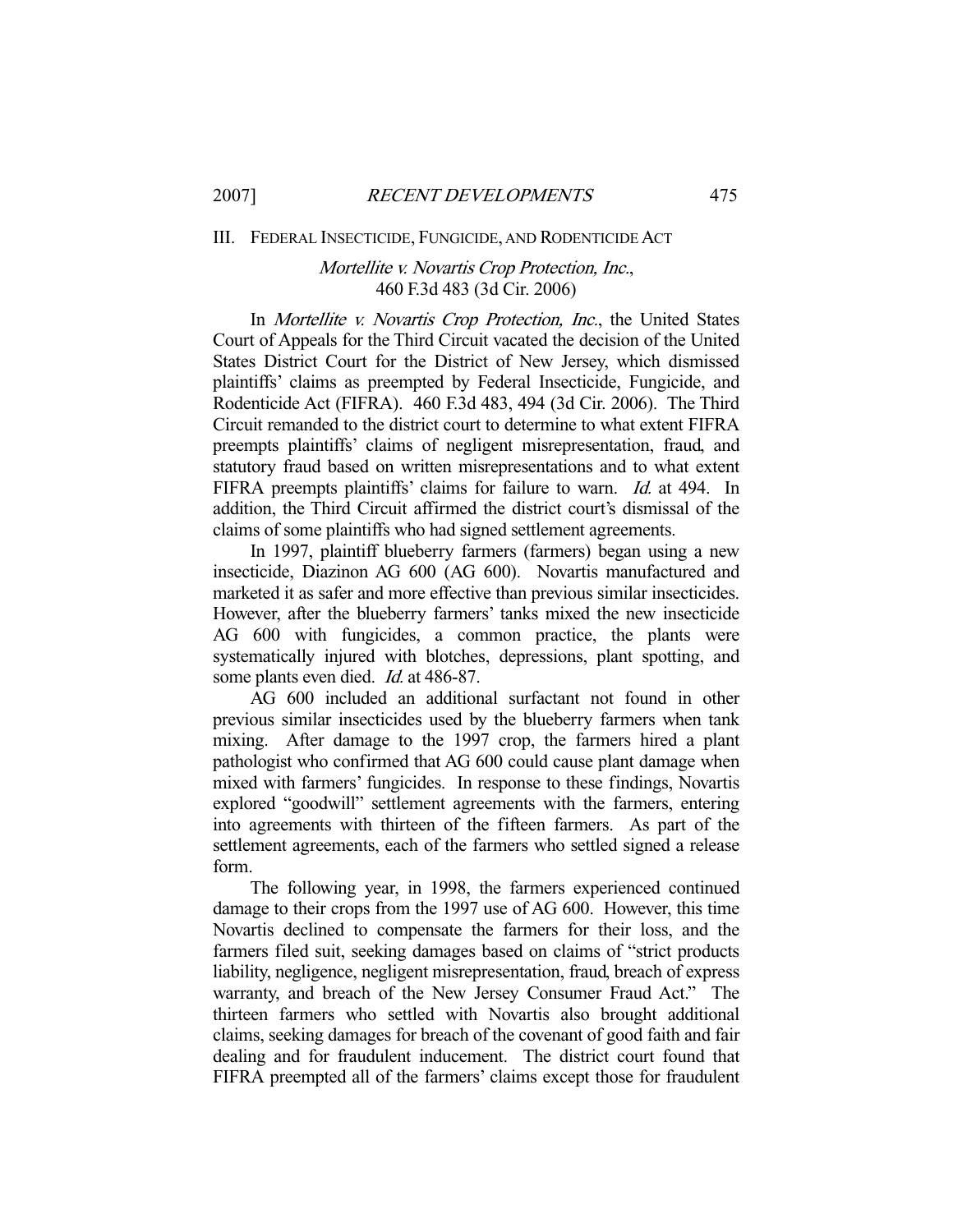inducement and breach of the covenant of good faith and fair dealing. Mortellite v. Novartis Crop Protection, Inc., 278 F.Supp.2d 390, 400-01 (D.N.J. 2003). The claims for fraudulent inducement were dismissed for seven of the thirteen farmers who settled. However, the district court found that genuine issues of material fact existed with respect to the other six farmers who settled. Id. at 402.

 The principal issue before the Third Circuit in the noted case is whether the farmers' claims for defective design, defective manufacture, negligent testing, negligent representation, and fraud were preempted by FIFRA, under the Supreme Court's recent holding in *Bates v. Dow* Agrosciences LLC, 544 U.S. 431 (2005). Mortellite, 460 F.3d at 486. FIFRA requires pesticide manufacturers to submit a proposed label to the Environmental Protection Agency (EPA). Id. at 488 (citing 7 U.S.C.  $\S$  136a(c)(1)(C), (F) (2001). The EPA will register the pesticide if the label meets the requirements of FIFRA's misbranding prohibition. *Id.* (citing 7 U.S.C.  $\S$  136(q)(1)(A), (F), (G)). A pesticide would be deemed misbranded if the label has false or misleading information, lack of adequate use instructions, or fails to state necessary warnings. Prior to the decision in *Bates*, a majority of circuits applied the "inducement test," which would find a label claim preempted by FIFRA ""if a judgment against [the defendant] would induce [the defendant] to alter its product label." Mortellite, 278 F. Supp. 2d at 398.

The *Bates* Court overruled the inducement test and replaced it with a specific two-part test for determining whether FIFRA preempts either a state statute or a common law claim. Bates, 544 U.S. at 444. First, under the Bates test, it must be determined whether a requirement for labeling is created by the state statute or common law claim. Secondly, this requirement must be either in addition to, or impose different requirements than, those of FIFRA.

 The Third Circuit first applied the Bates test to the farmers' strict liability, negligent testing, and breach of express warranty claims, ultimately concluding that these claims were not preempted by FIFRA. Mortellite, 460 F.3d at 489. Because these causes of action were similar to those of Bates, the Third Circuit relied heavily on the analysis in Bates. Id. at 489-90. The Third Circuit, like the Supreme Court, reasoned that the aforementioned common law rules do not require specific labels. Id. at 490. While a verdict against an insecticide manufacturer may persuade the manufacturer to change its label, the Third Circuit found that the manufacturer is not required to actually do so. Thus, these claims failed to meet the first prong of the Bates test, and the Third Circuit vacated the district court's dismissal of these causes of action.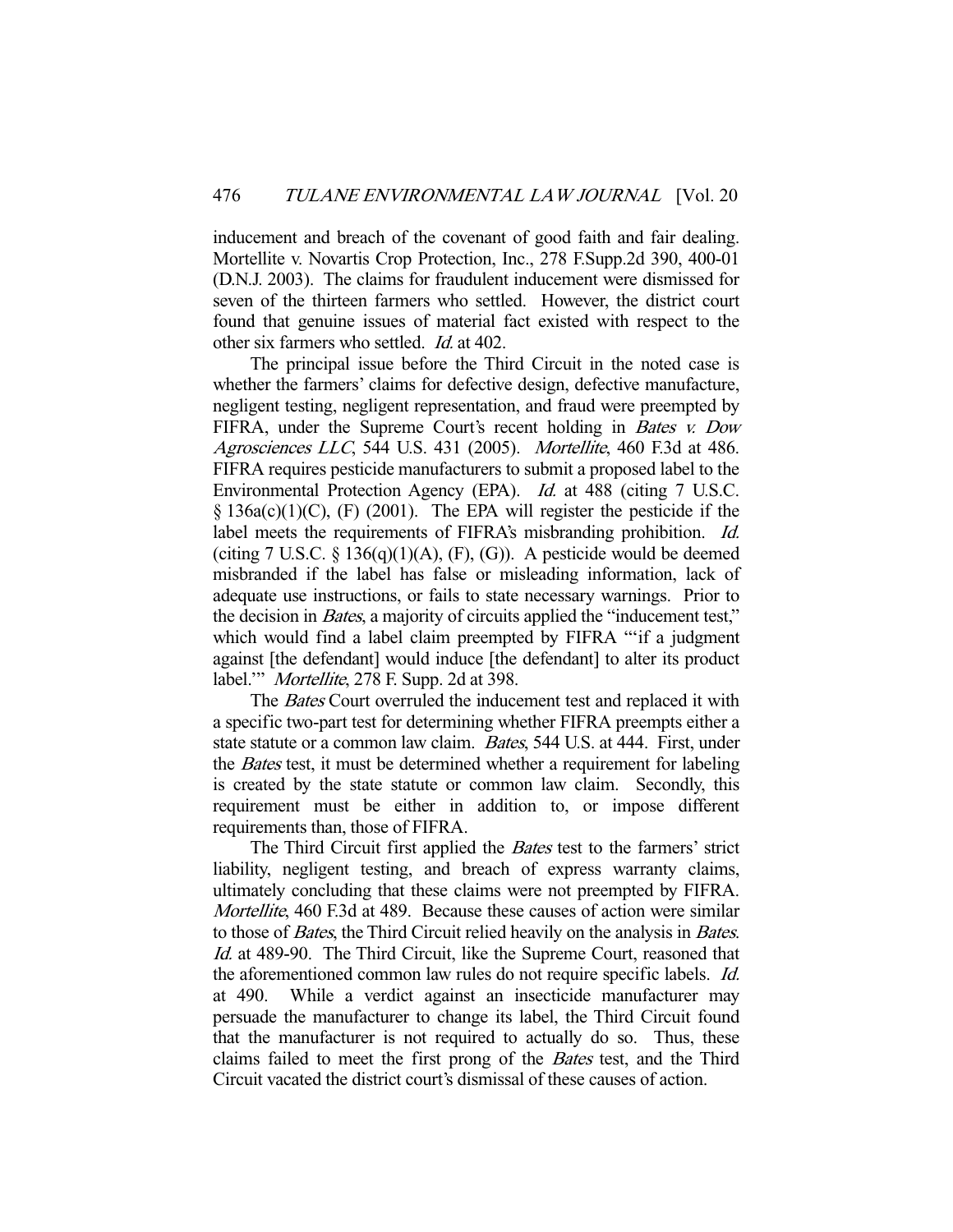Next, the Third Circuit examined the farmers' claim for breach of the New Jersey Consumer Fraud Act, as well as their claims for negligent misrepresentation and fraud. *Id.* at 490-91. The basis of these claims was oral misrepresentations made to the farmers by Novartis representatives. In Bates, the Supreme Court held that these types of claims based on oral misrepresentations were not preempted by FIFRA, reasoning that any oral representation made by a sales agent would not constitute a label requirement. 544 U.S. at 444. The Third Circuit agreed. Mortellite, 460 F.3d at 490. On the other hand, the farmers also had negligent misrepresentation, fraud, and breach of the New Jersey Consumer Fraud Act claims based on written representations. In Bates, the Court held that causes of action that indirectly induce a manufacturer to change a pesticide label are not preempted under FIFRA. 544 U.S. at 444 n.17. Therefore, the Third Circuit concluded that FIFRA could only preempt written misrepresentations which qualified as labels under FIFRA. *Mortellite*, 460 F.3d at 491. Because the issue of whether written representations, such as information in marketing brochures, would be preempted under FIFRA was not fully briefed, the Third Circuit remanded the issue to the district court.

 The final issue of FIFRA preemption involved the farmers' failureto-warn claims. The Third Circuit determined that this claim would create a labeling requirement and therefore met the first prong of the Bates test, but again noted that FIFRA will only preempt claims that create additional or different labeling requirements. Because this issue of whether the failure-to-warn claims would create additional or different requirements from that of FIFRA was not fully briefed, the Third Circuit remanded this issue as well.

 Next, the Third Circuit addressed the dismissal of the claims of seven of the thirteen settling farmers who could not establish reasonable reliance, a necessary element to prove fraudulent inducement, on Novartis representatives' statements. Proving equitable fraud requires a showing of: "1) a material misrepresentation of a presently existing or past fact, 2) reasonable reliance on the misrepresentation by the plaintiff, and 3) resulting damages to the plaintiff." *Id.* at 492. The farmers relied on a theory of indirect reliance, which the Third Circuit noted also requires a showing of reasonable reliance. Because the seven of the thirteen settling farmers could not show their reliance on third party statements was reasonable, the Third Circuit affirmed the district court's summary judgment dismissal. *Id.* at 492-93.

 Further, the Third Circuit found that the farmers failed to prove an essential element of indirect reliance, which requires a showing of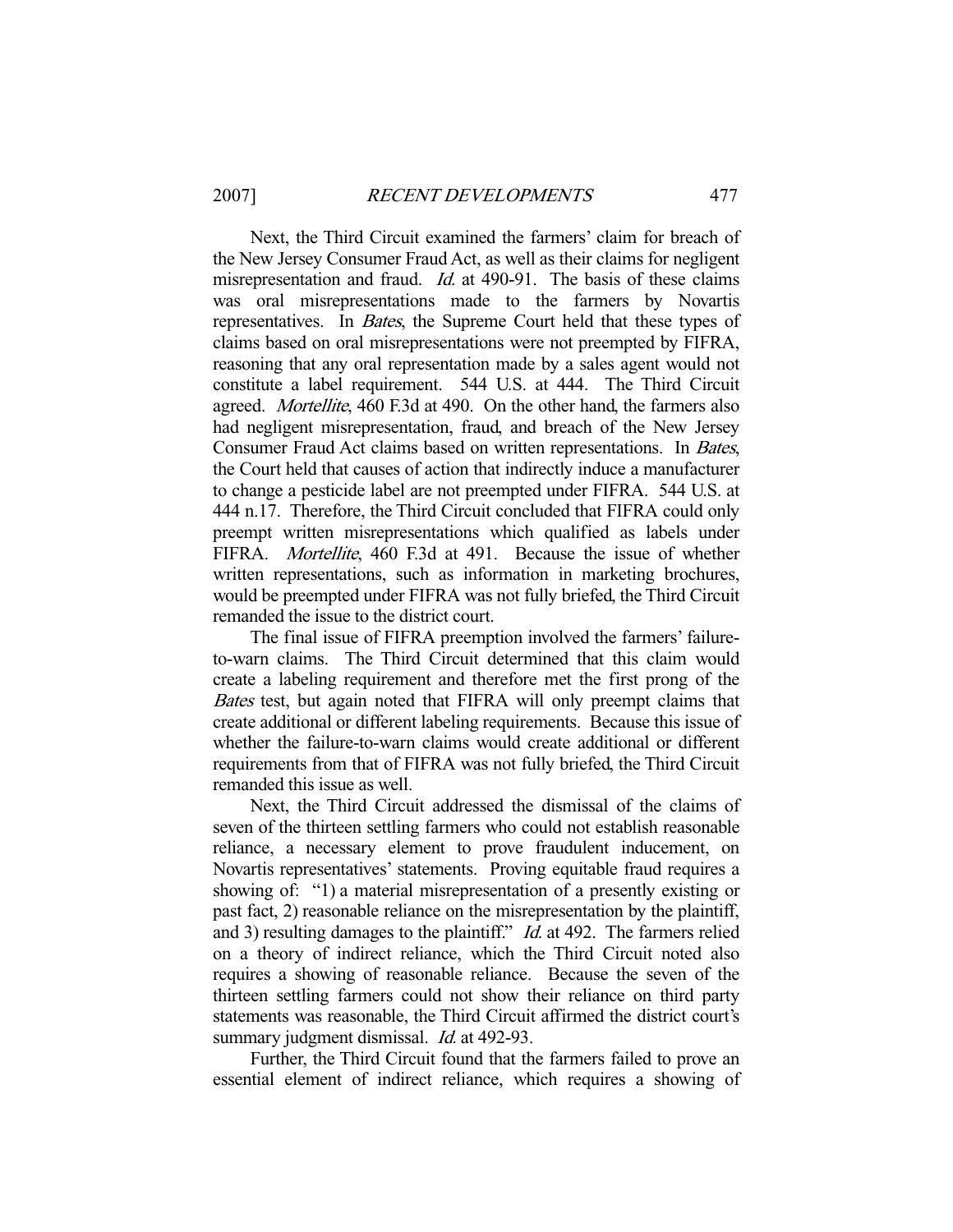reliance on a fraudulent statement by either "the defendant's agent directly to the victims, or by the defendant to a third person with the intention that the victim hear it."  $Id$  at 493. The Third Circuit also rejected the farmers' argument that representations made to the plant pathologist they hired were made as part of a principal/agent relationship. Because the plant pathologist maintained to the farmers that each individual farmer had to negotiate his or her own settlement, the Third Circuit held the plant pathologist was an independent person, and thus, any statements made to the plant pathologist could not support a theory of indirect reliance.

 Finally, the Third Circuit dismissed the farmers' claims on behalf of John Doe blueberry farmer plaintiffs. *Id.* at 494. The farmers listed John Doe plaintiffs in the Third Amended Complaint. However, the Third Circuit pointed out that no evidence of the citizenship of the fictitious farmers was presented. If the citizenship of a John Doe plaintiff cannot be truthfully alleged, a John Doe plaintiff can ruin diversity jurisdiction. See Kiser v. Gen. Elec. Corp., 831 F.2d 423, 426 n.6 (3d Cir. 1987). Therefore, to maintain diversity jurisdiction, the Third Circuit dismissed the claims of the fictitious farmers. Mortellite, 460 F.3d at 494.

 In this decision, the Third Circuit demonstrates a well-reasoned application of the newly formed Bates test. The application of the Bates test resulted in a more practical understanding of FIFRA preemption. Based on the Third Circuit's application, it appears that the possibility for successful FIFRA suits implicating labeling has greatly increased from application of the previously employed inducement test.

Elizabeth Roché

IV. FEDERAL TORT CLAIMS ACT AND CLEAN WATER ACT

Abreu v. United States, 468 F.3d 20 (1st Cir. 2006)

 In the noted case, an American weapons training facility came under fire for exposing individuals to hazardous substances. The facility, operated by the United States Navy (Navy), is located on Vieques Island, just off the coast in Puerto Rico. The Navy acquired the land more than sixty years ago, and initially conducted a wide range of training exercises, including naval gunfire and weapons detonation. Abreu v. United States, 468 F.3d 20, 23 (1st Cir. 2006).

 In the 1970s, however, the government of Puerto Rico became increasingly aware of adverse environmental impacts on Vieques Island.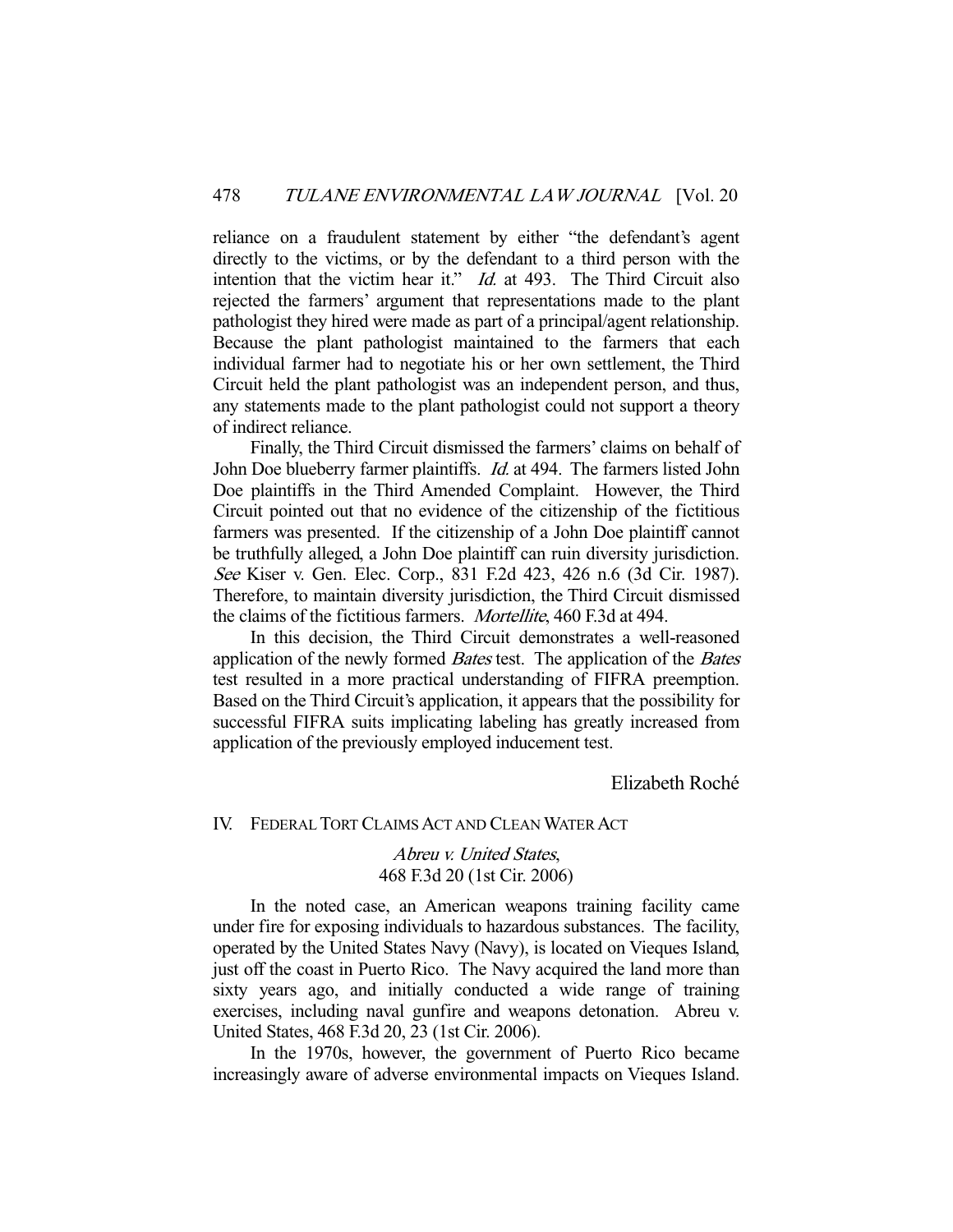Id. at 23-24. The government of Puerto Rico initiated litigation to contest the facility activities. This litigation forced the Navy to comply with the Clean Water Act (CWA), 33 U.S.C. §§ 1251-1387 (2000). Abreu, 468 F.3d at 23-24.

 Although this suit arose under the Federal Tort Claims Act (FTCA), 28 U.S.C. § 2674 (2000), the plaintiffs relied in part on alleged violations of the CWA. The plaintiffs, who lived on Vieques Island, alleged that the previous military activity exposed them to hazardous substances such as napalm and depleted uranium. Abreu, 468 F.3d at 24. Under the CWA, the plaintiffs argued that the Navy should have obtained a National Pollutant Discharge Elimination System (NPDES) permit before engaging in training exercises involving either ships or the shore. Id. at 28.

 Procedurally, since the plaintiffs alleged "continuing violations" under FTCA the United States District Court for the District of Puerto Rico did not recognize the two-year FTCA statute of limitations at 28 U.S.C. § 2401(b). *Id.* at 24. Instead, the district court dismissed the claim for lack of subject matter jurisdiction. On appeal, the United States Court of Appeals for the First Circuit affirmed. Id. at 23.

 Before considering the permit requirements imposed by the CWA, the First Circuit discussed the scope of the discretionary function exception under the FTCA. *Id.* at 25. This exception precludes the waiver of sovereign immunity if the challenged action involved the exercise of discretion. *Id.* (citing 28 U.S.C.  $\S$  2680(a)). When the exception applies, the United States will be immune from suit. However, the exception is not triggered when the action in question conflicts with federal law. Id. at 23.

 To determine the scope of the exception, the First Circuit discussed United States v. Varig Airlines, 467 U.S. 797, 808 (1984). Id. at 25. This challenge against the Federal Aviation Administration (FAA) allowed the United States Supreme Court to explain the congressional intent behind the discretionary function exception. See Varig Airlines, 467 U.S. at 814. The Supreme Court noted that the legislature created the exception to prevent any judicial second-guessing that could arise in the guise of a tort suit. The exception can thus immunize select government activities from lawsuits filed by private individuals. Abreu, 468 F.3d at 25. Because the naval activities in question entailed a discretionary balancing of concerns of secrecy and national security with safety and public health, the First Circuit concluded that these activities would generally be protected by the exception. *Id.* at 26.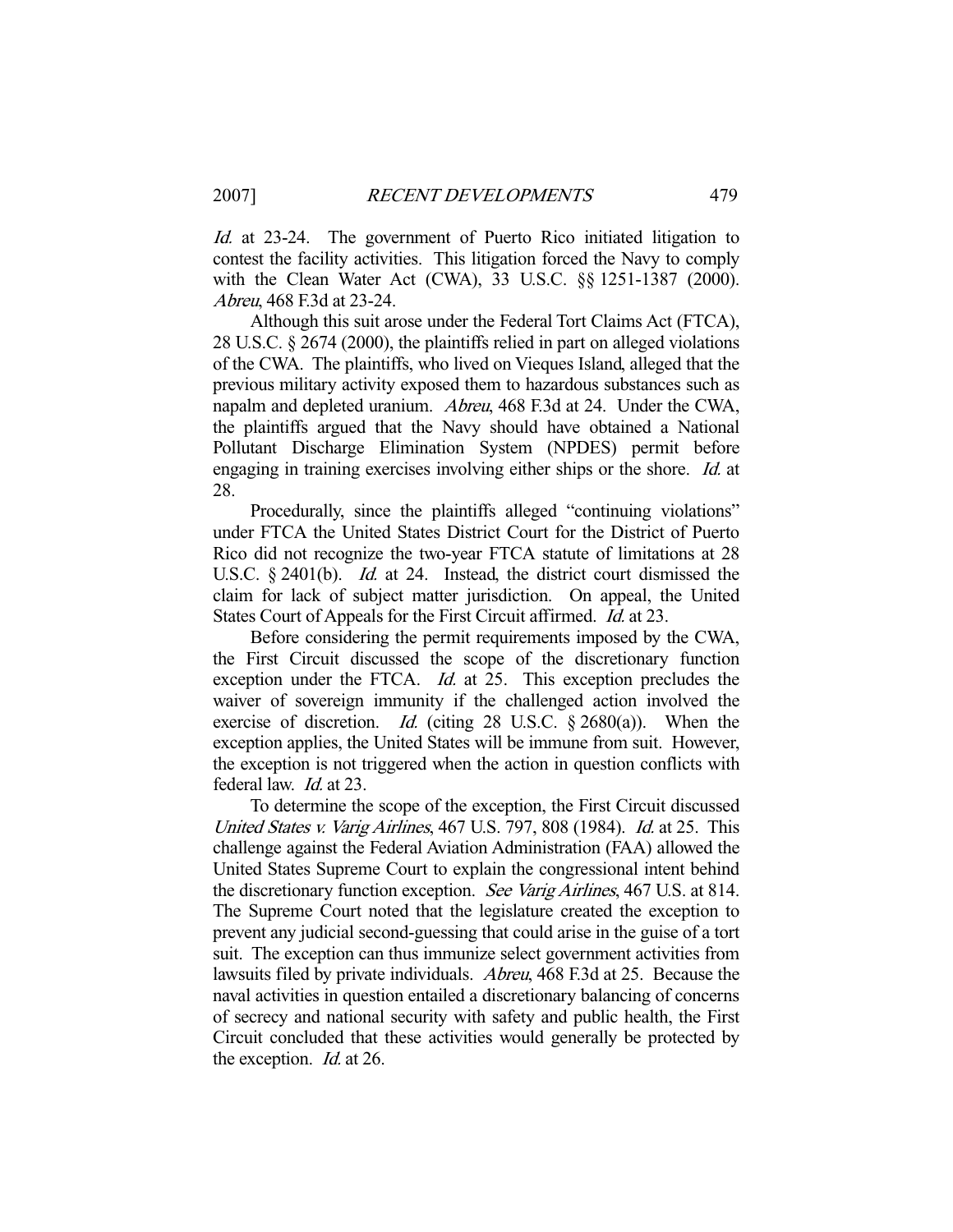The First Circuit noted that the exception does not apply, however, when the government action conflicts with a mandatory federal law. Here, the plaintiffs argued that because the Navy violated the CWA, the training exercises should be precluded from the discretionary exception shield. The First Circuit again returned to Varig Airlines precedent, noting that the exception extended to government employees complying with mandatory policy directives. *Id.* at 26 (citing *Varig Airlines*, 467) U.S. at 820). In essence, the employee actions reflect the policy choices of the government agency in question.

The First Circuit then cited *Berkovitz v. United States*, 486 U.S. 531, 544 (1988), to distinguish a case in which the exception would not apply. In *Berkovitz*, an employee failed to comply with a directive from a government agency. 486 U.S. at 533. Here, an employee violated mandatory Food and Drug Administration (FDA) requirements by licensing a vaccine. After recognizing that a failure to perform a duty imposed by federal law, the Court held that the discretionary function exception did not apply. *Id.* at 544.

 The First Circuit conceded that, in contrast to the previous cases discussed, Abreu did not involve a statute that regulated the government agency implicated in the lawsuit. Abreu, 468 F.3d at 27. In the cases discussed by the Supreme Court, the complaints concerned the exercise of agency discretion under the very statutes that granted authority. In contrast, the Abreu plaintiffs did not allege that the Navy's authority arose under any particular statute. Rather, the complaint challenged the Navy's discretion in conducting military training exercises in violation of the CWA. Id. at 28. The complaint thus became more attenuated because, as the First Circuit noted, the plaintiffs' challenge could not invoke specific violations of statutory authority. Moreover, the First Circuit noted that the Navy is not a traditional regulatory authority analogous to the FAA or FDA. Id. at 27-28. Because Abreu involved alleged violations of the CWA, the defendant is not the regulating agency.

 Next, the First Circuit discussed whether the naval activities violated the CWA. Id. at 28. Specifically, the plaintiffs argued that before conducting the harmful military operations, the Navy should have first obtained a NPDES permit. *Id.* at 18-19. The plaintiffs contended that the failure to secure a permit thus violated a federal law and precluded the use of the discretionary function exception. Id. at 26, 28.

 In the portion of the opinion discussing the CWA, the First Circuit concluded that the Navy did have the requisite NPDES permit. Id. at 28. The First Circuit based its holding on *United States v. Zenon*-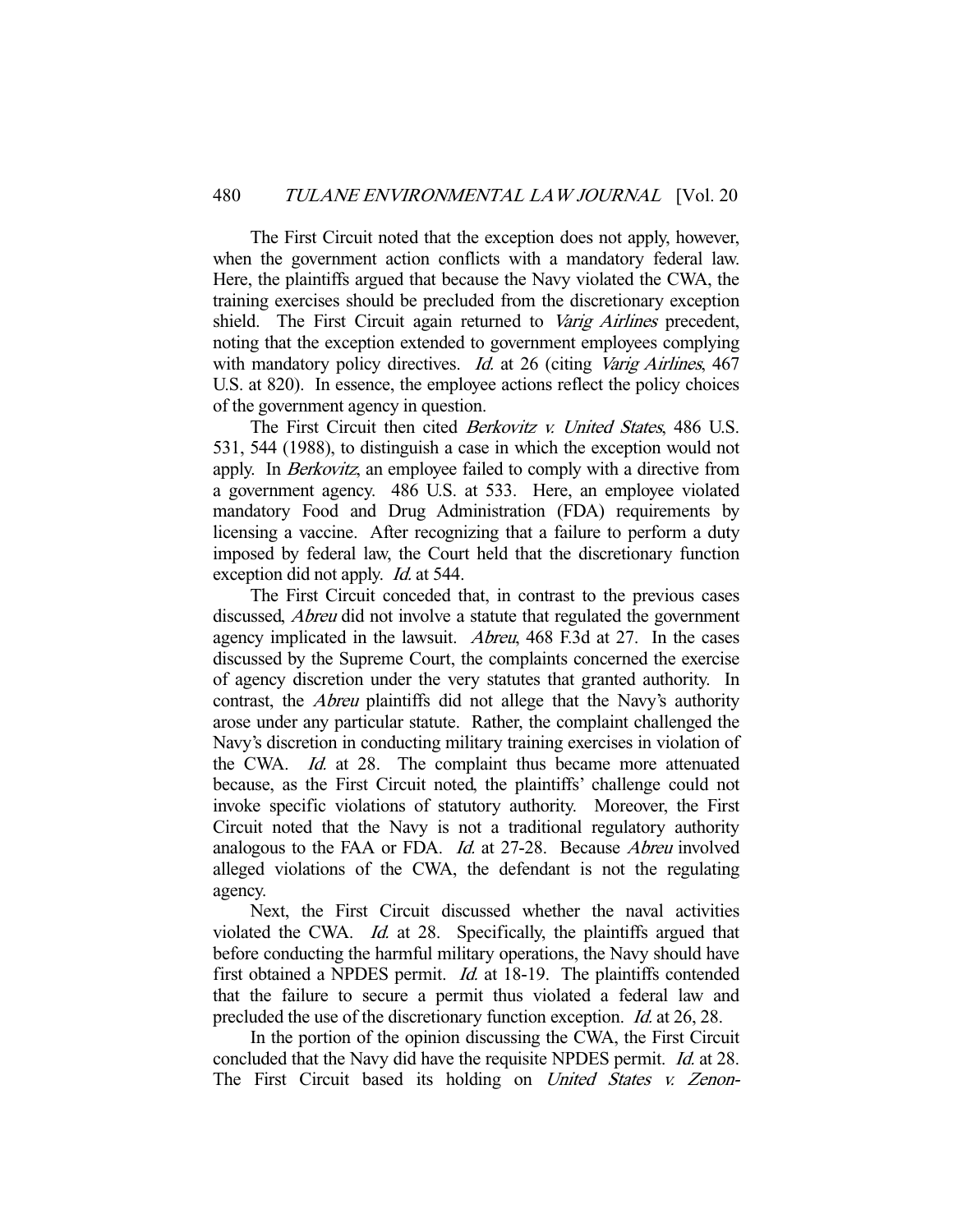Encarnacion, 387 F.3d 60, 63-64 (1st Cir. 2004). Unlike the previous cases involving regulatory agencies, Zenon concerned an expired NPDES permit issued to the Navy. In Zenon, although the permit expired, the First Circuit concluded that the permit continued in spite of its expiration because the Navy has previously applied to the Environmental Protection Agency for a new permit. 387 F.3d at 63. In Zenon, the First Circuit thus concluded that a NPDES permit remained in effect until the Navy formally withdrew its renewal application. Although the application had not yet been renewed, the NPDES permit was nonetheless still in effect. Abreu, 468 F.3d at 28-29. Absent a permit violation, the Navy did not violate the CWA. Id. at 29. As such, the Navy was shielded from liability under the discretionary function exception of the FTCA. As a result, the First Circuit affirmed the district court decision to dismiss the case.

 The First Circuit declined to issue a broad expansion of the FTCA discretionary function exception but nonetheless achieved that result. It distinguished the Navy following federal statutes imposed by other federal agencies from regulatory agencies following authority-granting statutes that define their powers. In doing so, the First Circuit endorsed a loose permit requirement; the application for a permit is treated as the acquisition of that permit. With this loose requirement, the discretionary function shield might be used in ways not intended by Congress.

## Brad Embree

# V. FEDERAL TORT CLAIMS ACT AND THE FLOOD CONTROL ACT OF 1928

In re Katrina Canal Breaches Consolidated Litigation, 471 F. Supp. 2d 684 (E.D. La. 2007) (pertaining to Robinson v. United States, No. 06-2268)

#### 1. Introduction

 Federal District Judge Stanwood R. Duval, Jr., denied defendant United States of America's (Government) motion to dismiss a lawsuit brought by six plaintiffs living in New Orleans East, St. Bernard Parish, and the Lower Ninth Ward of Louisiana. In re Katrina Canal Breaches Consol. Litigation, 471 F. Supp. 2d 684 (E.D. La. 2007). The plaintiffs filed suit pursuant to the Federal Tort Claims Act (FTCA), 28 U.S.C. §§ 2671-2680 (2000), for damages arising from flooding that inundated plaintiffs' homes and property as a consequence of Hurricane Katrina. Id. at 686-87. Plaintiffs alleged that the negligence of the Government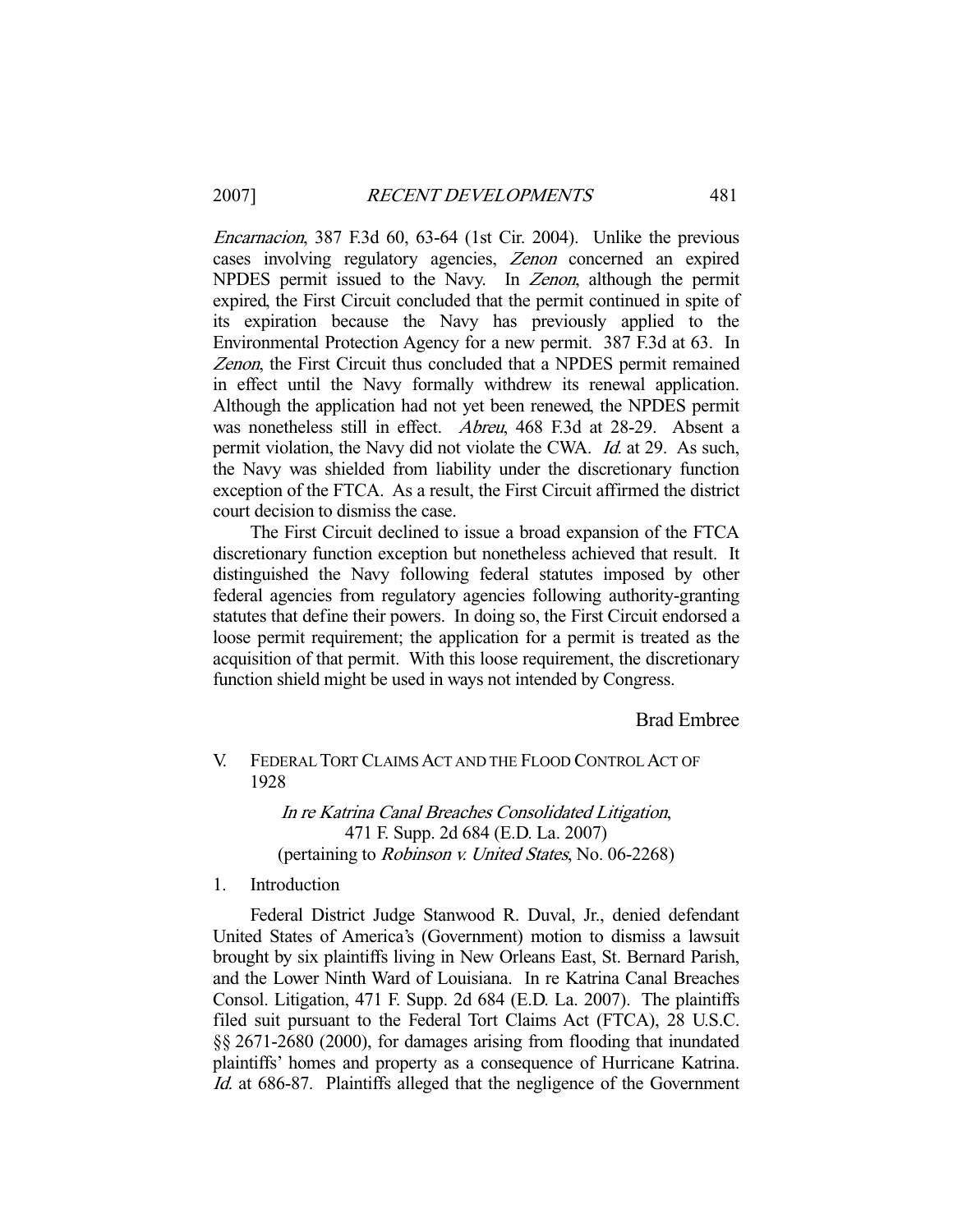and the United States Army Corps of Engineers (Corps or Army Corps) in designing, constructing, operating, and maintaining the Mississippi River Gulf Outlet (MRGO) was the cause-in-fact of the devastating flooding that destroyed plaintiffs' homes and property, and that these damages were the foreseeable consequence of defective conditions known by the Army Corps for decades. *Id.* at 687. While the doctrine of sovereign immunity prevents the Government from being sued without its consent, the FTCA waives this immunity for cases like the plaintiffs' which seek compensation for negligence in the conduct of government activities. See 28 U.S.C. § 2674. The Government moved to dismiss pursuant to Rule 12(b)(1) of the *Federal Rules of Civil Procedure* for lack of subject matter jurisdiction based on the Flood Control Act of 1928 (FCA), see 33 U.S.C. § 702c (2000) ("No liability of any kind shall attach to or rest upon the United States for any damage from or by floods or flood waters at any place."), and exceptions found in the FTCA, at 28 U.S.C. § 2680. Katrina Canal Breaches, 471 F. Supp. 2d at 686-87.

## 2. Applicable Standard for Rule 12(b)(1) Motions to Dismiss

 Because the Government moved to dismiss under Rule 12(b)(1), Judge Duval analyzed the motion's legal propriety under the general rule that, in cases where a jurisdictional challenge is also a challenge to the existence of a federal cause of action, the district court must find that jurisdiction exists and must deal with the motion to dismiss as a direct attack on the merits of the plaintiff's case either under Rules 12(b)(6) or 56. Id. at 687-89 (citing Montez v. Dep't of the Navy, 392 F.3d 147, 149- 50 (5th Cir. 2004) (finding that the general rule also applied to cases where the federal cause of action comes under the FTCA)). Following the court's instructions in Montez, Judge Duval's first step was to examine the causes of action alleged by plaintiffs and to determine whether the Government's defenses called into question the existence of a cause of action.

# 3. Does Section 702c of the FCA Mandate Dismissal as a Matter of Law?

 First, the court framed the issues presented by the Government's FCA immunity challenge, namely "whether the MRGO is a flood control project and whether waters that flow through the MRGO are floodwaters" and "whether section 702 [of the FCA] immunizes the Government if the damages would have occurred, in whole or in part, as the result of waters caused by negligent acts in constructing and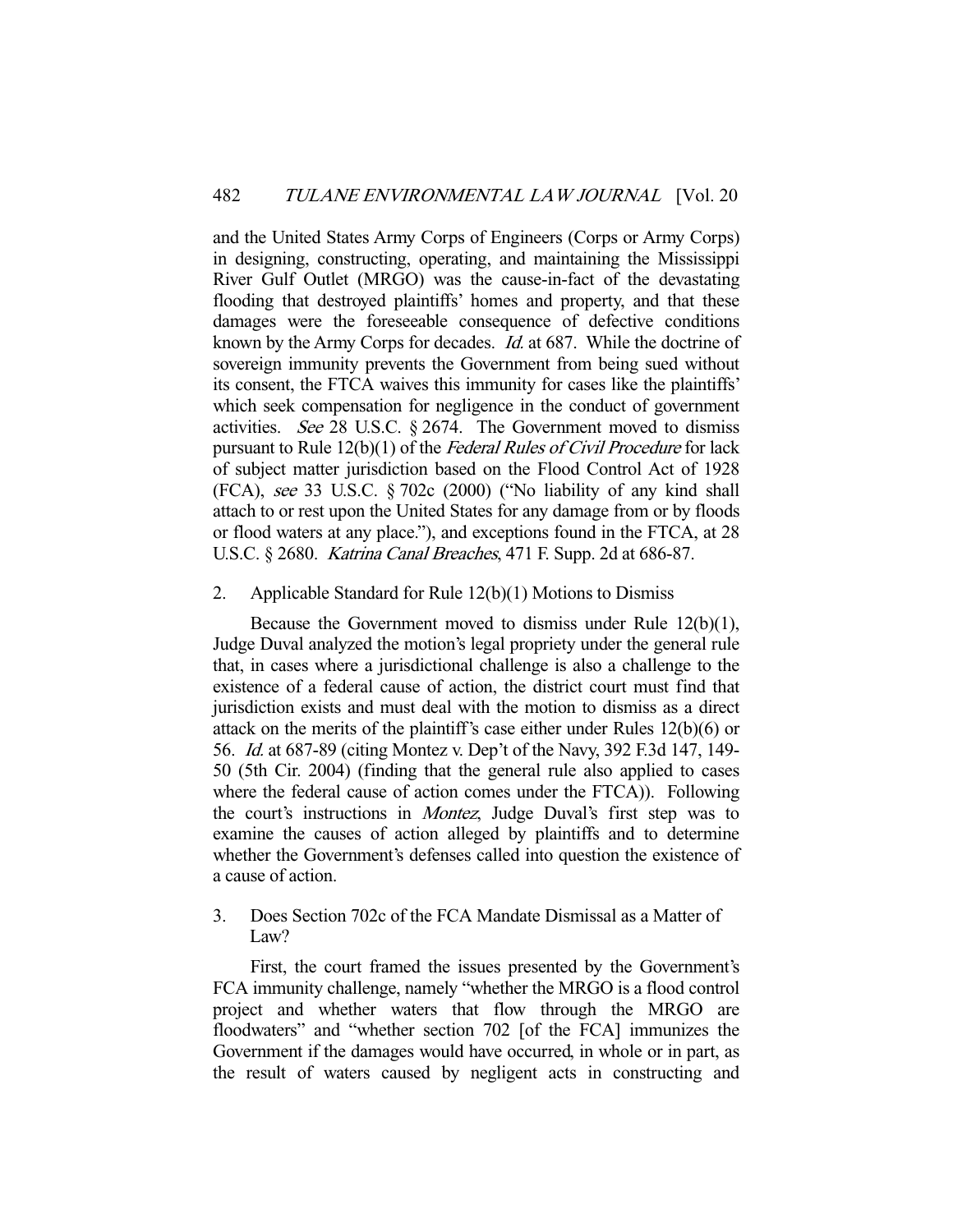maintaining the MRGO regardless of the existence of flood control project(s)." *Id.* at 690. Plaintiffs' argument centered on a) the fact that MRGO was not a flood control project but an aid to navigation and b) the fact that the damages they sought were solely for the defalcations of the Army Corps with respect to the MRGO, not any flood control project, making section 702c immunity inapplicable. The Government took a wholesale approach to immunity, arguing that section 702c immunizes the Government for damages caused by floodwaters of any kind. Buttressing this argument, the Government claimed that certain levees constructed in conjunction with the MRGO constituted flood control projects that are similarly immune. The Government also made the alternative argument that immunity should arise since the damages to plaintiffs were indisputably caused by floodwaters that federal works failed to control.

 The court found that nothing in the history of the FCA supported the Government's approach to immunity. Judge Duval looked specifically to the United States Court of Appeals for the Fifth Circuit for its examination in Graci v. United States, 456 F.2d 20 (5th Cir. 1971), of "the history of [section] 702c immunity in the context of damages allegedly caused by the negligence of the United States in the construction of the MRGO" with respect to the flooding that occurred as a consequence of Hurricane Betsy. Katrina Canal Breaches, 471 F. Supp. 2d at 690-91. The court also cited the findings made by the district court in Graci, which found the MRGO was not a flood project and that section 702c did not bar suits against the United States for floodwater damage resulting from the Government's negligence unconnected with flood control projects. *Id.* (citing Graci v. United States, 301 F. Supp. 947 (E.D. La. 1969)). Judge Duval also highlighted the fact that the Fifth Circuit, in an opinion written by Judge Minor Wisdom, affirmed the trial court's decision, finding it would have been unreasonable to conclude that the United States could be immune to liability for the negligent acts of its employees unconnected with flood control projects.

 Judge Duval carefully examined the United States Supreme Court's decision in Central Green Co. v. United States, 531 U.S. 425 (2001), to determine whether it supported the Government's immunity arguments. Katrina Canal Breaches, 471 F. Supp. 2d at 692-93. Central Green presented a similar factual situation; plaintiffs alleged that the United States negligently designed and maintained a canal which caused subsurface flooding resulting in damage to a pistachio farm. *Id.* (citing Central Green, 531 U.S. at 427, 432, 436). Although the canal was part of a larger federal flood control project, the Supreme Court found that it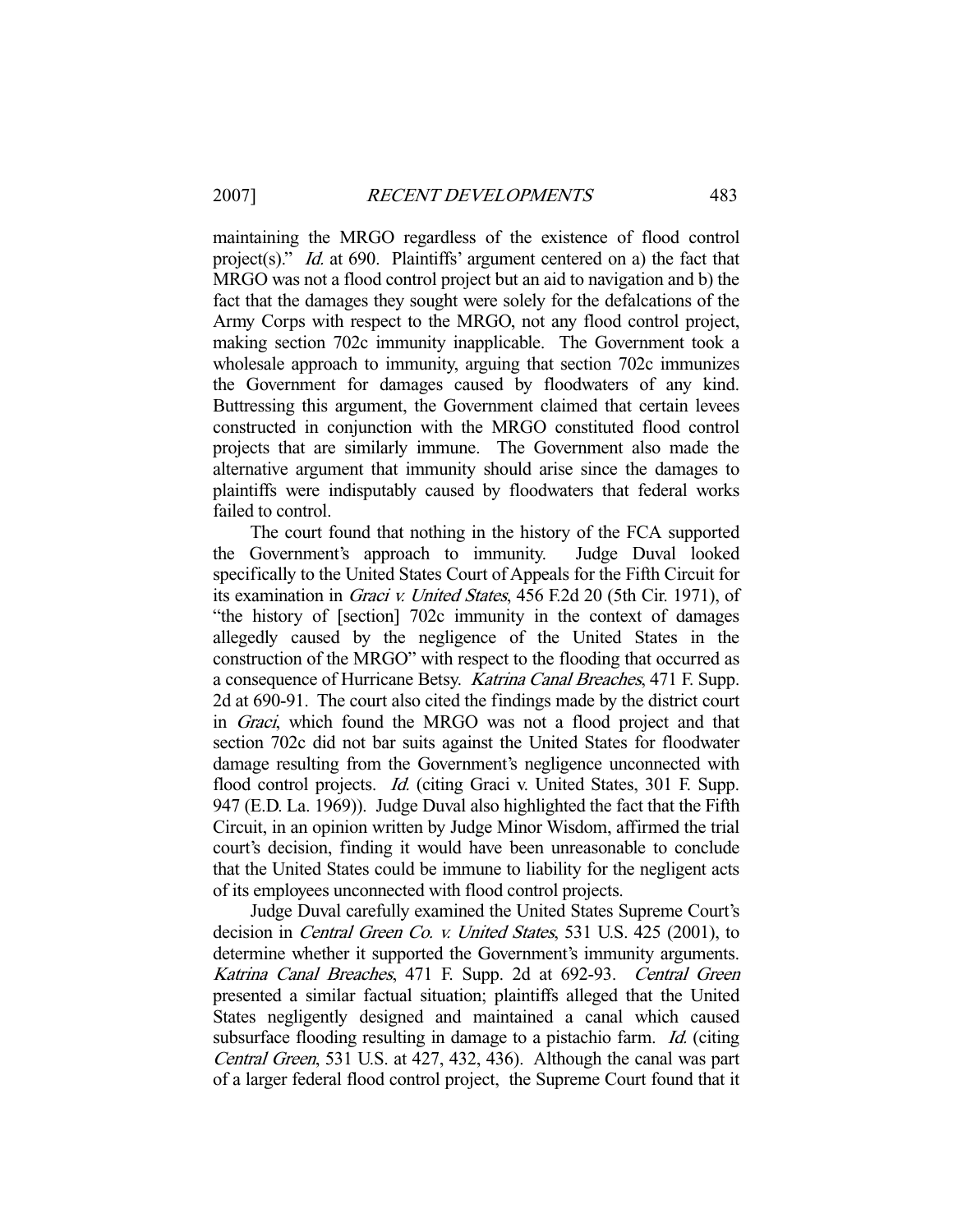had been in error to dismiss plaintiffs' suit because the nature of the waters which damaged plaintiffs could not be determined. Specifically, it was unclear to the Court whether the damages caused were the result of actual floodwaters or routine use of the canal. To determine whether section 702c immunity attaches, the Supreme Court instructed that the "'courts should consider the character of the waters that cause the relevant damage rather than the relation between the damage and a flood control project." Id. (quoting Central Green, 541 U.S. at 437). The Supreme Court could not uphold dismissal by taking judicial notice that the canal was in fact a flood control project. Id. at 694.

Judge Duval determined that *Central Green* required the court "to identify the cause of the damage rather than base a decision on the mere fact that a flood control project was involved." The Government recommended that the court dismiss the case on immunity grounds by taking judicial notice of the existence of the Lake Pontchartrain and Vicinity Flood Control Project (LVP) to find that all of the projects in the area are flood control projects and, therefore, that all damages were caused by flood waters). But in doing so, the court would have violated the command of the Supreme Court in Central Green, and ignored plaintiffs' pleadings, which clearly sought damages, not for the failure of the levees or flood projects, but for "the effects of the waters in the MRGO" that "could not have been controlled by any flood control project." The "serious questions" remaining "as to the relationship between the MRGO and LVP," according to the court, prevented any further legal determinations from being made. Returning to *Graci*, the court said: "[I]t is not clear that as a matter of law, should plaintiffs prove their allegations as to damages caused by MRGO and not the failure of the flood control projects, that [section] 702c will prevent a recovery for the damages caused by MRGO." *Id.* at 695 (citing *Graci*, 301 F. Supp. at 956). Applying the rationale of Montez, the court determined that "the viability of the cause of action against the United States [was] inextricably tied to the basis for" the Government's claims of lack of jurisdiction. Therefore, as a matter of law, section 702c did not mandate a dismissal since the underlying factual issues as to the court's lack of jurisdiction were also determinative of the federal cause of action. As such, the court found the Rule  $12(b)(1)$  motion to be "legally inappropriate," and, treating the Government's motion as one brought under Rule 12(b)(6), the court denied the motion because of the underlying factual disputes.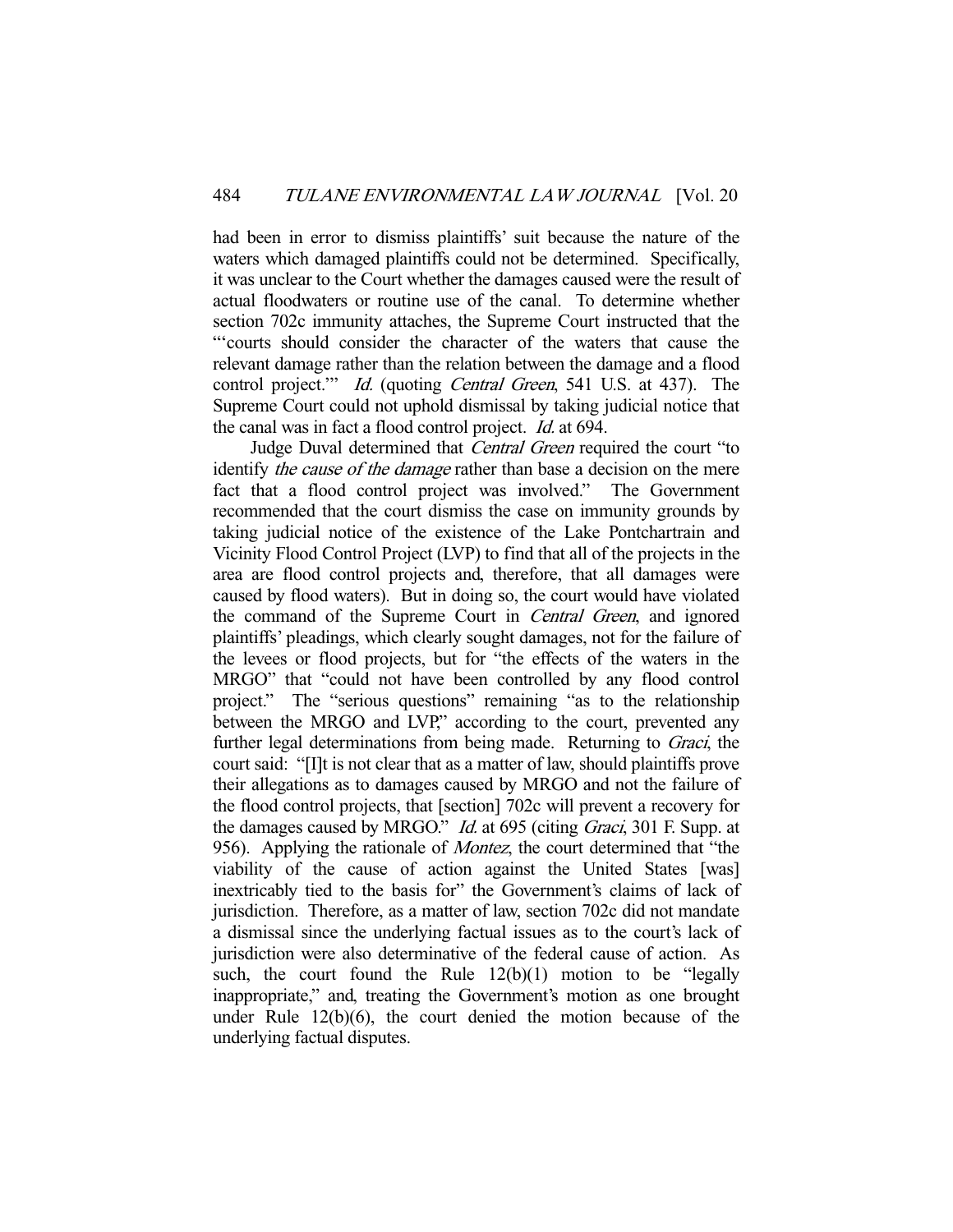## 4. Do the Exceptions to the FTCA Mandate a Dismissal as Matter of Law?

Second, the court considered "due care" and "discretionary function" exceptions found in the FTCA, see 28 U.S.C. § 2680, and raised by the Government in its motion to dismiss. Plaintiffs brought the case pursuant to the FTCA, alleging that the Army Corps did not exercise due care during the MRGO project's investigation, planning, design, construction, maintenance, and operational phases. Plaintiffs further alleged that the Army Corps violated federal laws in the construction of the MRGO. Specifically, plaintiffs complained that the River and Harbor Act of 1945 (RHA) and the Fish and Wildlife Coordination Act of 1946 (FWCA) required the Army Corps to coordinate and consult with the Department of the Interior, Fish and Wildlife Services, and the former Louisiana Department of Wild Life and Fisheries with regard to the planning and construction of the MRGO. Further, plaintiffs alleged that the Army Corps' errors are also in contravention to the Corps' internal engineering policies. *Id.* at 696.

 In response, the Government contended that the due care exception barred plaintiffs' claims since the MRGO is a result of "the execution by the Army Corps of various Congressional mandates concerning this navigational aid." The Government argued that it had complied with all statutory requirements and that the actions taken by the Army Corps involved "making judgments or choices" that implicated policies not subject to suit under the FTCA. Judge Duval went on to analyze whether the exceptions raised by the Government actually constituted a challenge to the existence of a federal cause of action.

 The court entered into a long examination of the "discretionary function" exception, including the two-step process established by the Supreme Court for determining whether the discretionary function exception applies to a plaintiff's allegations. *Id.* at 697 (citing Berkovitz v. United States, 486 U.S. 531, 536 (1988)). Because the plaintiffs alleged that the Army Corps did not adhere to the specific course of action prescribed by the RHA and FWCA, the court found the first prong of the Berkovitz test had not been met since such adherence is a statutory mandate, not a matter of choice for the Army Corps. With respect to the allegation that the Army Corps did not exercise due care in the construction and maintenance of the MRGO, the court reached the second prong of the *Berkovitz* test, which considers whether the government actor is acting in contravention of its own regulations and standards or exercising a policy choice. Nevertheless, the court found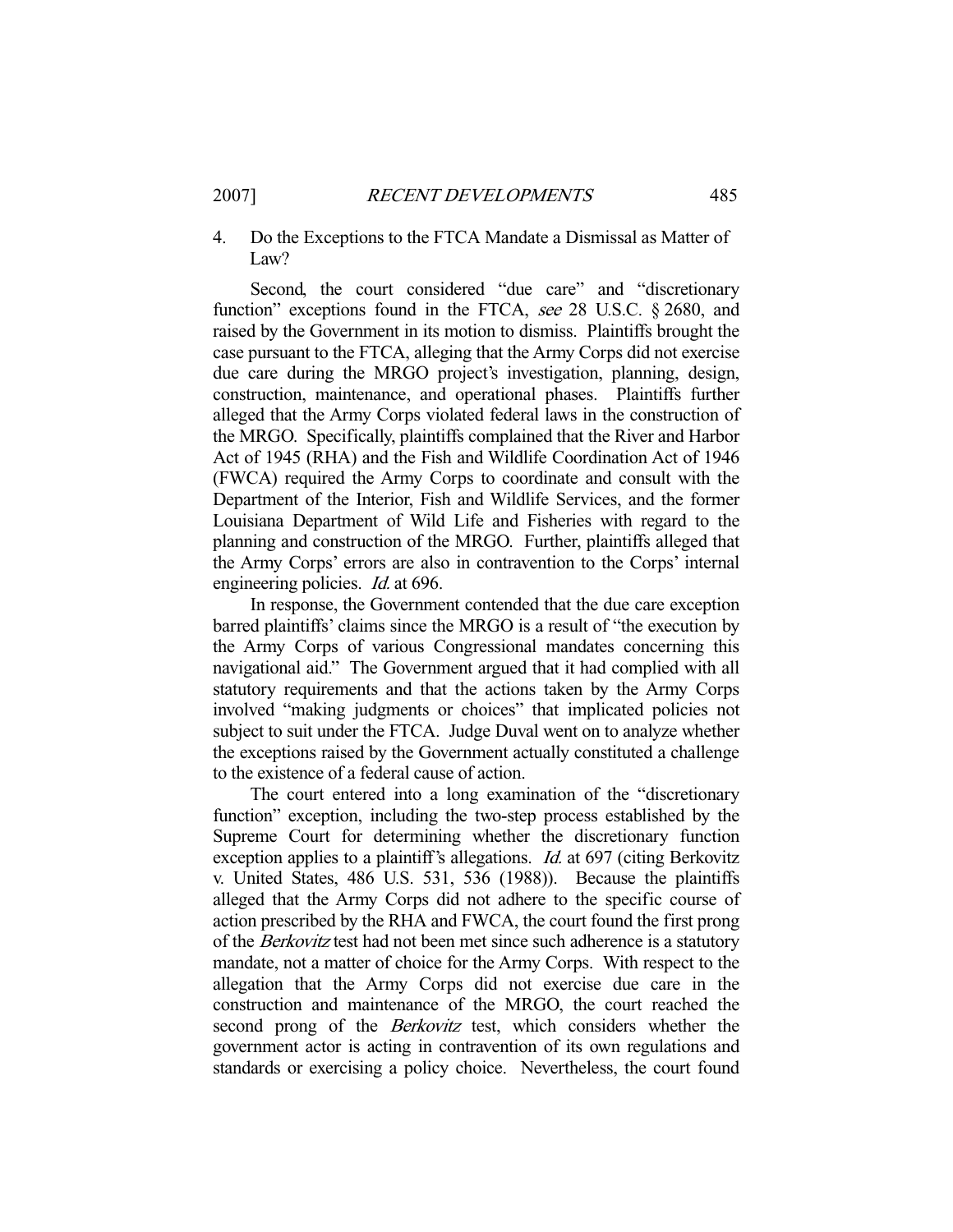that substantial fact questions precluded dismissal, stating that "it is impossible, and improper under Montez, to find on this record that all actions taken either were not in contravention of the relevant regulations and policies of the Army Corps and/or that all decisions made by the Army Corps were policy decisions." *Id.* at 699.

 Judge Duval also considered whether plaintiffs' allegations would fit into the Supreme Court's discretionary function exception analysis in Indian Towing Co. v. United States, 350 U.S. 61 (1955). In Indian Towing, the Supreme Court held that once the government undertook to maintain lighthouse service, "the failure to maintain the lighthouse in good condition subjected the government to suit under the FICA." Id. at 69. However, Judge Duvall found that questions of fact existed as to whether the Army Corps' decisions with respect to the MRGO were actually policy based or whether they fell within the purview of Indian Towing. Katrina Canal Breaches, 471 F. Supp. 2d at 700, 704. Therefore, the court could not find as a matter of law that the exceptions to the FTCA required dismissal of the plaintiffs' case. Instead, the court concluded that plaintiffs' allegations concerning the Army Corps' violations of the FWCA, the inability of the record to characterize the Army Corps' decisions as being grounded in policy, and whether there were nonpolicy-based decision that failed to comport with the Army Corps' standard engineering practices raised issues that were "inextricably tied to the gravamen of plaintiffs' cause of action and are not subject to Rule 12(b)(1) treatment." *Id.* at 705.

# 5. Conclusion

 The district court correctly analyzed the case in finding that the Government's motion to dismiss pursuant to Rule 12(b)(1) was legally improper under the Fifth Circuit's jurisprudence in Montez since the underlying factual disputes are determinative of both jurisdiction and the existence of a cause of action. The court also correctly found that the factual disputes in this case did not warrant dismissal under the Rule 12(b)(6) and Rule 56 standard. Id. at 695. As the parties proceed to trial, it will be interesting to watch the developments that will unfold after full discovery has been complete. If the plaintiffs do succeed on the merits of their case, this case will have important precedential value in jurisdictions throughout the country that are subject to flooding that is wholly, or partially, unrelated to flood control projects.

Kathryn Wasik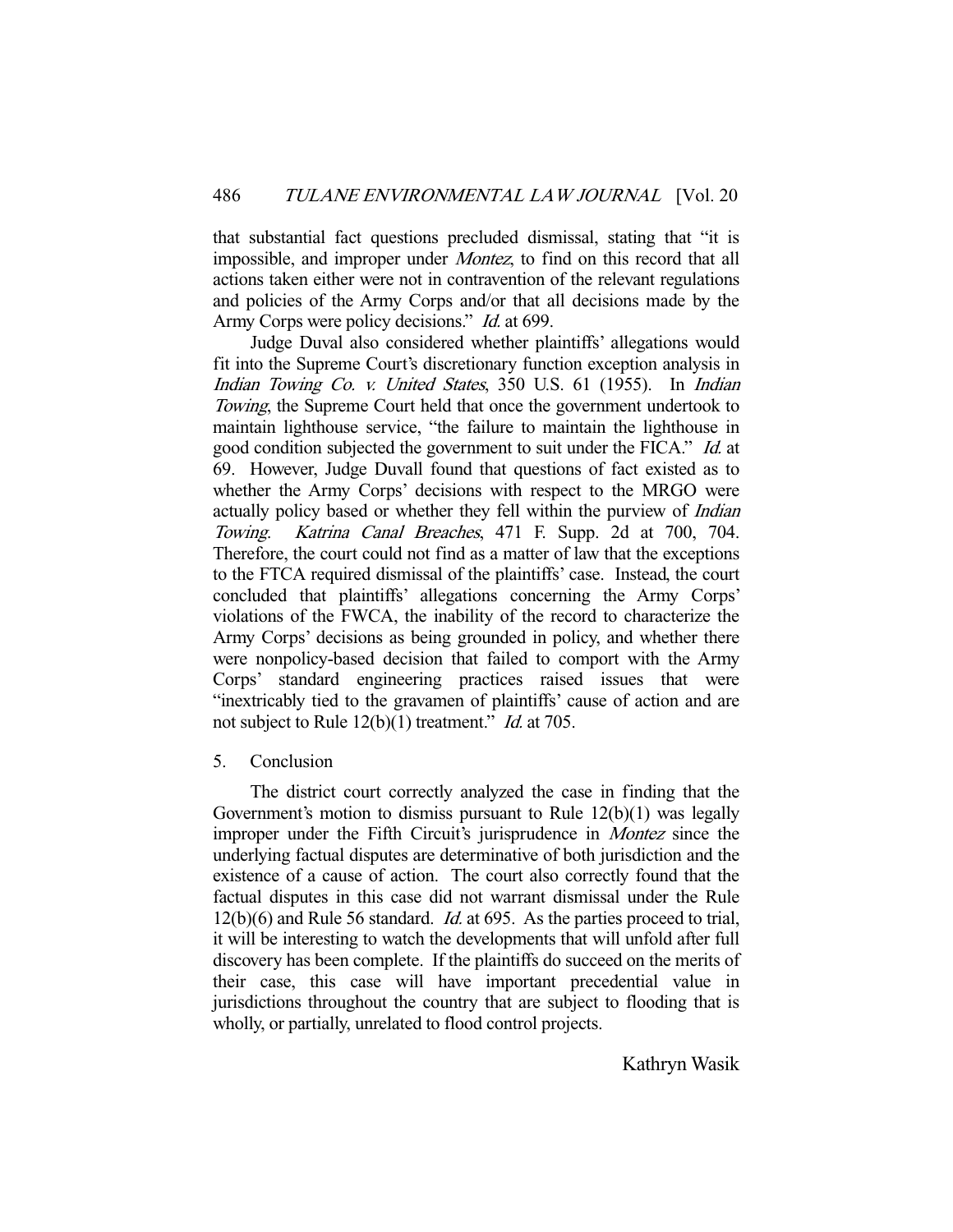VI. NATIONAL ENVIRONMENTAL POLICY ACT

Holy Cross Neighborhood Ass'n v. U.S. Army Corps of Engineers, 455 F. Supp. 2d 532 (E.D. La. 2006)

 Plaintiffs, residents of a New Orleans neighborhood that borders the Inner Harbor Navigational Canal (known locally as the Industrial Canal) to the east and two local environmental nonprofit organizations, sought declaratory judgment and injunctive relief to enjoin the United States Army Corps of Engineers (Corps) from dredging, stirring up, releasing, and disposing of hazardous waste-contaminated sediments in connection with its plan to modernize the Industrial Canal's existing lock (Project). Holy Cross Neighborhood Ass'n v. U.S. Army Corps of Eng'rs, 455 F. Supp. 2d 532, 535-36 (E.D. La. 2006). Plaintiffs argued that the Corps' environmental impact statement (EIS) for the Project, completed in 1997, was insufficient because it failed to account for significant adverse affects the Project will have on the environment, the economy, and the safety and welfare of the communities surrounding the Industrial Canal. Id. at 536. The United States District Court for the Eastern District of Louisiana held that because the Corps had not considered changes as a result of Hurricane Katrina, the EIS thus failed to take the requisite "hard look" at the environmental impacts and consequences of the Project. *Id.* at 540.

 The Industrial Canal lies east of downtown New Orleans and connects the Gulf Intracoastal Highway and the Mississippi River-Gulf Outlet (MR GO, also known locally as "Mr. Go") with the Mississippi River and Lake Pontchartrain in southeast Louisiana. Id. at 534. Navigation traffic passes through the canal by means of a lock. Because of the lock's relatively small capacity, as well as heavy vehicular traffic on three nearby bridges that forces closing of the lock during rush hours, long navigational delays are common. The Corps had long considered an undertaking to enlarge the lock in order to alleviate these delays. In 1997, the Corps completed an EIS for such a project and, the following year, it adopted a "new lock" plan that proposed to build a longer, deeper, and wider lock. Id. at 535.

 The National Environmental Policy Act (NEPA) requires a federal agency to prepare an EIS as part of any "'major Federal actions significantly affecting the quality of the human environment." *Id.* at 538 (quoting 42 U.S.C.  $\S$  4332(2)(C) (2000)). The EIS must address, inter alia,: "(1) the environmental impact of the proposed action, (2) any adverse environmental effects which cannot be avoided should the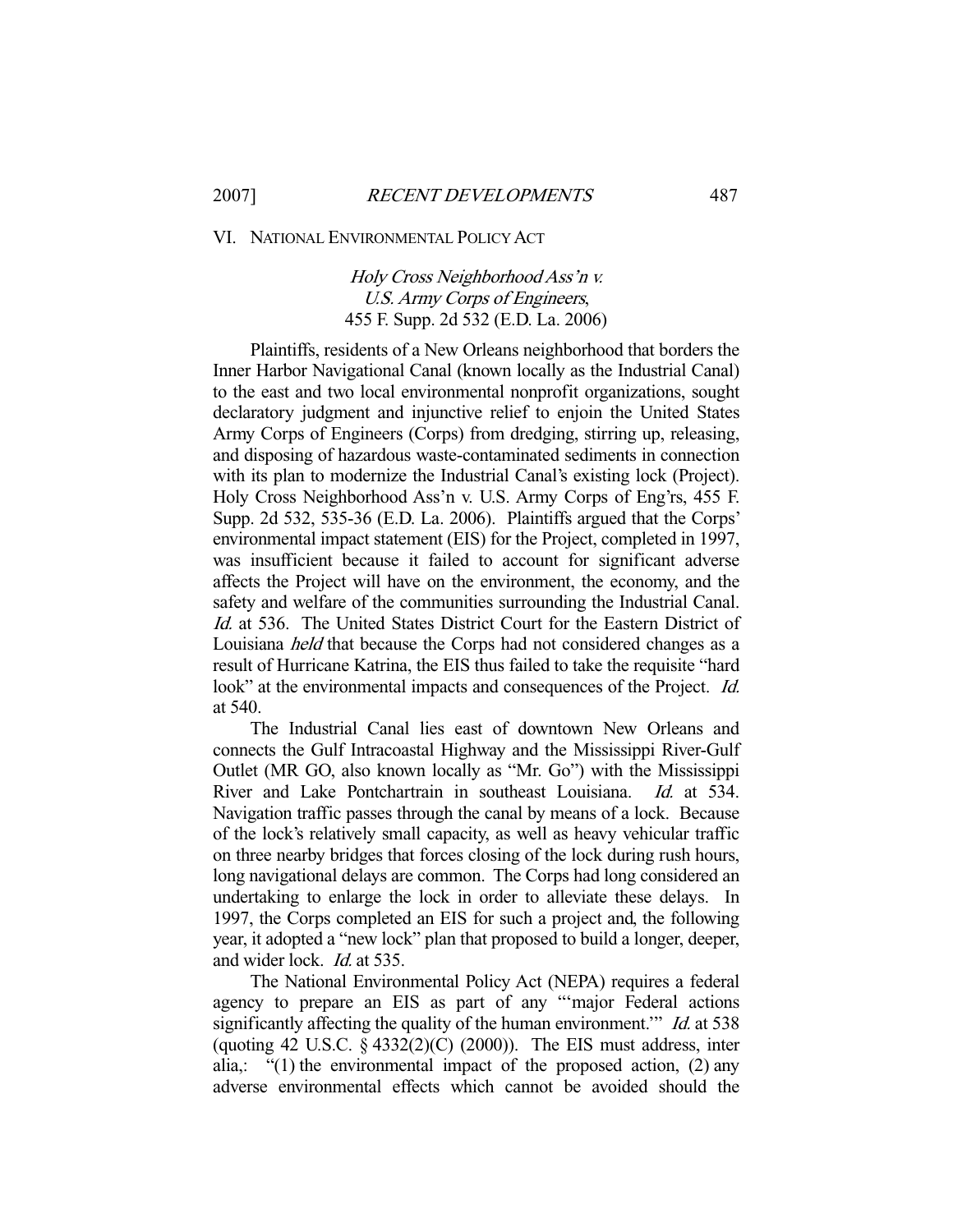proposal be implemented, and (3) alternatives to the proposed action." Id. (citing 42 U.S.C. § 4332(2)). NEPA thus "ensures that federal agencies 'carefully consider detailed information concerning significant environmental impacts,' and at the same time 'guarantees that the relevant information will be made available to the larger audience that may also play a role in both the decisionmaking process and the implementation of that decision." *Id.* at 537 (quoting Sabine River Auth. v. U.S. Dep't of Interior, 951 F.2d 669, 676 (5th Cir. 1992)). NEPA is a

procedural statute that demands that the decision to go forward with a federal project which significantly affects the environment be an environmentally conscious one. [NEPA] does not command the agency to favor an environmentally preferable course of action, only that it make it's decision to proceed with the action after taking a "hard look at environmental consequences."

## Id. at 537-38 (quoting Sabine River, 951 F.2d at 676).

 In the noted case, the Corps asked the court not to consider several exhibits submitted by Plaintiffs in support of their motion for summary judgment. *Id.* at 538. These exhibits consisted of contractor reports, deposition testimony, and responses to requests for admission demonstrating that the Corps was aware of contamination of the canal's sediment, as well as a declaration by a geologist that summarized the Corps' sediment disposal plan, opined on its sufficiency, and described the impacts of Hurricane Katrina. The Corps argued that these materials were unnecessary and cumulative, and that the court should not look beyond the administrative record.

 The court rejected this request, however, explaining that "'NEPA imposes a duty on federal agencies to compile a comprehensive analysis of the potential environmental impacts of its proposed action, and review of whether the agency's analysis has satisfied this duty often requires a court to look at evidence outside the administrative record." *Id.* (quoting Sierra Club v. Peterson, 185 F.3d 349, 370 (5th Cir. 1999)). The court found that these extra-record materials, especially the geologist's declaration, were of particular importance because they shed light on the "real issue" of the case: namely, that the circumstances considered by the Corps in preparing its 1997 EIS had "drastically changed" as a result of Hurricane Katrina in 2005. *Id.* at 539. According to the court, in post-Katrina New Orleans, "priorities are shifting from the transportation needs of the community to the restoration of basic infrastructure."

 The court pointed to the Corps' plan to dispose of the contaminated sediments in confined disposal sites as a "stark example of this changed world." These confined disposal sites are "engineered structure[s]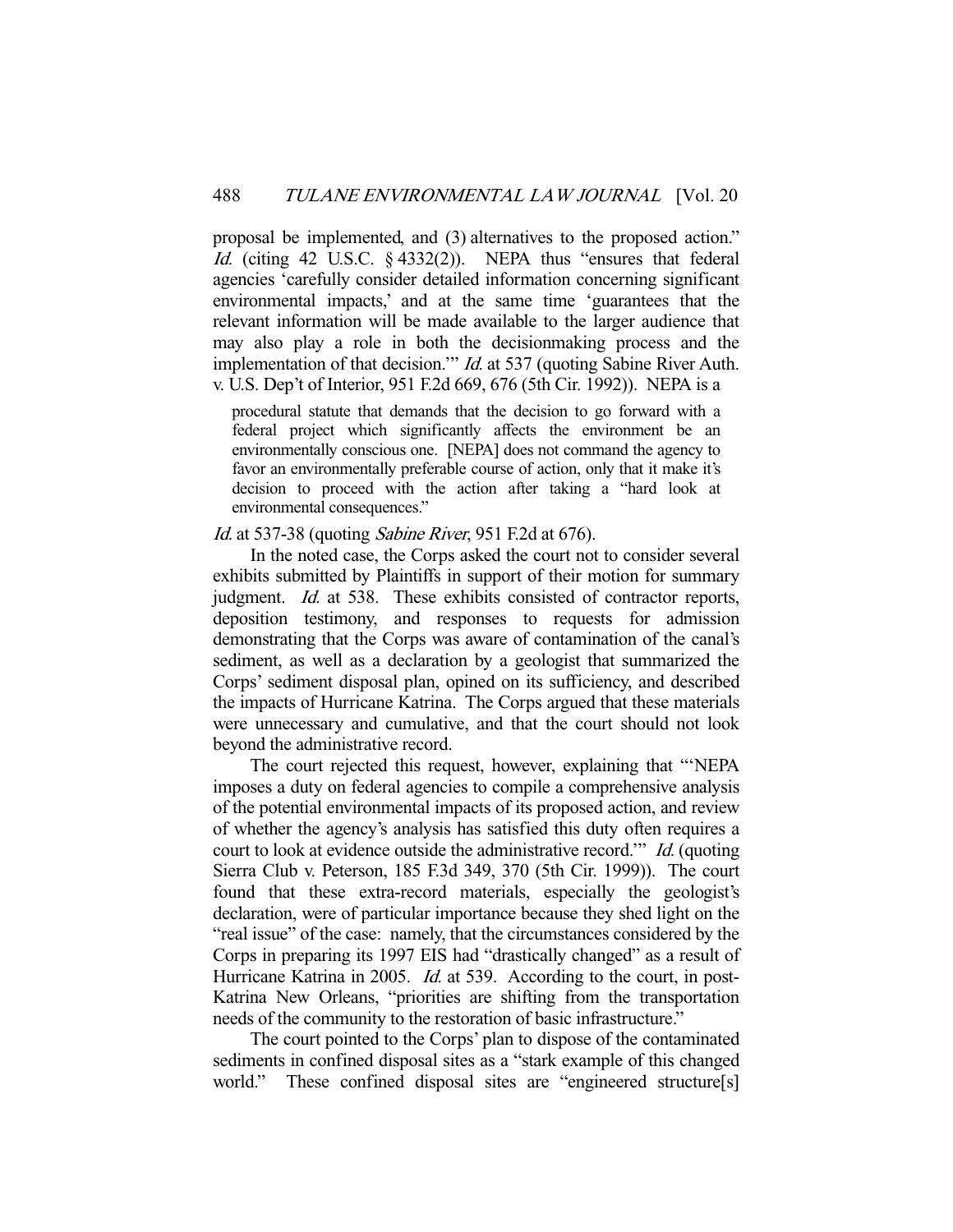designed to provide required storage volume and to meet required effluent solids standards for dredged material." The Project was designed to dispose of sediment at the confined disposal area for the MR GO. Prior to Katrina, this area was protected by a series of berms, hurricane protection levees, and confinement dikes. After the storm, however, seventeen breaches were found along the levee that borders the MR GO. This levee was the main protection for the area that includes these disposal sites and many of the breaches were "catastrophic." The geologist's declaration surmised that, "if the Corps had disposed of contaminated sediments in [these sites] prior to Hurricane Katrina, those sediments could have been resuspended by flood waters and redistributed in wetlands causing widespread environmental contamination." Id. (quoting Pl.'s ex. H, declaration of Barry Kohl).

 The Corps argued that in 1997 it "could not have considered the impacts of Hurricane Katrina" eight years later. The court responded that, regardless of these unforeseen events, the EIS was insufficient because it "[did] not adequately address the risks of flooding and hurricanes in general." The court pointed to the fact that, "[o]f the thousands of pages in the administrative record, only a few paragraphs mention hurricane protection and flood control." Because the Corps had not specified how long it expected the disposal facilities to last, nor had it specified its plans for the level of a storm event that the facilities would be able to withstand, there was thus "no way to know what environmental impacts these facilities will have on the ecosystem."

 The court also noted that the Corps itself had recently taken actions which seemed to question the conclusions it reached in the EIS. *Id.* at 540. The Corps had adopted alternative dredging and disposal methods for a new maintenance project in the same waters of the Industrial Canal to alleviate shoaling that occurred following Hurricanes Katrina and Rita. For that project, the Corps intended to use an "'environmental clamshell bucket dredge designed to minimize re-suspension of sediment during the dredging operation' and [would] dispose of the contaminated sediment into a 'Louisiana Department of Environmental Qualitypermitted Type I landfill' rather than at a confined disposal site."

 Although the court recognized that its standard of review in this case was "'a narrow one,'" and that it was "'not empowered to substitute its judgment for that of the agency,'" the court nonetheless found that this was "not a case of conflicting evidence, nor one in which the Court seeks to substitute its own judgment for that of the Corps." Id. (quoting Citizens to Preserve Overton Park, Inc. v. Volpe, 401 U.S. 402, 419 (1971)). According to the court, "Hurricane Katrina has exposed the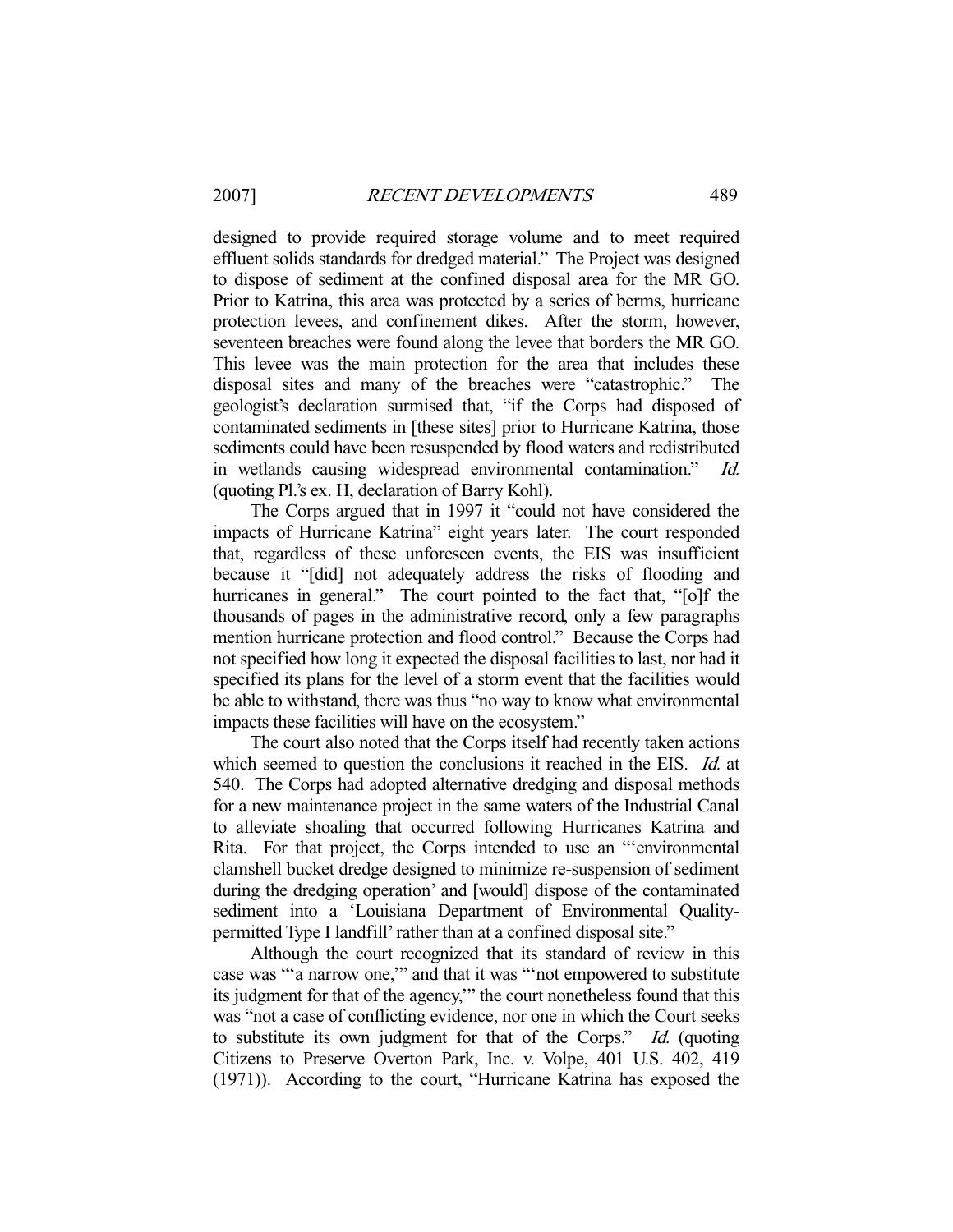inadequacies of the EIS and raised questions about the importance and priority of the whole Project." The court expressed concern that "the EIS does not consider the reasonable dredging and disposal alternatives that the Corps has recently adopted for maintenance dredging of the same waters," and noted that the "purpose of NEPA will not be served if the Corps moves forward with the Industrial Canal Project according to a plan devised almost a decade ago." The court thus held that the Corps had "failed to take a 'hard look' at the environmental impacts and consequences of dredging and disposing of the canal's contaminated sediment," and ordered the Corps to "revisit the Project in light of recent catastrophic events." "Without further study and planning," the court concluded, "the Project cannot be considered 'environmentally conscious." *Id.* (quoting *Sabine River Auth.*, 951 F.2d at 676).

 By ordering the Corps to revisit its EIS, the Eastern District of Louisiana has reemphasized the force of NEPA's commands. Hurricanes Katrina and Rita brought many changes to the environment, economy, infrastructure, and demographics of southeast Louisiana and the entire Gulf Coast region. These changes may have significant effects on many government projects that were proposed prior to the storms. An "environmentally conscious" decision made before the storms is not necessarily an environmentally conscious decision now. This is not to say that such projects are no longer viable or beneficial. NEPA requires, however, that the government take a second "hard look" at the potential environmental consequences of its actions in light of these new circumstances that the region faces.

## Matthew D. Fraser

# Louisiana Crawfish Producers Ass'n—West v. Rowan, 463 F.3d 352 (5th Cir. 2006)

 In Louisiana Crawfish Producers Ass'n—West v. Rowan, the United States Court of Appeals for the Fifth Circuit affirmed the lower court's ruling on the adequacy of an environmental assessment (EA) conducted by the Army Corps of Engineers (Corps) pursuant to the National Environmental Policy Act (NEPA). In upholding the United States District Court for the Western District of Louisiana's decision, the Fifth Circuit found that the Corps' EA properly considered alternatives and cumulative impacts, and therefore the Corps' finding of no significant impact (FONSI) was appropriate. La. Crawfish Producers Ass'n—West v. Rowan, 463 F.3d 352, 356-60 (5th Cir. 2006).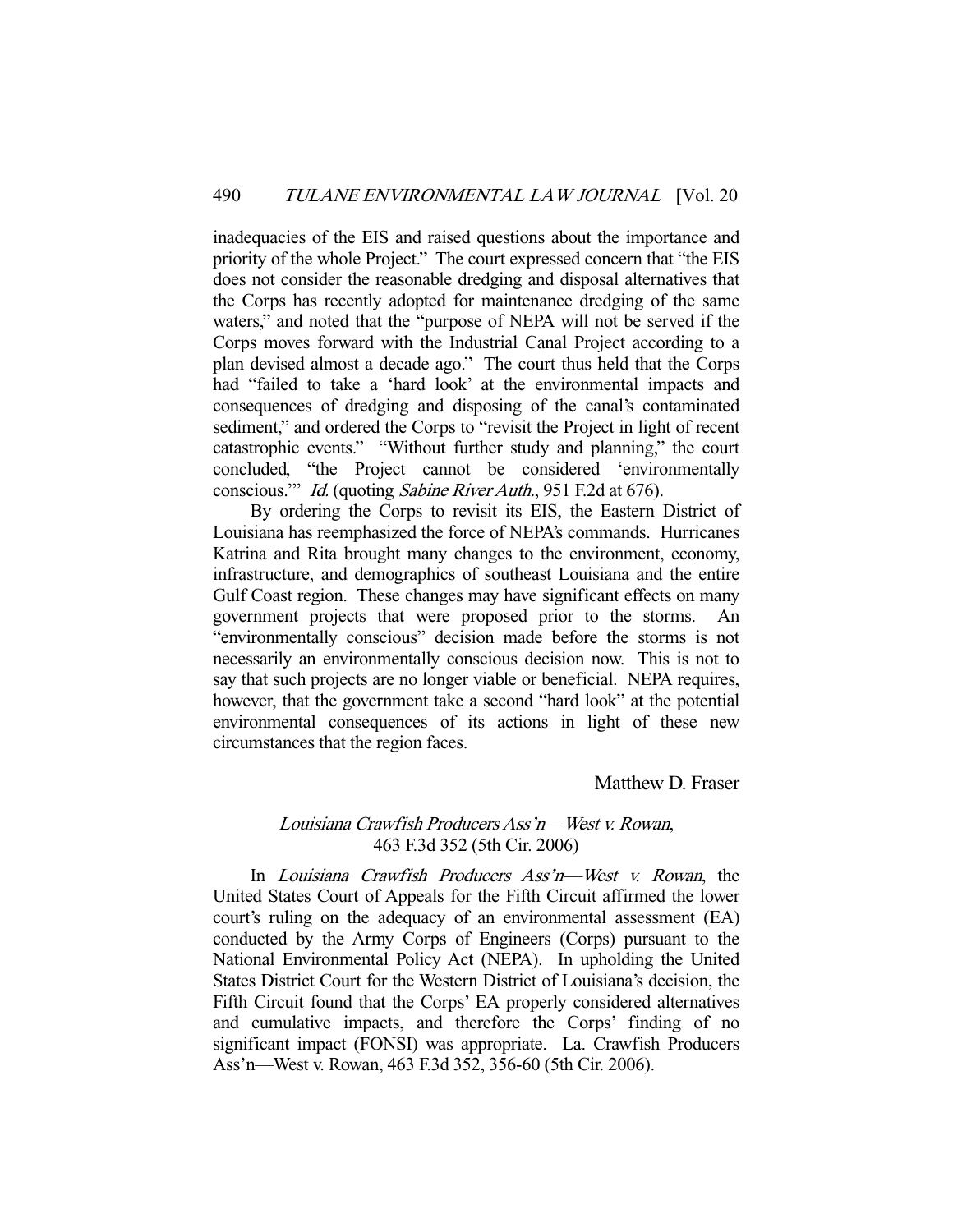In the early 1980s, the Corps began a study of Louisiana's Atchafalaya Basin (Basin), a network of swamps that drains approximately forty percent of the continental United States. Id. at 355. To ensure the flow of water through the Basin, as well as the maintenance and restoration of historical overflow conditions, the Corps developed a plan to divide the area into thirteen management units. Buffalo Cove, one of these management units, was set up as an experimental area where procedures and practices could be improved and refined. In the Buffalo Cove area, the Corps utilized a series of pipelines that formed a series of spoilbanks to retain both water and sediment in the region; however, in creating these banks, the Corps greatly reduced the public's access to this area of the Basin. From 1999 to 2003, the Corps performed an EA on the Buffalo Cove unit, and this report detailed the Corps' techniques on sediment management and water flow. The EA was made available for public comment in July of 2003; 134 comments were submitted, 32 of which opposed the EA. In March of 2004, a FONSI was issued.

 The Louisiana Crawfish Producers Association—West (LCPA), a nonprofit organization of commercial fisherman, brought suit seeking an injunction of the project and claimed that (1) the Corps' EA improperly disregarded an alternative proposed by the LCPA, and that the (2) the FONSI was in error. The Corps was granted summary judgment in the district court, and the LCPA appealed to the Fifth Circuit.

 In order to address the adequacy of the Corps' EA, the Fifth Circuit first examined the Corps' broad duty under NEPA: "Our task is thus to determine whether the agency 'adequately considered the values set forth in NEPA and the potential environmental effects of the project before reaching a decision on whether an environmental impact statement was necessary."" *Id.* at 355 (citing Sierra Club v. Hassell, 636 F.2d 1095, 1097 (5th Cir. 1981)). NEPA requires all federal agencies to perform an Environmental Impact Statement (EIS), a lengthy and detailed environmental report, for "every recommendation or report on proposals for . . . major Federal actions significantly affecting the quality of the human environment." *Id.* at 356 (citing 42 U.S.C. § 4332(2) (2000)). However, to determine whether an EIS is necessary, an agency can first perform an EA to gauge the impact of the federal action; that EA will either (1) mandate the production of an EIS or (2) contain a FONSI, such that no further study is needed. Thus, the EA is a "'rough cut, lowbudget environmental impact statement designed to show whether a fullfledged environmental statement—which is very costly and timeconsuming to prepare and has been the kiss of death to many a federal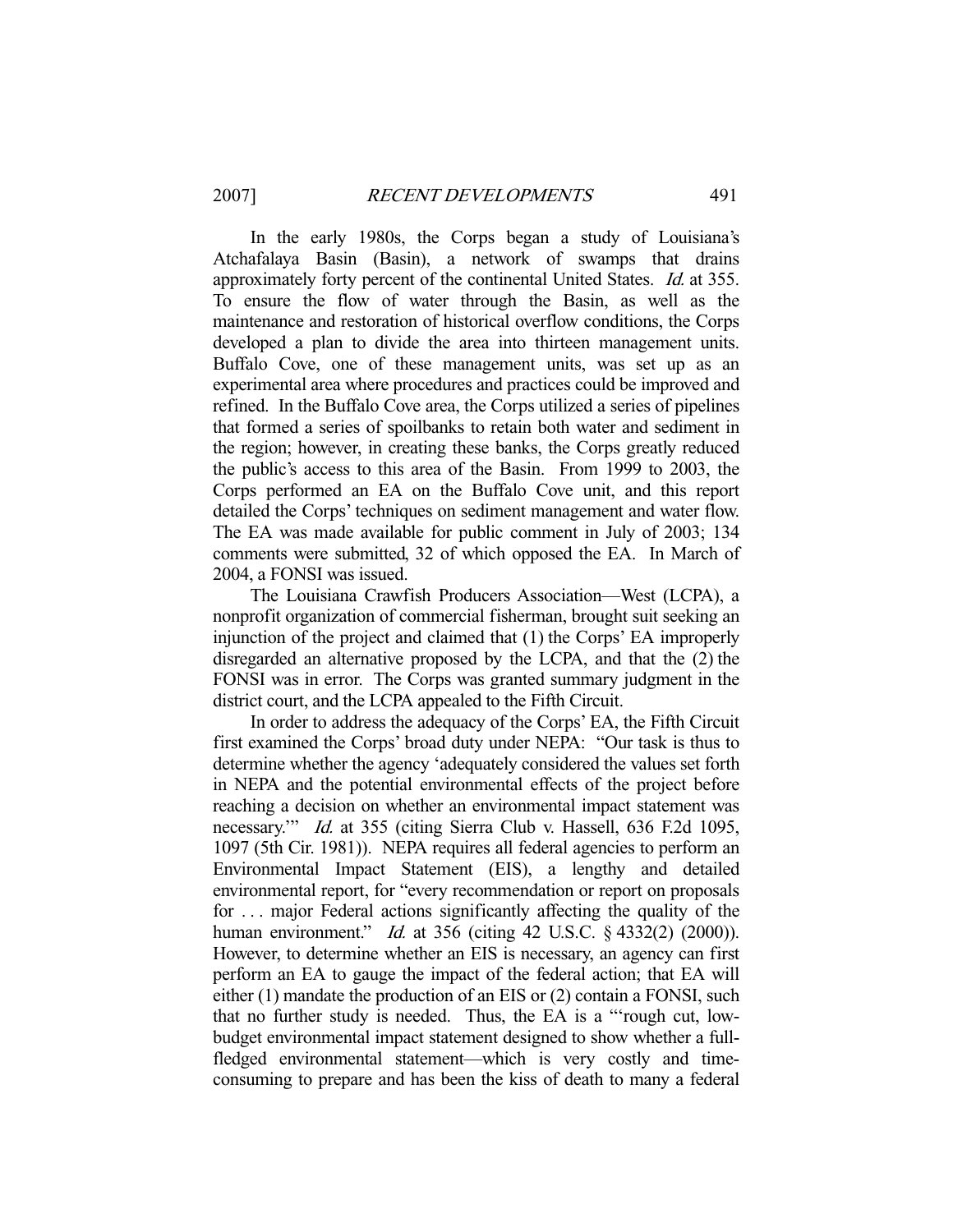project—is necessary.'" Id. at 356 (quoting Sabine River Auth. v. U.S. Dep't of Interior, 951 F.2d 669, 677 (5th Cir. 1992)).

 Turning to the Corps' EA for Buffalo Cove, the Fifth Circuit held that, contrary to the LCPA's assertions, the Corps' EA did not, in fact, justify production of a more comprehensive EIS. First, the court scrutinized the Corps' examination of alternatives in the EA. *Id.* at 356-57. NEPA requires that federal agencies consider alternatives to the proposed action. The Corps' EA for Buffalo Cove set out three alternatives for the area: a no-action plan (where the Corps took no action at all), a plan designed in the early 1980s, or the plan the Corps ultimately adopted. In their appeal, the LCPA argued that the Corps failed to consider the LCPA's proposed alternative. In particular, the LCPA called for the reopening of historic bayous along with the enforcement of permits controlling the laying down of pipelines in the region. The Fifth Circuit held that the Corps had no such responsibility to consider the LCPA's alternative. The court noted that a federal agency is not required to consider all alternatives, regardless of their merit, in the EA; rather, the decision to exclude the LCPA's alternative from their consideration was within the reasonable limits of the Corps' discretion. Thus, even though the alternatives might be considered viable and reasonable, federal agencies like the Corps are free to reject these proposals and may decline to include them in the EA so long as there has been appropriate evaluation.

 Moreover, the court emphasized that, even if the Corps was required to consider the LCPA's proposal in the EA, the Corps still had presented justifiable reasons for rejecting that plan. The Corps pointed out to the court that by reopening historic bayous, the LCPA plan would allow for excessive sedimentation, a result expressly counter to the goals of the Corps' project. Thus, the court held that the Corps' refusal to consider the LCPA's alternative was neither arbitrary nor capricious. Id. at 357.

 Next, the LCPA argued the Corps failed to consider the cumulative impacts of the Buffalo Cove project on the surrounding areas. Id. at 357- 58. Federal agencies must examine cumulative impacts, defined as "'the impact on the environment which results from the incremental impact of the action when added to other past, present, and reasonably foreseeable future actions.'" Id. at 357 (quoting 40 C.F.R. § 1508.7 (2006)). The court highlighted the term "reasonably foreseeable" and recited prior jurisprudence that defined this term as "'sufficiently likely to occur that a person of ordinary prudence would take it into account in reaching a decision." *Id.* at 358 (quoting City of Shoreacres v. Waterworth, 420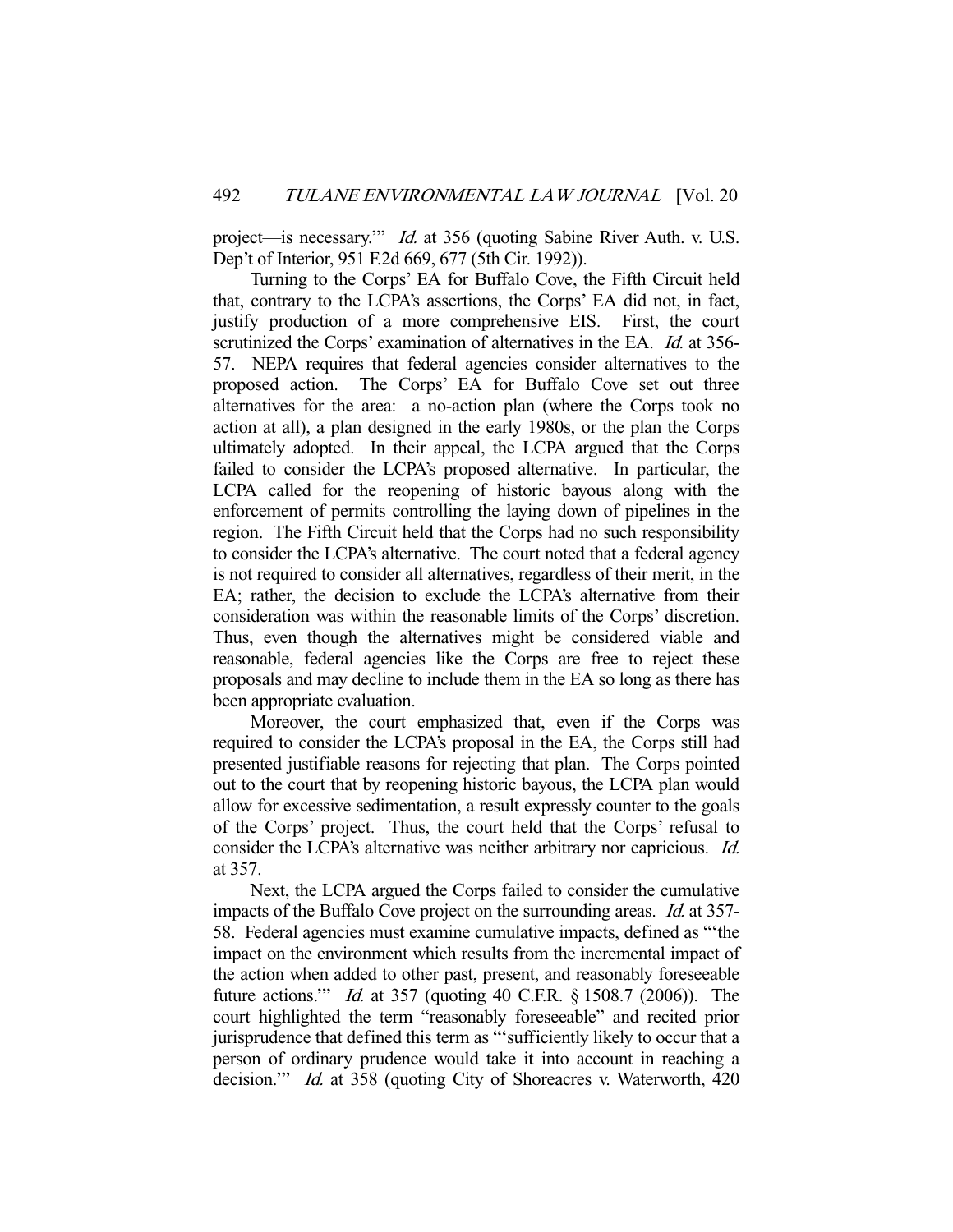F.3d 440, 453 (5th Cir. 2005)). The court then commented that the Corps' EA did indeed contain a detailed and "lengthy" discussion of the cumulative impacts of the Buffalo Cove project:

The EA discussed past actions, including the effects of hurricanes and floods, as well as the import of flood control measures and further construction in the area. As to present and planned actions, the cumulative impacts portion of the EA discussed tandem efforts undertaken in areas where the Corps cannot construct its own projects, as well as the effect of planned excavation and fill placement. This discussion adequately addresses the cumulative impact of the proposed action.

Id.

 Additionally, the court held that because the Buffalo Cove was to be a pilot project, "future projects in the Atchafalaya Basin have yet to be developed." The court found that the LCPA failed to present any evidence that the project as a whole had been sufficiently developed; without a more complete picture of the whole Atchafalaya Basin project, the court was hesitant to issue any ruling on the cumulative impact beyond the Buffalo Cove area. Consequently, the LCPA's claims about the future cumulative impacts in the Basin were too speculative to warrant the Corps' attention in the EA.

 The LCPA's third argument centered on the Corps' use of an "outof-date" EIS. Because the Corps utilized a 1982 EIS in preparing the EA at issue, the LCPA contended that the information in this EIS was obsolete, and therefore the findings in the EA were necessarily flawed. Yet the court found there to be no case law that bars use of an EIS simply due to the passage of time. Rather, the court found that, since the LCPA failed to demonstrate any significant new circumstances in the area, the Corps was free to rely on the 1982 EIS in preparing the EA.

 Finally, the LCPA claimed that the Corps failed to recognize the intensity of the impacts resulting from the Buffalo Cove project. *Id.* at 359. Federal regulations provide for a list of ten factors to consider when gauging the intensity of a project. *See* 40 C.F.R. § 1508.27(b) (2006). After listing the factors, the court explained that LCPA failed to show that the impact of the project was so severe as to place it within the meaning of the regulation. For instance, the project was not likely to adversely affect the black bear, nor was there significant evidence of controversy over the project between federal agencies. In short, the LCPA did not prove that the impact of the Buffalo Cove project was so intense as to bring it within the ambit of the federal regulations. La. Crawfish, 463 F.3d at 359-60.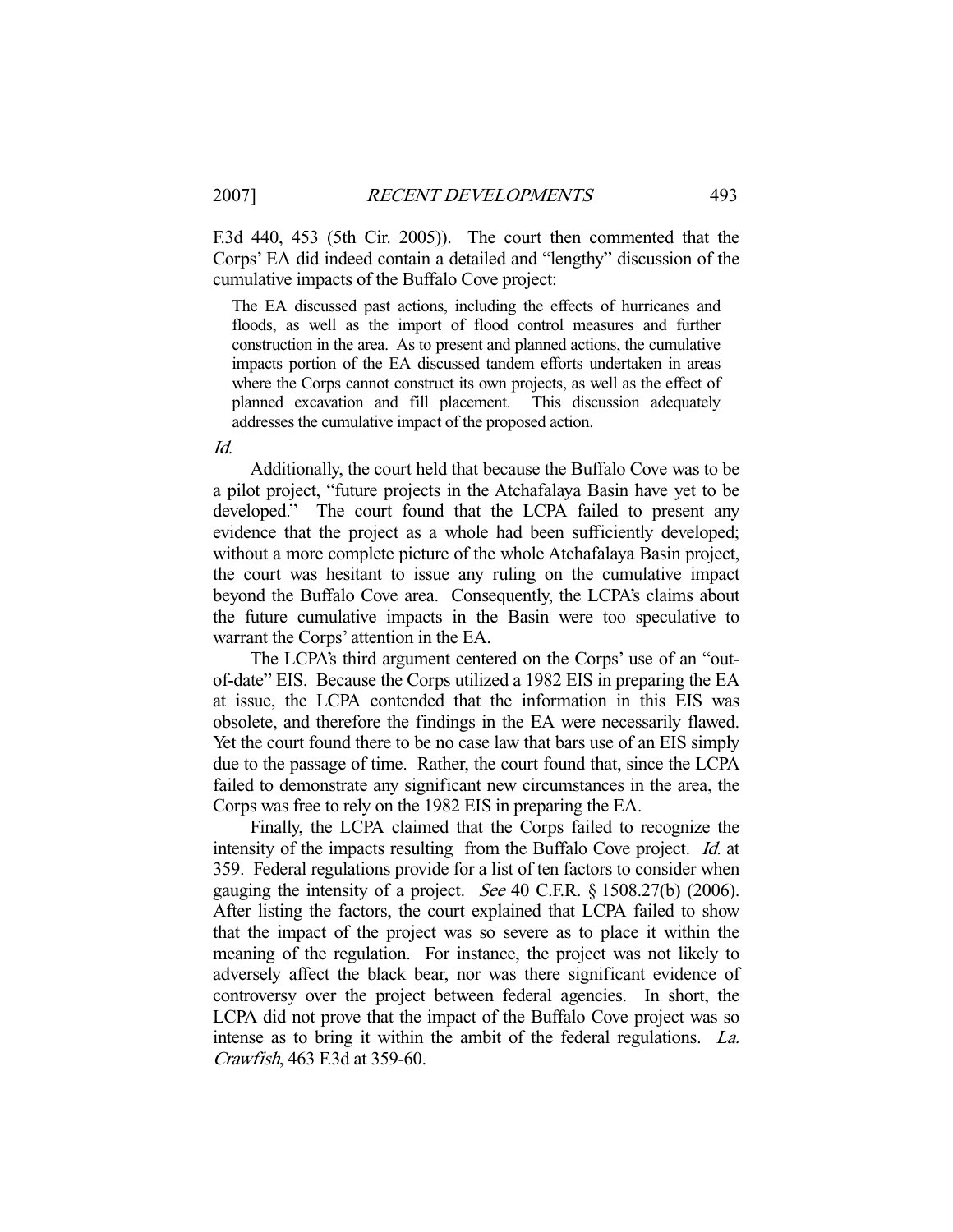By siding with the Corps and finding that their EA was indeed adequate, the Fifth Circuit has continued to follow their own precedent in narrowly reading the provisions of NEPA. Specifically, the court found that the Corps has broad discretion in rejecting alternatives to a proposed action, and that the Corps need only consider "reasonably foreseeable" consequences in addressing cumulative impacts. Thus, the court reinforced its prior decisions in defining the scope of alternatives and cumulative impacts that a federal agency must consider when following EA and EIS procedures as set out in NEPA and its accompanying regulations.

Carson Strickland

#### VII. NATIONAL HISTORIC PRESERVATION ACT

# Business & Residents Alliance of E. Harlem v. Jackson, 430 F.3d 584 (2d Cir. 2005)

 Appellants Business and Residents Alliance of East Harlem and others appealed to the United States Court of Appeals for the Second Circuit, a decision of the United States District Court for the Southern District of New York denying plaintiffs' motion for a preliminary injunction and granting defendants' motion for summary judgment. Bus. & Residents Alliance of E. Harlem v. Jackson, 430 F.3d at 584 (2d Cir. 2005). In 1993, "Congress authorized the United States Department of Housing and Urban Development (HUD) to designate up to six urban empowerment zones" to "promote the '[r]evitalization of economically distressed areas through expanded business and employment opportunities.'" Id. at 586 (citing the Omnibus Budget Reconciliation Act of 1993, Pub. L. No. 103-66, 107 Stat. 312 (1993); H.R. REP. NO. 103-111, at 791 (1993), as reprinted in 1993 U.S.C.C.A.N. 378, 1021). Each of these empowerment zones would receive tax incentives, as well as up to \$100 million in federal block grants from the United States Department of Health and Human Services (HHS), the purpose of which was to "stimulate economic and social renewal." Local governments could nominate areas to be zones, so long as the applications included a "strategic plan" providing detailed information as to the proposed zone, its activities, process, funding, baselines, methods, and benchmarks. Id. at 586-87.

 The New York City Empowerment Zone (Zone), encompassing certain sections of Upper Manhattan and the South Bronx, was designated an urban empowerment zone and received two \$50 million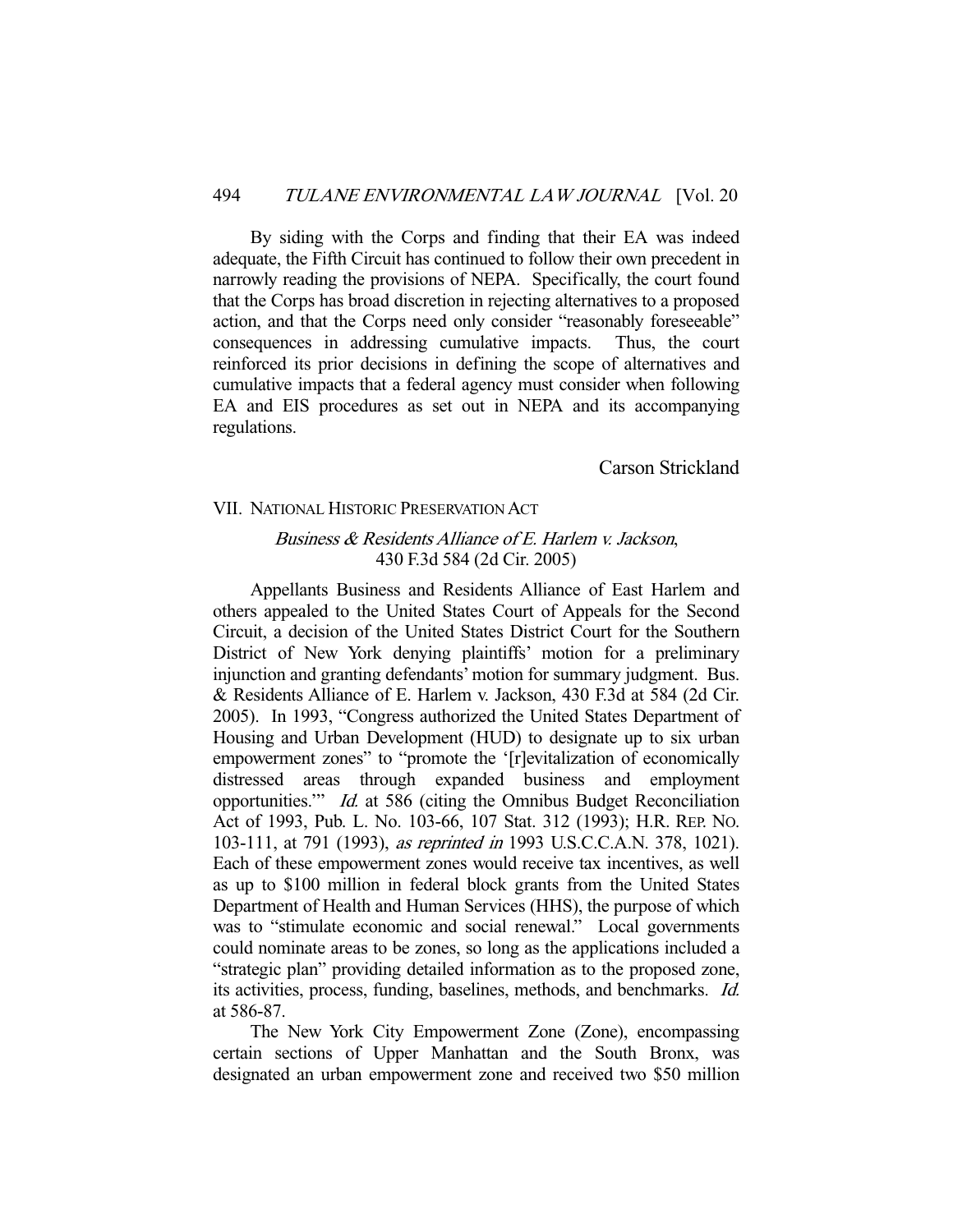grants from HHS, one in 1994 and one in 1995. Id. at 587. The State of New York established the Empire State Development Corporation (ESDC), the recipient of the grants, and provided \$100 million in state funds for the project. New York City volunteered another \$100 million, bringing the total to \$300 million. The state and city were to pay the funds over a ten-year period. The ESDC then created the New York Empowerment Zone Corporation (NYEZC) to review and monitor the empowerment zone project. Residents of Upper Manhattan created the Upper Manhattan Empowerment Zone Development Corporation (UMEZDC), and the residents of the South Bronx created the Bronx Overall Economic Development Corporation (BOEDC). The purpose of the UMEZDC and the BOEDC was to develop initiatives and administer funds for their respective areas of the Zone. Pursuant to a Memorandum of Agreement and a Memorandum of Understanding amongst the parties, the ESDC was responsible for disbursing the federal and state funds, and the New York City Department of Business Services was responsible for disbursing the local funds. *Id.* at 588.

 In 1996, defendant-appellee Tiago Holdings, LLC (Tiago) proposed building the East River Plaza in East Harlem, within the boundaries of the New York City Empowerment Zone. The plans called for a 50,000 square foot retail shopping complex within the boundaries of the UMEZDC. It required that Tiago demolish the buildings already on the property, including the Washburn Wire Factory. The New York State Office of Parks, Recreation and Historic Preservation (New York Office of Parks) was called in to conduct a historic resource review. The New York Office of Parks found no negative impacts on historic buildings or sites in the area, a conclusion confirmed by the National Park Service of the United States Department of the Interior.

 Tiago was allowed to proceed and requested a \$15 million loan from the UMEZDC toward the estimated \$160 million needed for the project. Id. at 589. The funds were to be disbursed equally from the federal, local, and state funds, including \$5 million of federal block grant money.

 On February 10, 2003, after Tiago had started demolition of the onsite buildings, the plaintiffs contacted the UMEZDC for the first time to request that HUD review the impacts on the historic resources of the area pursuant to section 106 of the National Historic Preservation Act (NHPA). 16 U.S.C. § 470f (2000). Plaintiffs based their request on the fact that federal block grant money was being utilized yet that no section 106 review had taken place. Plaintiffs filed suit seeking three remedies: a declaratory judgment that HUD conduct a section 106 review, an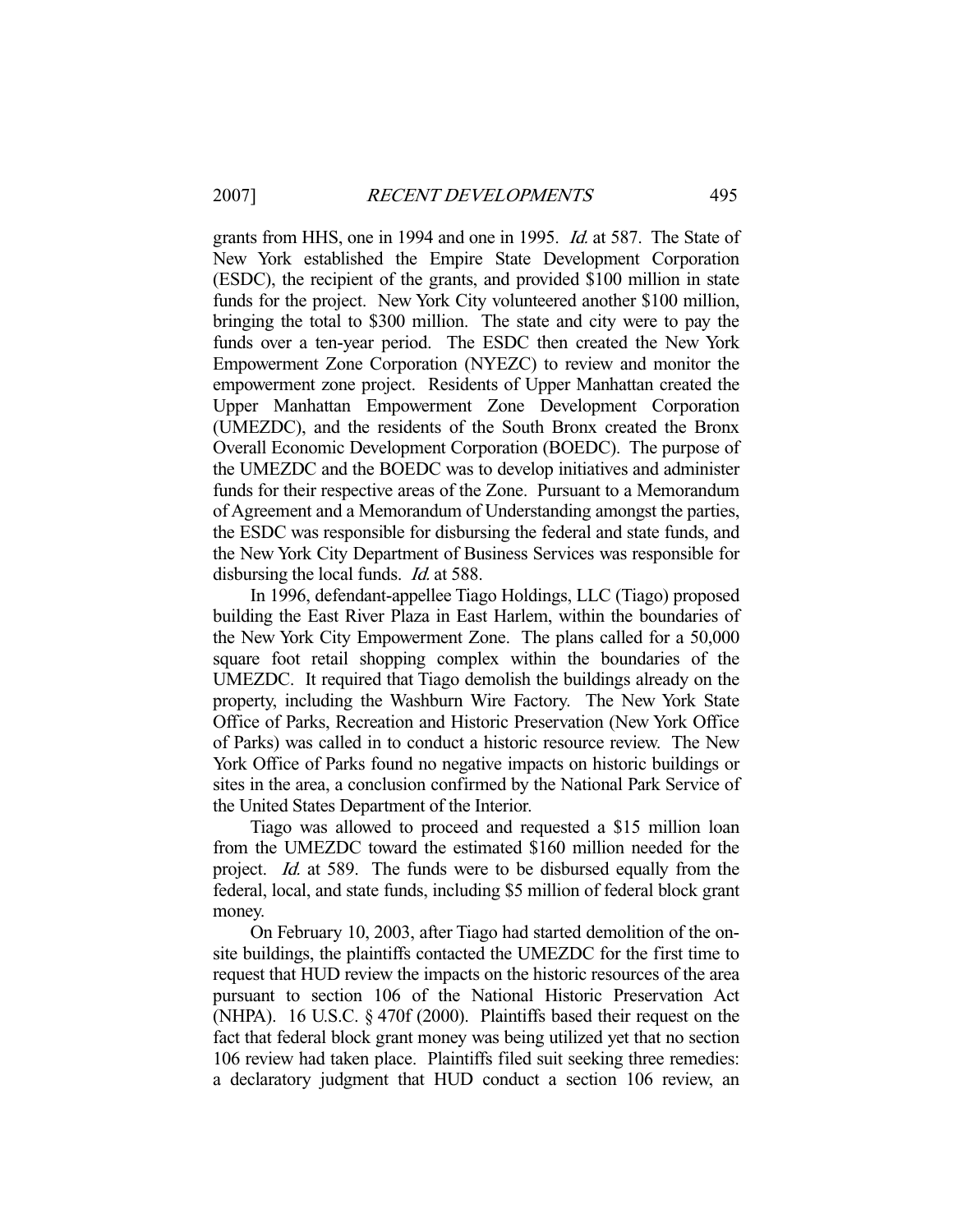injunction enjoining the demolition of the Washburn Wire Factory until HUD completed a section 106 review, and legal fees and costs. Defendants opposed plaintiff's motions and filed a cross-motion to dismiss the complaint for failure to state a claim pursuant to Rule 12(b)(6) of the Federal Rules of Civil Procedure.

 The district court denied plaintiff's motion for a preliminary injunction on August 19, 2003, after which Tiago completed the demolition of the Washburn Wire Factory was completed. On June 11, 2004, the district court converted defendants' motion to dismiss into a motion for summary judgment which it granted, citing insufficient federal involvement or control over the project to require a section 106 review. The plaintiff then appealed. *Id.* at 589.

 The Second Circuit reviewed the summary judgment de novo, "construing the record in the light most favorable to the non-moving party." *Id.* at 590. As there were no genuine issues of material fact, the court reviewed only whether the district court applied the law correctly. The Second Circuit first noted that the Circuit had not previously visited the question of whether the plaintiffs had a private right of action pursuant to the NHPA under these circumstances. However, the court chose to decide this case without visiting that issue.

 The NHPA requires that each federal agency review its activities for potentially negative impact on historic sites and take responsibility for those impacts. The Advisory Council on Historic Preservation (ACHP) was established to administer the Act and ensure that Congress reached its goals. In reviewing whether the NHPA required a section 106 review under these circumstances, the Second Circuit noted that the NHPA is primarily procedural, referred to as a "'stop, look, and listen'" provision, ensuring that a federal agency consider potentially negative impacts on historic sites prior to approving funds or granting licenses. *Id.* at 591. Plaintiffs argued that the \$5 million of federal block grant money that would be used in building the East River Plaza mandated a section 106 review, because the East River Plaza was an "undertaking" under section 301. Undertaking is defined as "a project, activity, or program funded in whole or in part under the direct or indirect jurisdiction of a Federal agency, including . . . those carried out with Federal financial assistance." *Id.* (citing 16 U.S.C.  $\S$  470w(7)(B) (2000)). The court noted that section 301 does not clearly indicate whether this meant that *all* projects funded by federal monies were undertakings or whether undertakings consisted only of those projects that received funding "under the direct or indirect supervision of a [f]ederal agency." The court went on to note that the regulations promulgated by the ACHP were no more forthcoming as to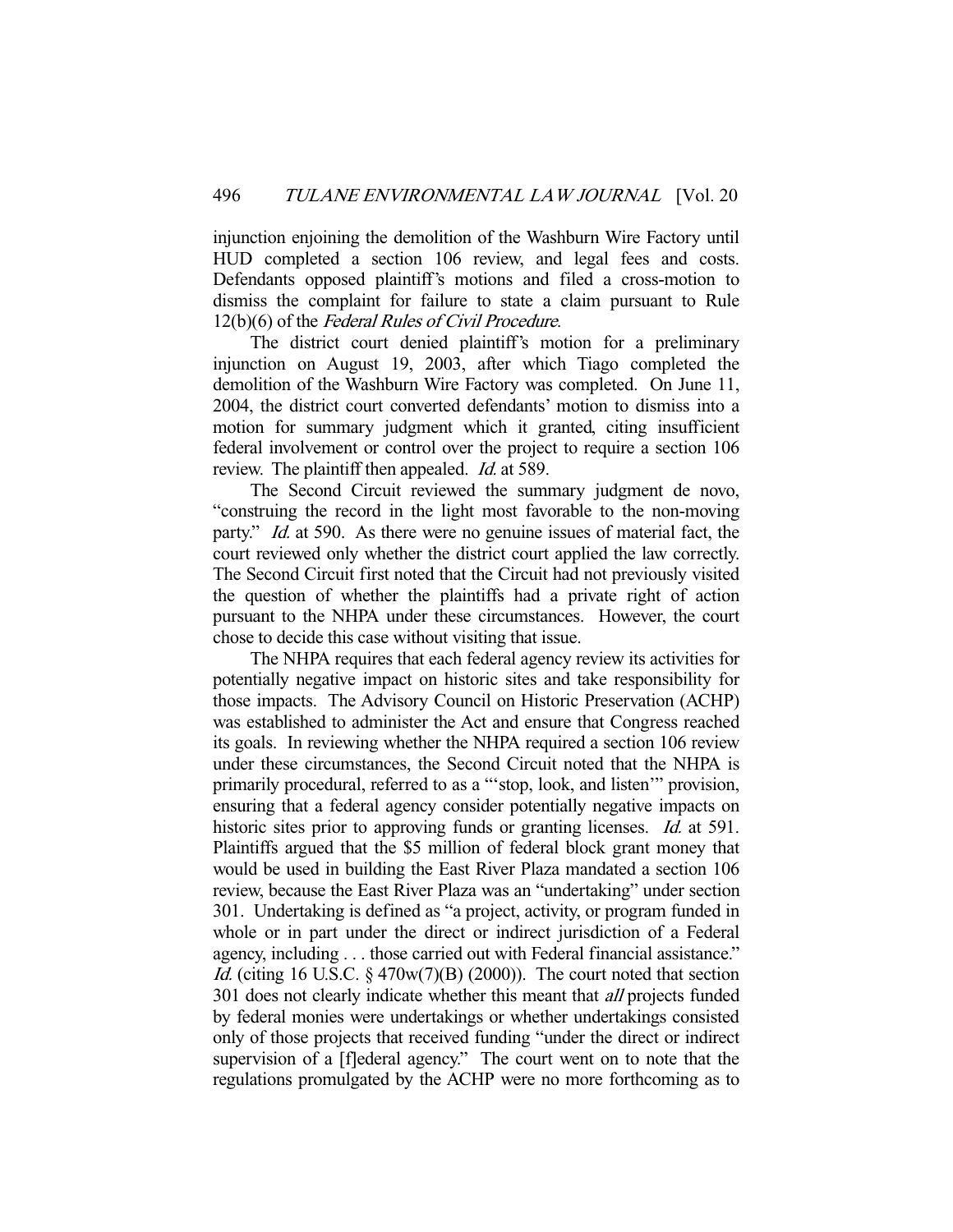the definition of an undertaking. However, the court decided that it had no need to review this question, as it could determine the validity of the summary judgment without doing so.

 The Second Circuit determined that even if it assumed that the East River Plaza was an undertaking under section 301, this did not ensure a section 106 review, because section 106 applies only to federal agencies "'having direct or indirect jurisdiction over a proposed Federal or federally assisted undertaking,' or 'any Federal department or independent agency having authority to license any undertaking." *Id.* at 591 (quoting Sheridan Kalorama, 49 F.3d at 755). Thus, the court decided that a section 106 review was unnecessary unless it could be determined that either HUD or HHA had jurisdiction or licensing authority over the East River Plaza project. Id. at 592. Plaintiffs made no claim that HUD or HHS had the authority to license the project. Instead, plaintiffs alleged that HUD and/or HHS had indirect jurisdiction over the project based on the \$5 million in federal block grant monies. Thus, the court was called on to determine the meaning of "direct or indirect jurisdiction," because it was defined by neither the NHPA nor the ACHP regulations.

 In reviewing the NHPA for clues, the court noted that section 106 allows federal agency to approval funding for a project only after taking into account the possible negative ramifications for historic sites. Thus, the court reasoned, the federal agency must have some kind of control over the disbursal or expenditure of the monies to have jurisdiction. If the agency has no such control, then it cannot "effectuate the results of the Section 106 review by making a resultant funding decision." The court noted that the section 106 review would thus become an "empty exercise."

 Because the federal funds had already been granted to the NYEZC, neither HUD nor HHS had any further control over the spending of the funds. The state and local agencies were entirely responsible for the decisions to fund particular projects. Further, the HUD officer responsible for ensuring compliance with the purposes of the Zone and its overall strategic plan submitted a sworn affidavit that HUD played no part in approving the funding of the Tiago project. Additionally, the Memorandum of Agreement between HUD, New York State, and New York City granted HUD no such authority. *Id.* at 593. Finally, neither HUD nor HHS may block the funding for a specific project, and ESDC is not required to notify HHS of the reasons it draws funds from the block grants.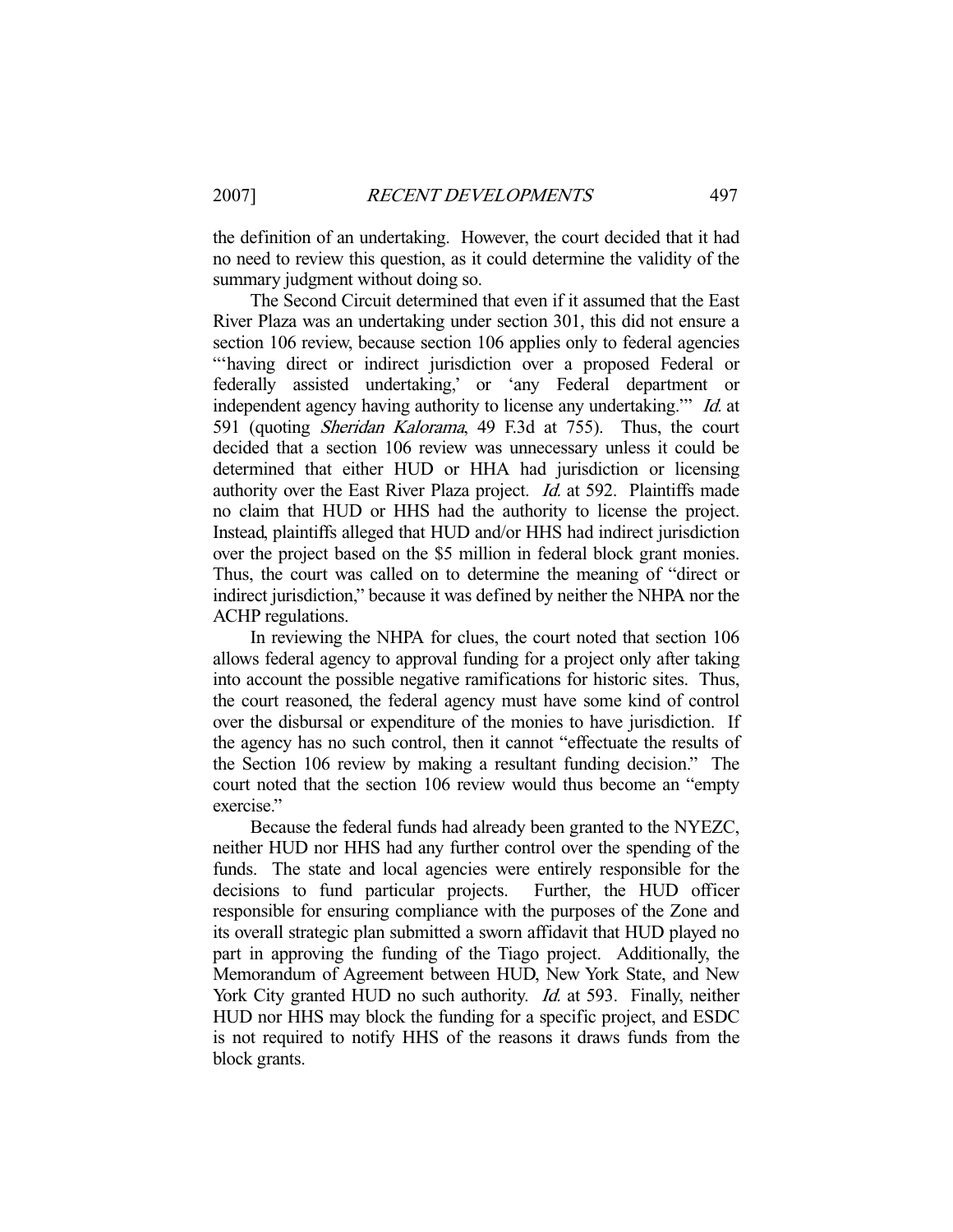Plaintiffs then argued that HUD still had jurisdiction because it could revoke the entire empowerment zone designation and, thus, the block grant. However, the court noted that pursuant to both 26 U.S.C. § 1391(d)(2) and the Memorandum of Agreement, HUD could only do this in certain narrowly-limited situations, which included when the state or local government (1) changed the boundaries, (2) substantially failed to comply with the Zone's strategic plan, or (3) "failed to make progress in achieving" the Zone's benchmarks. A section 106 review of the project would not have triggered any of these situations. There was no change in the boundaries of the Zone, and a section 106 review would not have changed them. Additionally, pursuant to 26 U.S.C. § 1391(f), the strategic plan of the Zone included issues relative to local community and economic concerns. The plaintiffs did not contend that the East River Plaza project would deviate from these concerns. Rather, state and local businesses approved the project to promote potential job creation and physical revitalization within the area. The court noted that historic assessment and preservation were not considerations under 26 U.S.C. § 1391(f) and a section 106 review could not bring about de-designation of the Zone. Bus. & Residents Alliance of E. Harlem, 430 F.3d at 594. Thus, the Second Circuit held that neither HUD nor HHS had sufficient jurisdiction to trigger a section 106 review. Id.

 Finally, the plaintiffs argued that even if there was insufficient control for HUD or HHS to have jurisdiction, the review should be triggered by the HHS block grant regulations. Pursuant to 45 C.F.R. § 96.30(a) (2006), states must "'[e]xcept where otherwise required by Federal law or regulation, ... obligate and expend block grant funds in accordance with the laws and procedures applicable to the obligation and expenditure of its own funds." Bus. & Residents Alliance at E. Harlem, 430 F.3d at 594. Plaintiffs further argued that when HHS granted money to the NYEDZ and the UMEZDC, that money was regulated by 45 C.F.R. § 96.31(b)(2). As sub-grantees, NYEZD and UMEZDC were required to expend the funds "in accordance 'with applicable laws and regulations.'" Further, NYEZD and UMEZDC were also required to ensure that Tioga did so when they granted the money for the East River Plaza project. The court determined that this fact assumed the conclusion that a section 106 review was mandated by federal law. However, the court had already determined that this was not so. Thus, the defendant did not violate federal law when they did not conduct a section 106 review, and, consequently, did not violate HHS funding regulations. The ACHP, in its letter-brief to the court, concurred with the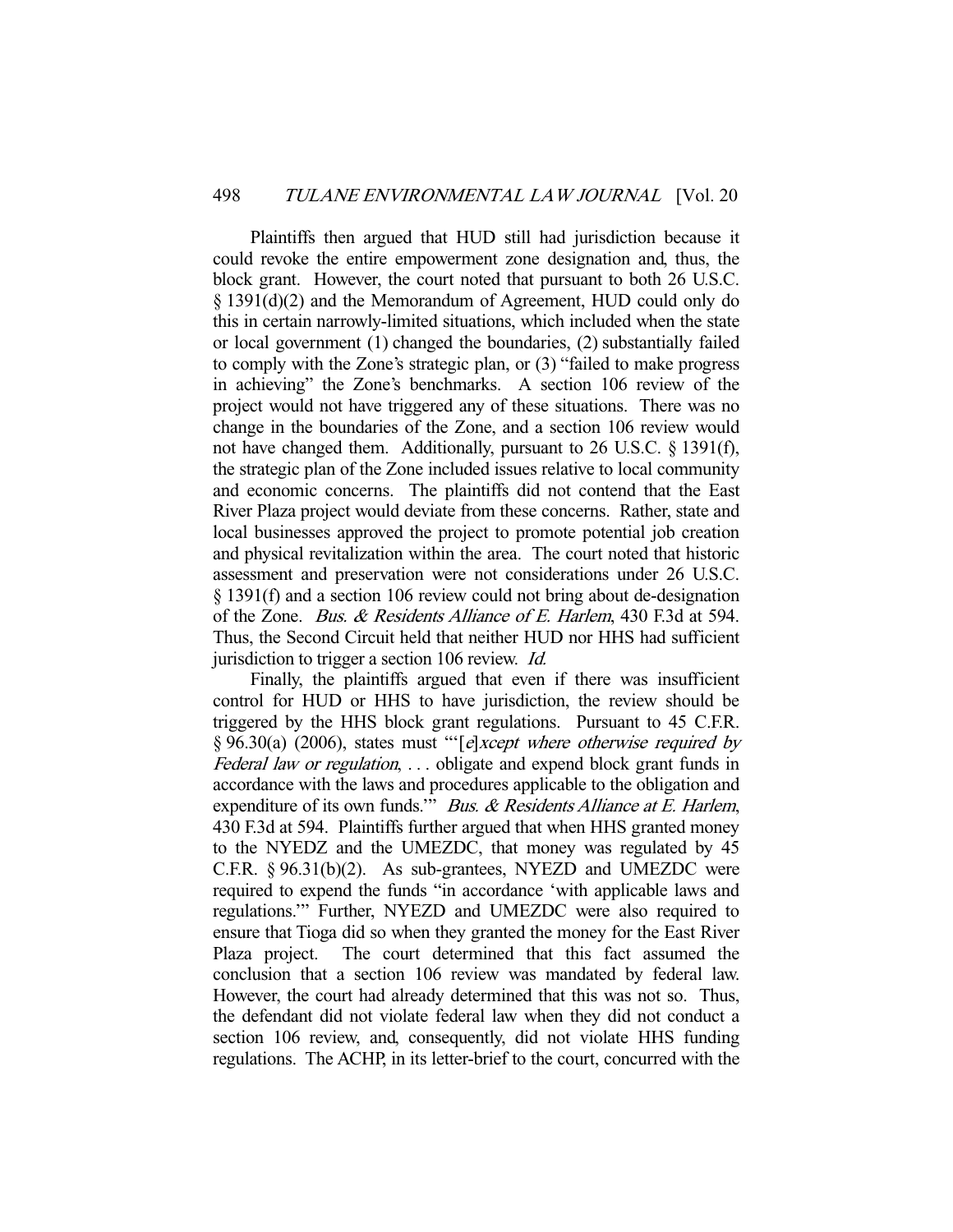court's conclusion that a section 106 review was not mandated by the NHPA.

 In New York, economic redevelopment zone project funding does not trigger a section 106 review under the NHPA. However, the court has left some questions open to review in future cases. New York courts may still be called upon to define an undertaking under section 301 or determine whether individual citizens have a private right of action under the NHPA rather than the Administrative Procedure Act.

Lena Giangrosso

VIII. TOXIC TORT DAMAGES

# In re The Exxon Valdez, 472 F.3d 600 (9th Cir. 2006)

 In 1989, the oil supertanker EXXON VALDEZ (VALDEZ) ran aground along the Alaskan coast, causing the largest oil spill in American history. Amerada Hess Pipeline Corp. v. F.E.R.C., 117 F.3d 596, 603 (D.C. Cir. 1997). Several factors caused the spill, including the ship's nighttime voyage, the icy waters through which the ship was navigating, and the complications involved with steering a ship as big as the VALDEZ. Perhaps most important, the Court implied that the fact that the ship's captain was a known alcoholic contributed to the spill. See Baker v. Hazelwood, 270 F.3d 1215, 1222-23 (9th Cir. 2001). These factors proved fatal for the voyage—the ship ran aground on Bligh Reef, and the tanker released eleven million gallons of oil into Prince William Sound. See id. at 1223.

 Unsurprisingly, the spill resulted in extensive litigation, especially during the damages phase. See, e.g., In re Exxon Valdez, 472 F.3d 600 (9th Cir. 2006); Baker, 270 F.3d at 1215. In the noted case, the United States Court of Appeals for the Ninth Circuit considered whether the award against Exxon for \$4.5 billion in punitive damages was constitutional. See Valdez, 472 F.3d at 601-02. This was the Ninth Circuit's third review of the punitive damage award. Id. at 601. The court had delayed resolution of this issue because of intervening United States Supreme Court decisions. On two previous occasions, the Supreme Court handed down decisions that added a new wrinkle to the determination of constitutional punitive awards, just after the Valdez district court had made its own determination about the award against Exxon. Thus, the Supreme Court decisions forced the Ninth Circuit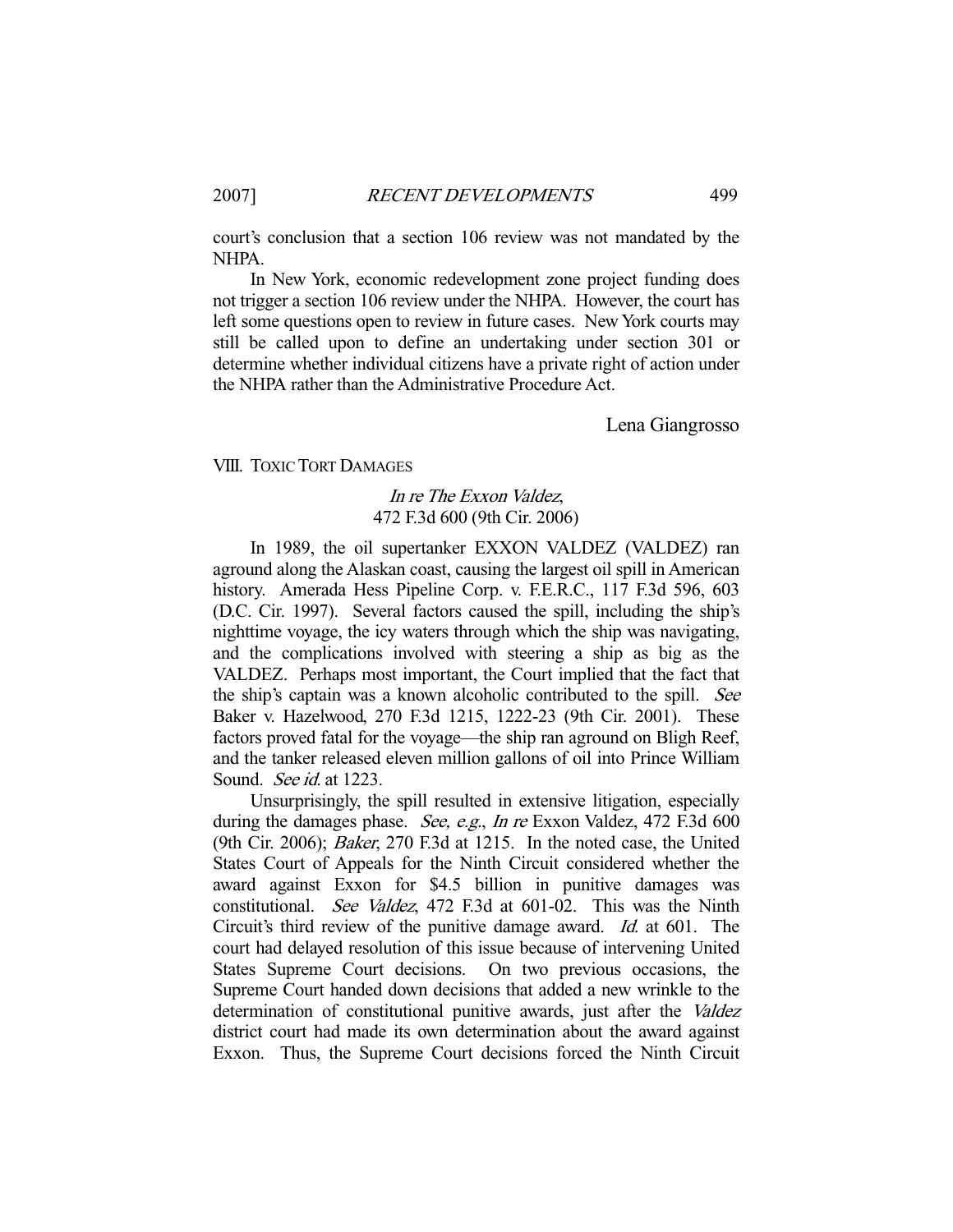twice to remand the award in light of the evolving Supreme Court jurisprudence.

 The Supreme Court's involvement with punitive damages is relatively new. *See id.* at 603. At the time of the VALDEZ accident, the Supreme Court had not overturned a single punitive damage award on the basis that the award was too large to comport with due process. However, the Court's noninvolvement ended in the early 1990s, most notably in TXO Production Corp. v. Alliance Resources Corp. Id. at 604 (discussing 509 U.S. 443 (1993)). In  $TXO$ , the Court held that a punitive award of \$10 million was not "'grossly excessive'" enough to violate due process, and thus the Court upheld the amount. Id. (quoting TXO Prod. Corp., 509 U.S. at 462). The Court did not explain further what sorts of punitive awards might be "grossly excessive." One year after TXO, the jury in Valdez entered its verdict for punitive damages against Exxon—a staggering \$5 billion.

 As the parties began preparations for appeal, the Supreme Court struck again in *BMW of North America, Inc. v. Gore. Id.* at 605 (discussing 517 U.S. 559 (1996)). Here, the Court made its first real attempt to guide courts and juries in determining what sort of punitive award is proper. Id. Due process, the Court felt, dictated that courts review punitive awards to assure the amount accorded with "fair notice to the defendant of the consequences of his conduct." *Id.* at 605 (citing BMW of N. Am., Inc., 517 U.S. at 575). In other words, courts had to ensure that a defendant's conduct was harmful enough that he should expect the specific punitive award that was levied against him. See id. The Court described three factors for reviewing punitive awards: (1) the reprehensibility of the offending party's conduct, (2) the "disparity between the actual or potential harm . . . flowing from that conduct" and the punitives awarded by the jury, and (3) the difference between the punitives and the civil or criminal penalties authorized by the state for that conduct. Id. at 605-06. The Supreme Court indicated that the first factor, reprehensibility, was the most important indicator. Id. at 605. However, despite establishing these factors for review, the Court refused to establish a mathematical line that punitives could not cross; thus, review remained flexible, yet inexact.

 Time passed as the parties in Valdez litigated other issues at the appellate level, and the Ninth Circuit did not initially look at the \$5 billion award until 2001. See id. at 607. However, the court quickly decided to remand the award because the \$5 billion was awarded before the district court considered its propriety in light of *BMW. See id.* at 608. Upon the first remand, the lower court felt that the \$5 billion would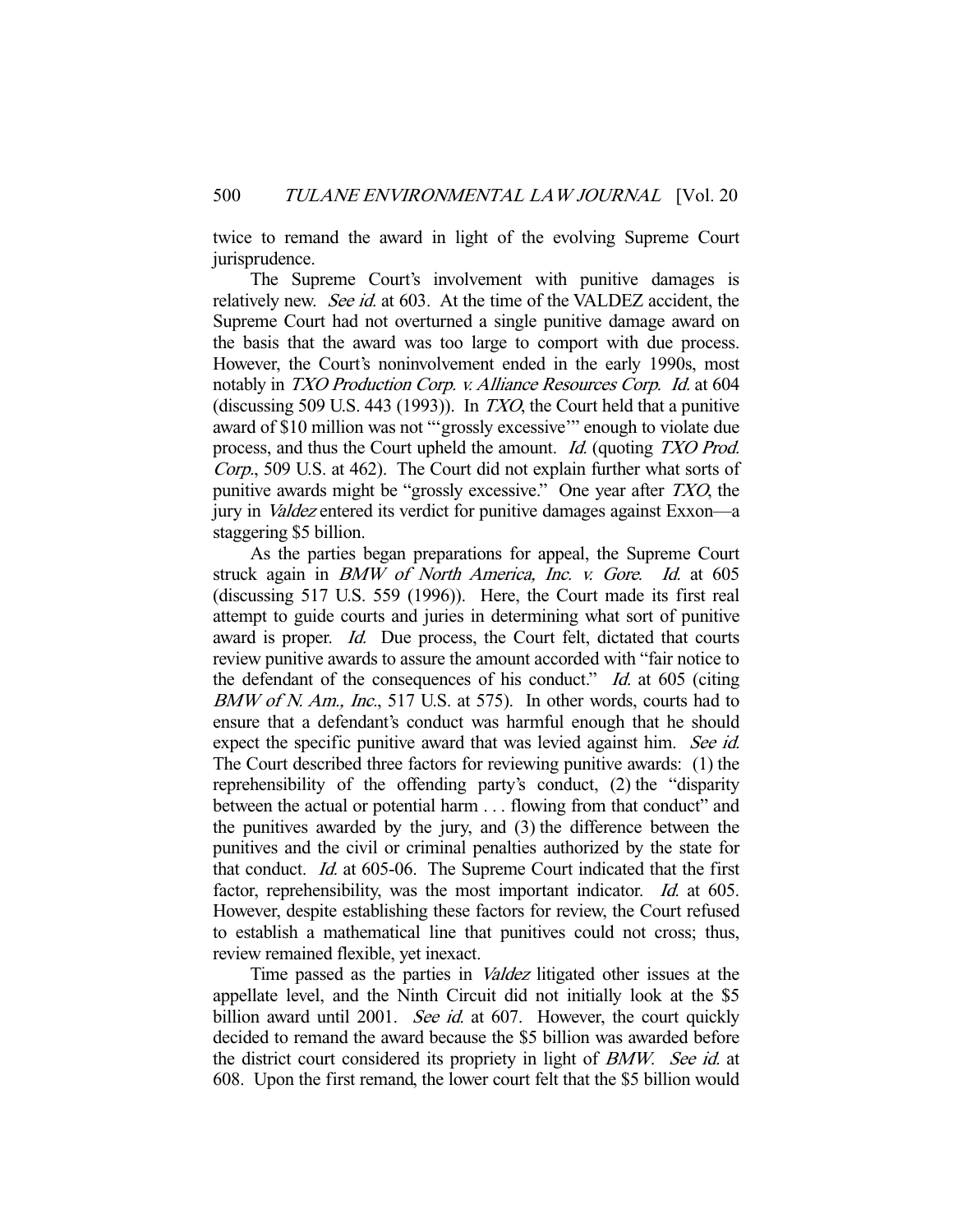comport with the BMW factors, but nevertheless reduced the award to \$4 billion. *Id.* at 609. The complications, however, continued. Exxon again appealed this decision, and the Supreme Court made another ruling in State Farm v. Campbell. Id. at 609-10 (discussing 538 U.S. 408 (2003)).

In *State Farm*, the Supreme Court spoke more authoritatively than before regarding review of punitive damage awards. See id. at 610. The Court honed each of the BMW factors. As to reprehensibility, the Court instructed lower courts to consider five subfactors:

(1) whether the harm caused was physical as opposed to economic; (2) whether the conduct causing the plaintiff's harm showed "indifference to or a reckless disregard of the health or safety of others"; (3) whether the "target of the conduct" was financially vulnerable; (4) whether the defendant's conduct involved repeated actions as opposed to an isolated incident; and (5) whether the harm caused was the result of "intentional malice, trickery, deceit, or mere accident."

Id. at 610 (citing *State Farm*, 538 U.S. at 419). As to the ratio between actual damages suffered and the punitive award, the Court still refused a mathematical bright-line rule, but did note that single-digit ratios were better suited to due process requirements than the double-digit kind. However, the Court recognized that higher ratios might still comport with due process when the offending party's conduct was especially harmful but the actual damages flowing from that conduct remained relatively low. Finally, as to the comparison between punitives and civil or criminal penalties assessed by the state, the Court actually minimized this factor's relevance in the larger determination. *Id.* at 611. The Court did not explain in depth why this factor was of so little importance other than to say that in *State Farm* specifically, the punitive award dwarfed the civil penalties, and the criminal responsibility of State Farm was simply a "'remote possibility."" *Id.* (quoting *State Farm*, 538 U.S. at 428).

The Ninth Circuit first remanded Valdez before State Farm, so in 2003, the court again remanded the \$4 billion award in light of the intervening precedent. For the third time, the lower court examined the punitive award. This time, the court increased the award to \$4.5 billion because that represented the highest single-digit ratio, 9:1, between punitives and the actual harm suffered as a result of the oil spill. Finally, in 2006, the award came before the Ninth Circuit in the noted case. After many years and many decisions by other courts, the Ninth Circuit had to decide the following: considering the reprehensibility of Exxon's conduct, and considering the 9:1 ratio the district court used in its last decision, was the punitive award of \$4.5 billion too excessive to satisfy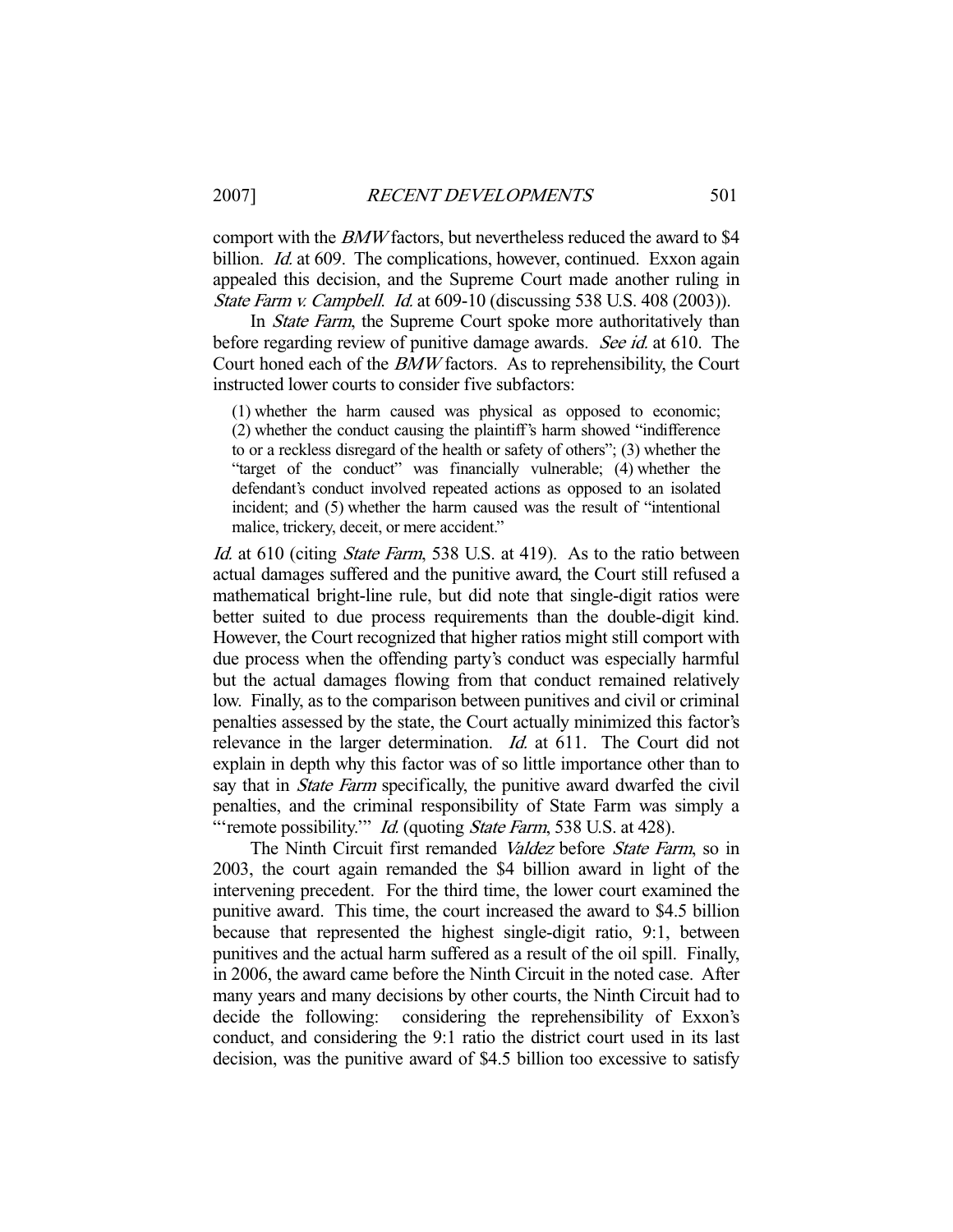the due process rights afforded to Exxon under the Constitution? See id. The long-awaited answer was "yes." See id. at 625.

 The Ninth Circuit relied, in structure and reasoning, on BMW and State Farm. See id. at 613. The analysis followed the three BMW factors and the State Farm additions, but the court asserted its flexibility in applying each. The Ninth Circuit began with reprehensibility, "the most important guidepost," and its five subfactors. First, the court felt that although the oil spill caused no physical harm, the spill did cause more than just economic harm because of the emotional toll it took on the people in the region. See id. at 614. The court also considered the fact that the ship's captain was an alcoholic. See id. at 615. Though the spill itself was an accident, Exxon's decision to leave an alcoholic at the helm of an oil supertanker was deliberate and thus "Exxon's reprehensibility goes considerably beyond the mere careless imposition of economic harm."

 Second, the court felt that Exxon displayed a reckless abandon for the health and safety of others. Again, the court focused on Exxon's decision to leave an alcoholic in charge of the vessel. See id. at 615-16. The court also considered the potential harm to the crew and rescuers even though they were not plaintiffs to the lawsuit. See id. at 616.

 Third, the court felt that the target of the spill was not vulnerable because, in fact, there was no real "target" of Exxon's actions, just victims of an accident. See id. at 617. Fourth, the court decided that the conduct was repetitive, even though the specific action that caused the spill was the ship's grounding, a one-time event. However, instead of focusing on the grounding, the Ninth Circuit focused on Exxon's repeated choice to leave the alcoholic captain in command. Fifth, the court decided that Exxon did not engage in intentional malice or trickery. See id. at 618. Although Exxon left the captain in place, it never intended to harm the plaintiffs.

 Having gone through the five factors, the Ninth Circuit began to form an opinion about Exxon's reprehensibility, but not before it considered a sixth factor, mitigation of reprehensibility. The Supreme Court did not consider this factor in State Farm, but the Ninth Circuit had considered mitigation in its first Valdez decision in 2001. The Ninth Circuit took into account that Exxon promptly set up a system of voluntary payments and undertook cleanup efforts after the spill. Considering all six factors together, the court settled upon a mid-range finding of reprehensibility—on one hand, Exxon over and over again left an alcoholic in charge of the VALDEZ, but on the other, Exxon did not act with intent and also acted quickly to mitigate the damage.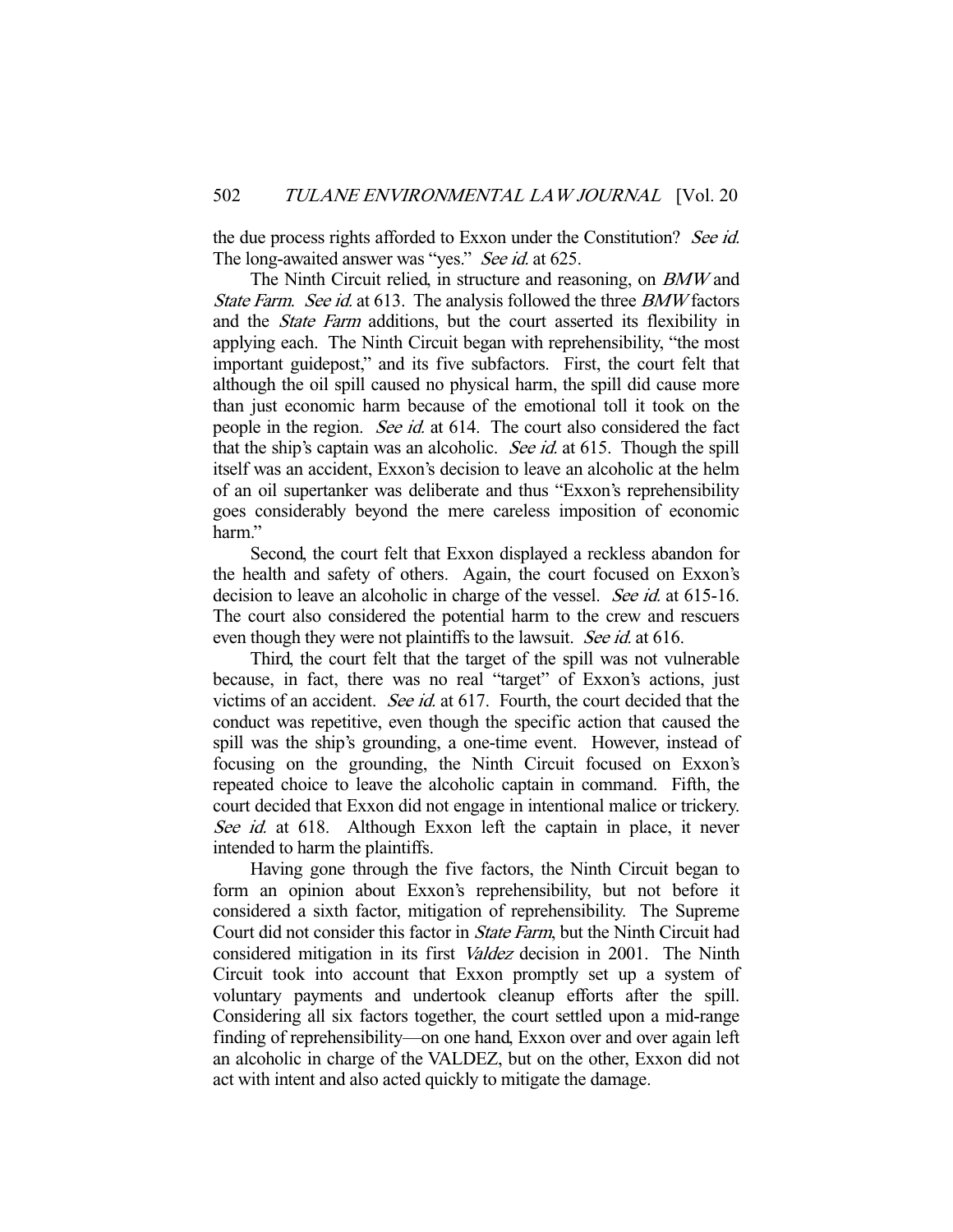Next, the court moved on to the second *BMW* factor, the ratio of punitives to actual harm caused by the spill. The biggest problem for the court with this issue was what number it would use to represent the harm the plaintiffs suffered. See id. at 619. The district court used a figure of \$513 million, based on the compensatory damages verdict plus additional judgments by the court and settlements Exxon entered into with certain plaintiffs.

 On appeal, Exxon argued that the \$513 million should be reduced by payments voluntarily made shortly after the spill and by the settlements Exxon engaged in. Exxon based this argument on language from the Ninth Circuit's 2001 opinion, which stated that if voluntary payments and settlements are included in the actual harm calculation, then this would generally have a negative effect on parties' incentive to settle. Thus, in Exxon's view, total harm should have been approximately \$20 million, representing the district court's finding less the more than \$490 million Exxon had already paid. Accordingly, punitive damages should not exceed roughly \$180 million per the 9:1 maximum ratio from State Farm. Fortunately for the plaintiffs, the court rejected Exxon's position. See id. at 620. The Ninth Circuit noted, "A defendant cannot buy full immunity from punitive damages by paying the likely amount of compensatory damages before judgment." *Id.* at 621. The Ninth Circuit distanced itself from the language in the 2001 opinion by noting that this "generally" would have a negative effect, one that would not arise in every case. See id. at 620. The Ninth Circuit, however, did allow an offset of \$9 million for an overpayment to one plaintiff, and thus settled on an amount of \$504.1 million in actual damages. See id. at 623.

 Having determined the actual harm figure, the Ninth Circuit now was left with deciding what ratio to punitive damages was proper. The Ninth Circuit was moved by the *State Farm* suggestion that few awards above a single-digit ratio would pass constitutional muster. Furthermore, the Ninth Circuit reasoned that *State Farm* seemed to reserve high singledigit awards for cases involving especially harmful conduct that had not manifested itself in large economic damages. For the Ninth Circuit, these notions strongly suggested that the ratio in this case, 9:1, was too high. To get a sense of what ratio was proper, the Ninth Circuit looked to its own jurisprudence. The Ninth Circuit had reserved high single-digit awards for intentional acts, such as racism or threats of violence. See id. at 623-24. Here, the Ninth Circuit concluded, Exxon's actions were not intentional, and Exxon had made prompt efforts to mitigate the harm. Id. at 624. Thus, the Ninth Circuit concluded that any ratio above 5:1 would violate due process in this case.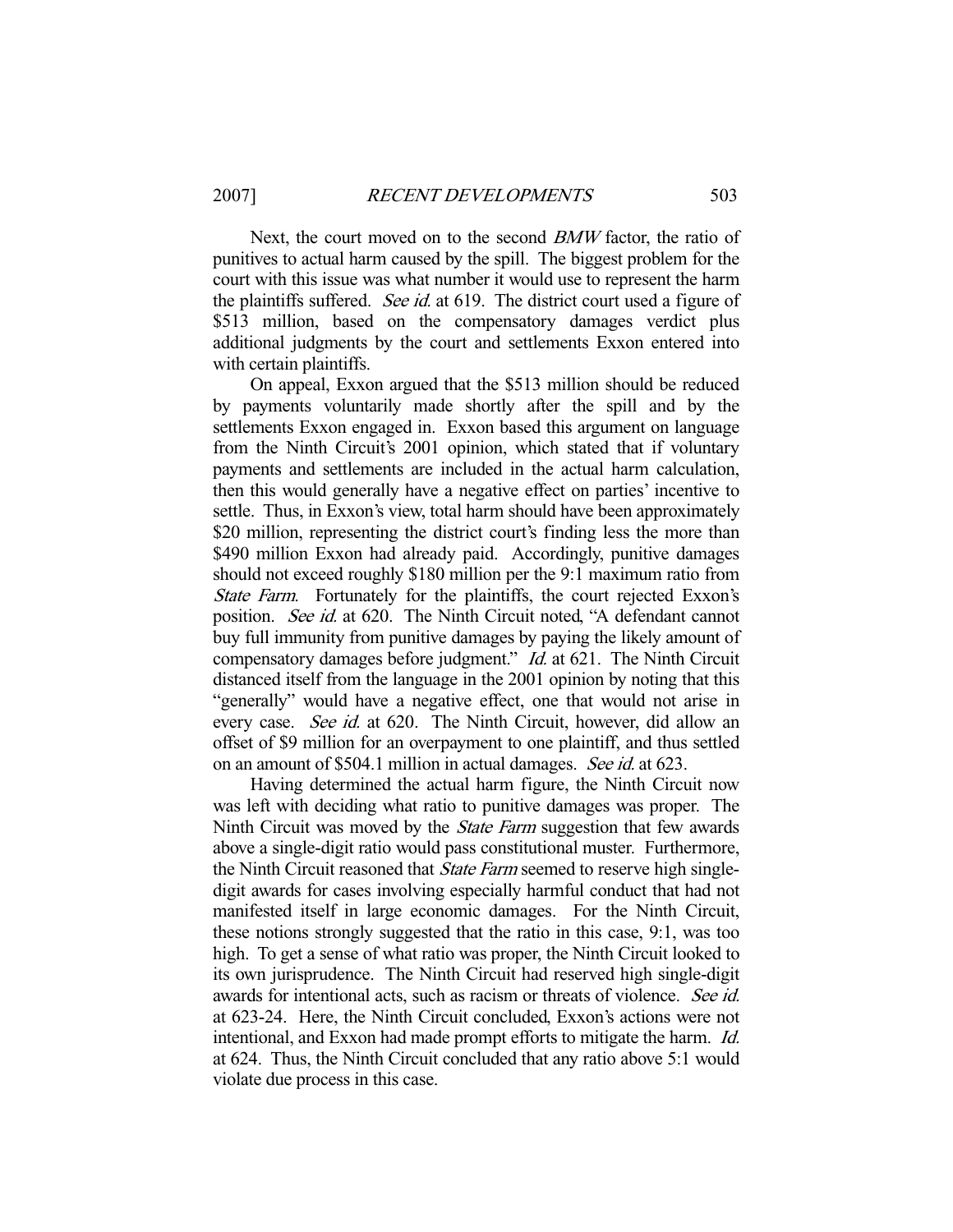Finally, the Ninth Circuit considered *BMW*'s final factor, comparable legislative penalties. Rather than actually comparing amounts, the Ninth Circuit simply noted that state and federal penalties against Exxon could have been extremely high. Thus, these serious legislative penalties lent support to a substantial punitive damages award against Exxon.

 Having made its way through the multifactor test for punitive awards, the Ninth Circuit overturned the district court's award of \$4.5 billion. *Id.* at 625. Exxon's decision to leave an alcoholic in command of a supertanker was reckless, but the sanctions warranted by this conduct were not of the highest level possible. Thus, the Ninth Circuit reduced the award to a 5:1 ratio and awarded \$2.5 billion in punitive damages. Furthermore, the Ninth Circuit declined to remand the case to the district level for a third time. The Ninth Circuit felt that its de novo review in the case was sufficient to forego another remand, and "[i]t was time for this protracted litigation to end."

 With the Ninth Circuit's decision, the final phase of litigation in one of the worst environmental disasters in American history may be complete. The Ninth Circuit's opinion was thorough and well-reasoned. However, it is not abundantly clear that its final reduction from \$4.5 billion to \$2.5 billion was warranted. The dissent pointed out that the Ninth Circuit considered mitigation of reprehensibility, although the Supreme Court made no mention of that factor. See id. at 628 (Browning, J., dissenting). Also, the dissent questioned the majority's decision overturning the district court's award, even though the decision was already in line with Supreme Court guideposts, and moreover those guideposts were discretionary, not mandatory. See id. at 633. Perhaps the court tried to find a middle ground so that this litigation could finally come to a close—but will it? In early 2007, the Supreme Court once again showed its willingness to define the constitutional limits of punitive damage awards. See Philip Morris v. Williams, 127 S. Ct. 1057 (2007). The parties in *Valdez* may view this as a signal that an appeal to the high court would be heard.

Philip Watson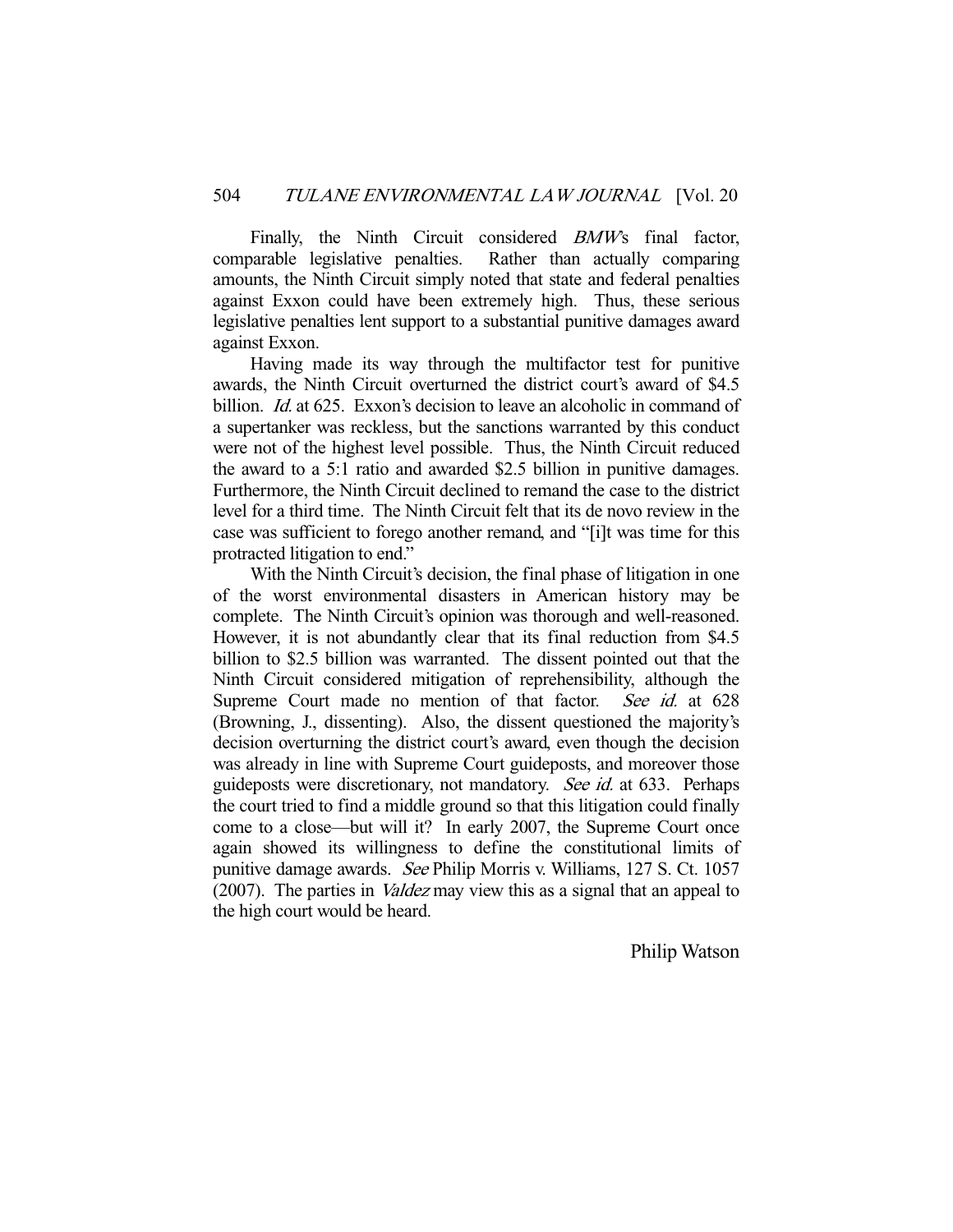## IX. RECENT LEGISLATION

# The California Global Warming Solutions Act of 2006, California Assembly Bill 32

 Since World War II, California has been battling the stifling effects of smog in Los Angeles. See Cal. Air Res. Bd., California's Air Quality History Key Events, http://www.arb.ca.gov/html/brochure/history.htm (last visited Feb. 3, 2007). California has been the country's most egregious polluter, primarily the product of vehicular emissions. See Ann Carlson & Tim Malloy, Special Edition: California's AB 1493: Trendsetting or Setting Ourselves Up To Fail?, 21 UCLA J. ENVTL. L. & POL'Y 97, 102 (2003) (symposium comments of Ann Carlson). With the creation of the Bureau of Smoke Control in the State's health department in 1945, California began its mission of improving air quality for its citizens. See id. Ever since the state began regulating air quality in the 1960s, California has been the national laboratory of clean air regulation that has spurred historic changes in federal air pollutant control. See id. Notably, "California advocated [ ] adoption of the catalytic converter, a now-ubiquitous device bolted underneath vehicles that breaks down most toxins before they hit the air" in the 1960s and 1970s. Sholnn Freeman, States Adopt California's Greenhouse Gas Limits, WASH. POST, Jan. 3, 2006, at D1. California air quality regulation was the impetus for engineering and technological innovations that resulted in the development of today's gas-electric hybrid cars. See id. This Article will analyze the most recent pioneering legislation signed into law in California that is designed to tackle what many believe to be the most serious environmental problem facing the world today—global warming.

## 1. Global Warming and the Global Community

 In 1992, the United Nations Framework Convention on Climate Change (UNFCCC) ratified an instrument designed to reduce global emissions of greenhouse gases (GHGs), which have been identified as the key contributing factors to an overall rise in air and ocean temperatures throughout the world. See BUREAU OF OCEANS & INT'L ENVTL. & SCIENTIFIC AFFAIRS, THE KYOTO PROTOCOL ON CLIMATE CHANGE: FACT SHEET (1998), available at http://www.state.gov/www/ global/oes/fs\_kyoto\_climate\_980115.html. The Kyoto Protocol, "calls for developed nations to reduce their current emissions of six key greenhouse gases by an average of five percent below 1990 levels by 2012." From the Hill: United Stats Signs Kyoto Protocol on Climate Change, ISSUES SCI. & TECH. (Winter 1998-99), available at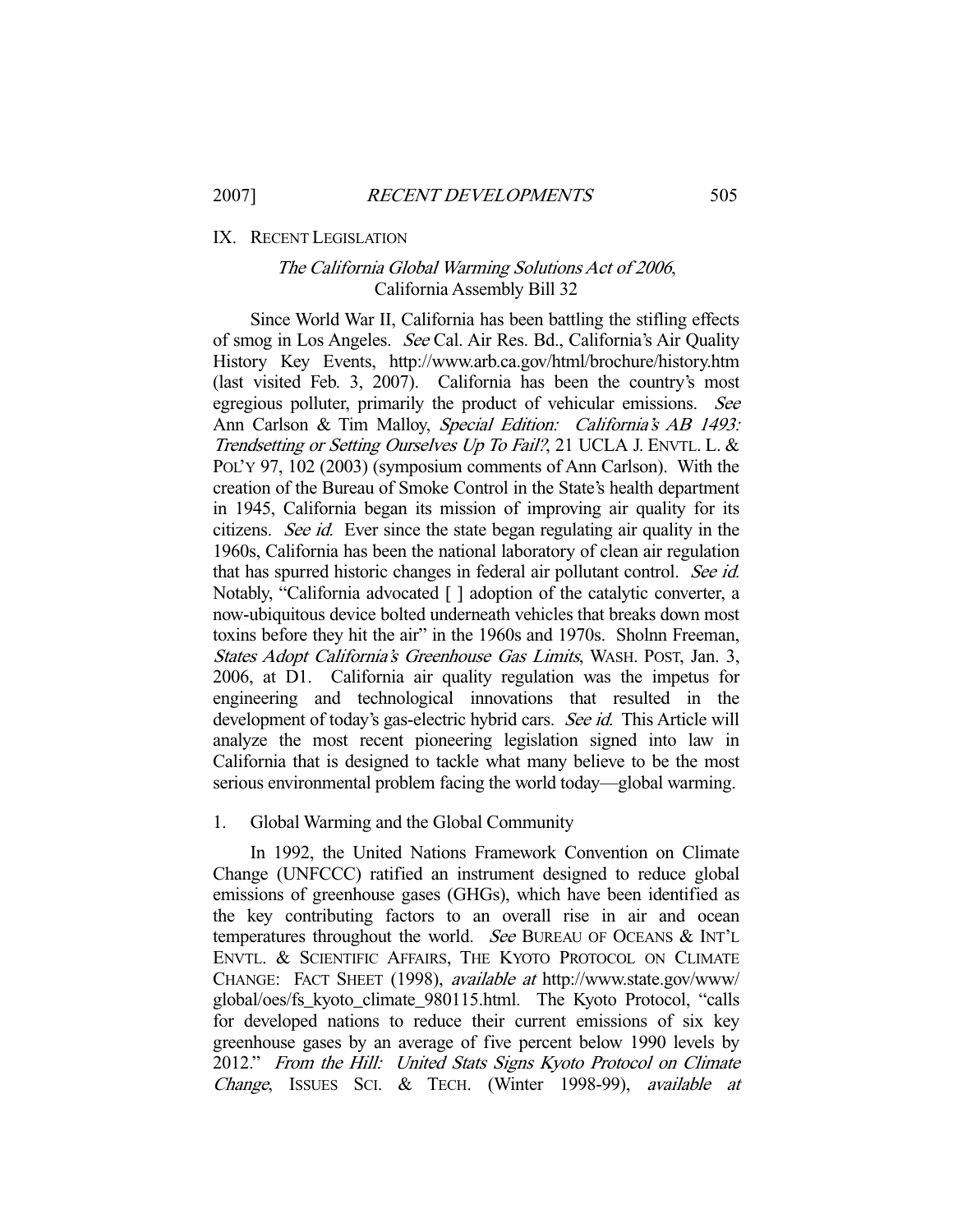http://www.issues.org/15.2/hill.htm. Although the Clinton administration signed the document on November 12, 1998, it maintained the position that the President "would not submit the protocol to the Senate for ratification until key developing countries agreed to take significant steps to address climate change, a key Senate condition." Id. Since that time, President Bush pulled out of the 160-nation Kyoto Protocol citing potential negative impacts to U.S. economy. See California Shows Washington the Way, CHINA DAILY, Sept. 1, 2006, available at http://www.chinadaily.com.ch/cndy/2006-09/01/content\_678956.htm. Because the federal government has not taken any meaningful steps towards addressing this problem of global importance, states have recently enacted wide-ranging measures to do their part to mitigate the impacts of global warming.

## 2. The Science

 On February 5, 2007, the Intergovernmental Panel on Climate Change (IPCC), established by the United Nations in 1998 to assess the risk of human-induced climate change, released their fourth assessment report outlining the physical science basis for their findings. See INTERGOVERNMENTAL PANEL ON CLIMATE CHANGE, CLIMATE CHANGE 2007: THE PHYSICAL SCIENCE BASIS—SUMMARY FOR POLICYMAKERS (2007), available at http://www.ipcc.ch/SPM2feb07.pdf. The IPCC stated that there is an "overwhelming probability that human activities are warming the planet at a dangerous rate, with consequences that could soon take decades or centuries to reverse." Juliet Eilperin, *Humans* Faulted for Global Warming: International Panel of Climate Scientists Sound Dire Alarm, WASH. POST, Feb. 3, 2007, at A1. The scientists comprising the IPCC warned that it is "very likely" that hot days, heat waves, and heavy precipitation will occur with greater frequency in the near future, and "'likely' that future tropical hurricanes and typhoons" will occur with greater intensity. Their summary "represents the definitive international scientific and political consensus on climate science."

# 3. Legal Battles

 As recently as April 2007, Justice Stevens issued the majority decision in a landmark Supreme Court case in which twelve states, three cities, an American territory, and numerous environmental organizations sought review of an order of the U.S. Environmental Protection Agency (EPA) refusing to regulate GHG emissions from motor vehicles.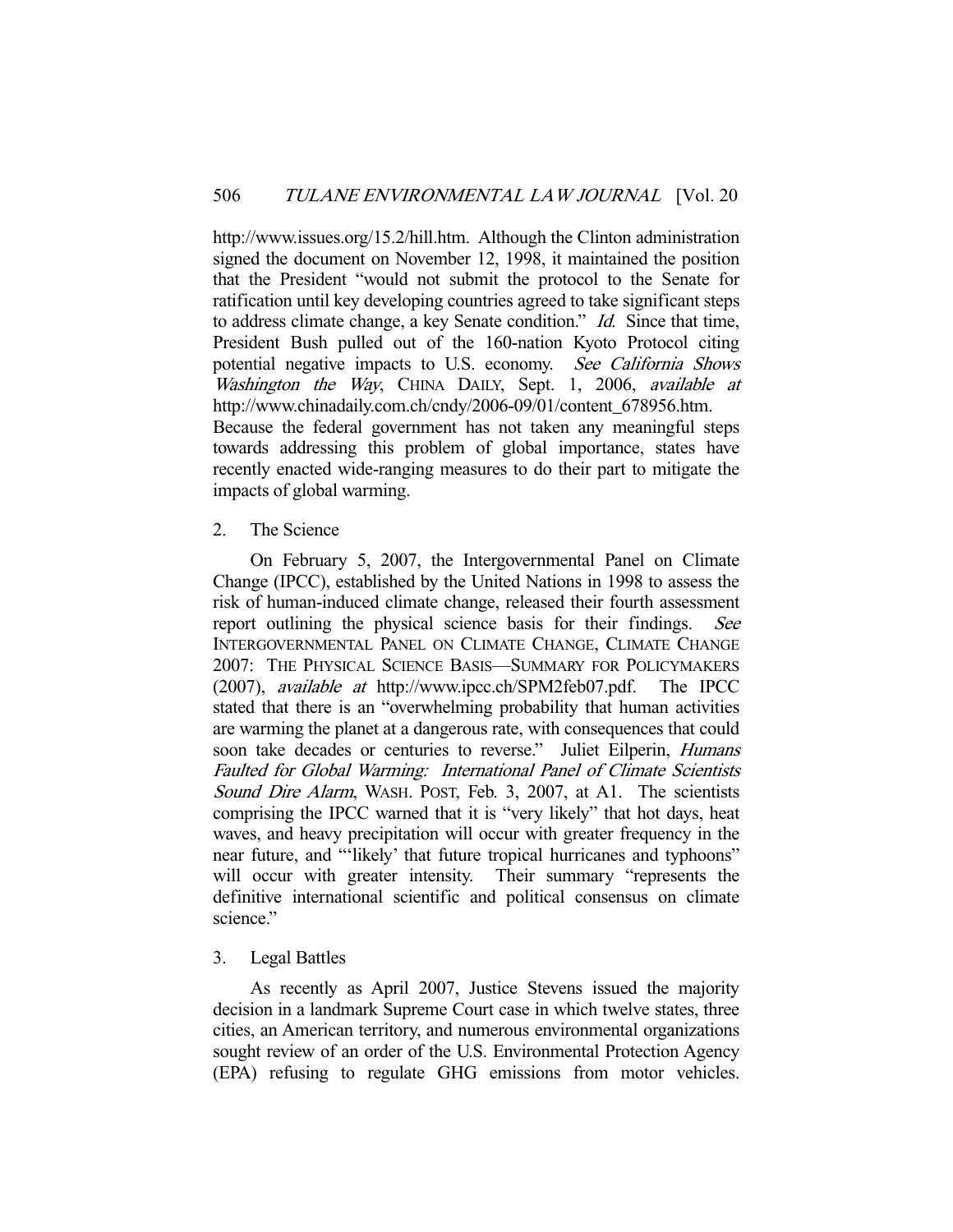Massachusetts v. EPA, 127 S. Ct. 1438, 1439 (2007); see Erica Rancilio, Note, Massachusetts v. EPA: The D.C. Circuit Stretches Precedent and Ignores Statutory Standard to Uphold EPA's Unlawful Rulemaking Petition Denial, 20 TUL. ENVTL. L.J. 207 (2006). Petitioners sought the Supreme Court writ of certiorari, asking Court to answer "two questions concerning the meaning of  $\S202(a)(1)$  of the Clean Air Act: "whether EPA has the statutory authority to regulate greenhouse gas emissions from new motor vehicles; and if so, whether its stated reasons for refusing to do so are consistent with the statute." *Massachusetts*, 127 S. Ct. at 1446. In refusing to regulate motor vehicle GHG emission, EPA primarily relied upon a 2001 National Research Council report on climate change science that concluded that "a causal linkage" between GHG emissions and global warming "cannot be unequivocally established." See Massachusetts v. EPA, 415 F.3d 50, 57 (D.C. Cir. 2005) (citing NAT'L RESEARCH COUNCIL, CLIMATE CHANGE SCIENCE, at 17). However, the essence of the legal battle in this case came down to issues of standing to sue, nature and extent of statutory discretion of the EPA Administrator, and whether the Administrator's exercise of that discretion in refusing to regulate amounted to abuse under the Administrative Procedure Act. The relevant portions of  $\S202(a)(1)$  state: "the Administrator [of the EPA] shall by regulation prescribe … standards applicable to the emission of any air pollutant from … new motor vehicles … which in his judgment cause, or contribute to, air pollution which may reasonably be anticipated to endanger public health or welfare." Id. at  $67$  (Tatel, J., dissenting) (citing  $42$  U.S.C.  $7521(a)(1)$ (2000) (emphasis added).

 At the Circuit Court level, Judge Randolph of the D.C. Circuit concluded that the Administrator's judgment regarding whether GHGs may "reasonably be anticipated to endanger public health or welfare" need not be based solely on scientific evidence, "but may also be informed by the sort of policy judgments that motivate congressional action." Massachusetts, 127 S. Ct. at 1451 (citing 42 U.S.C. § 7521(a)(1)). In a 5-4 opinion, the Supreme Court disagreed with this interpretation of the law, simply stating that "[t]here is no reason, much less a compelling reason, to accept EPA's invitation to read ambiguity into a clear statute." Id. at 1461. Thus, "because greenhouse gases fit well within the Clean Air Act's capacious definition of 'air pollutant,' [the Court held] that EPA has the statutory authority to regulate the emission of such gases from new motor vehicles." *Id.* at 1462.

 Furthermore, the Court concluded that, under the clear terms of the Clean Air Act, the EPA can avoid taking further action only if it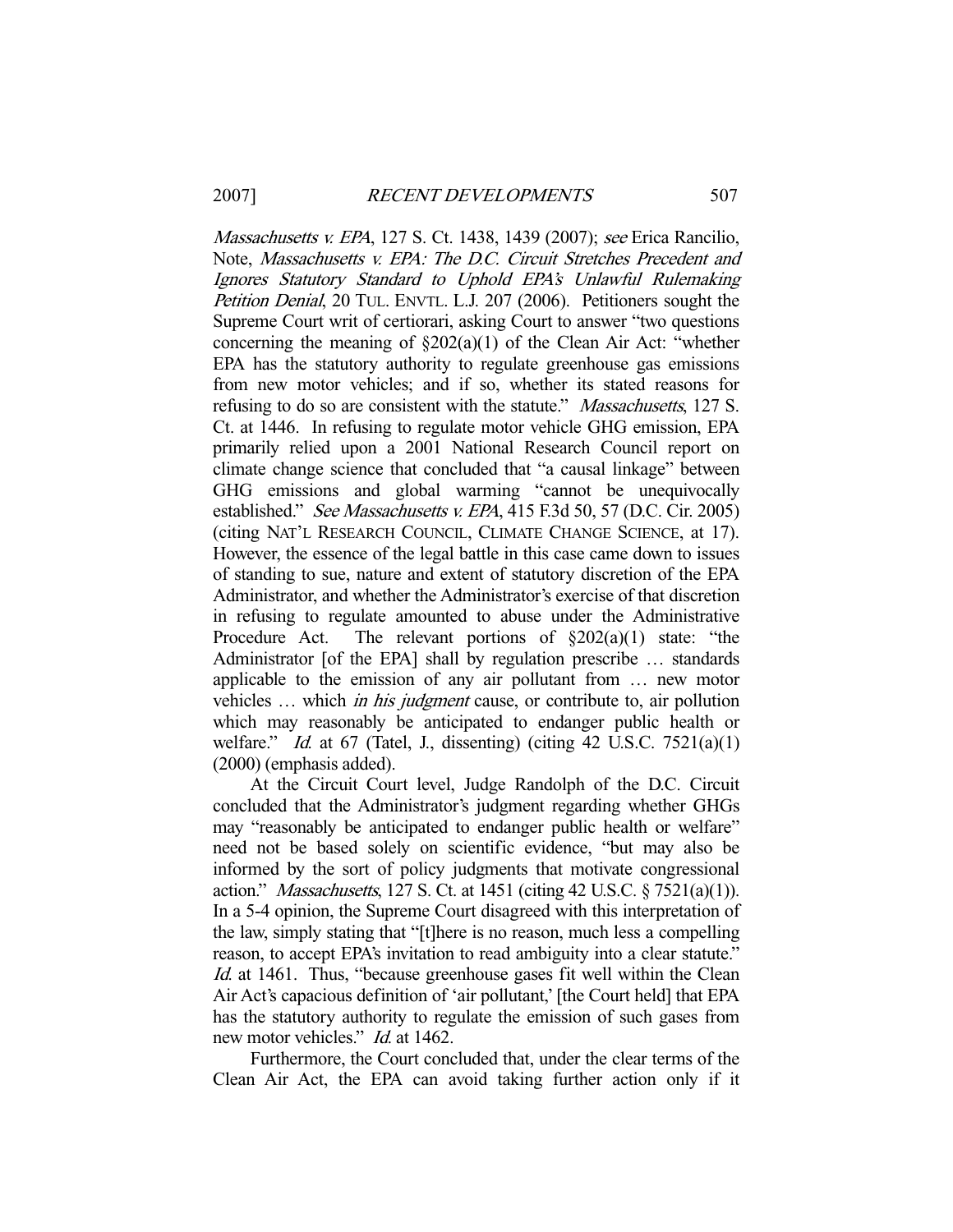determines that GHGs do not contribute to climate change or "if it provides some reasonable explanation as to why it cannot or will not exercise its discretion to determine whether they do." Id. Instead of complying with this clear statutory command, the Court concluded that the EPA offered only a list of reasons not to regulate. In concluding his opinion, Justice Stevens stated that, "contrary to Justice Scalia's apparent belief" that the EPA would prefer not to regulate greenhouse gases because of some residual uncertainty is "irrelevant." *Id.* at 1463. The statutory question remains whether sufficient information exists to make an endangerment finding. Id. Therefore, since the EPA offered no reasoned explanation for its refusal to decide whether GHGs cause or contribute to climate change, their action was arbitrary, capricious, or otherwise not in accordance with the law, and the refusal to regulate was set aside. *Id.* In a final note before reversing the judgment of the D.C. Circuit and remanding the case, the Court was careful to note that they "need not and do not reach the question whether on remand EPA must make an endangerment finding, or whether policy reasons can inform EPA's actions in the event that it makes such a finding," citing the Court's unwavering policy of affording Chevron deference to agency decision making. *Id.* They reiterated that they held "only that EPA must ground" its reasons for action or inaction in the statute." Id.

 Following this pioneering decision by the Supreme Court, and on the heels of the IPCC's most recent findings, the legislature must affect the changes to national environmental policy necessary to ensure the United States is taking action. Though the Court stopped short of compelling the EPA to regulate new motor vehicles, the holdings in Massachusetts v. EPA are certain to have a profound impact on the entire auto industry in the United States and may be a catalyst for widespread use of cleaner, more fuel efficient vehicles in the very near future.

## 4. The Act

 Considering the significant hurdles lawmakers face in creating and implementing laws and regulations to address the issue of global warming, and in light of California's pioneering history of air pollutant regulation, Governor Arnold Schwarzenegger signed California Assembly Bill 32 on September 27, 2006, establishing a "first-in-theworld comprehensive program of regulatory and market mechanisms to achieve real, quantifiable, cost-effective reductions of greenhouse gases." Press Release, Office of the Governor of the State of Cal., Gov. Schwarzenegger Signs Landmark Legislation To Reduce Greenhouse Gas Emissions (Sept. 27, 2006), available at http://gov.ca.gov/index.php?/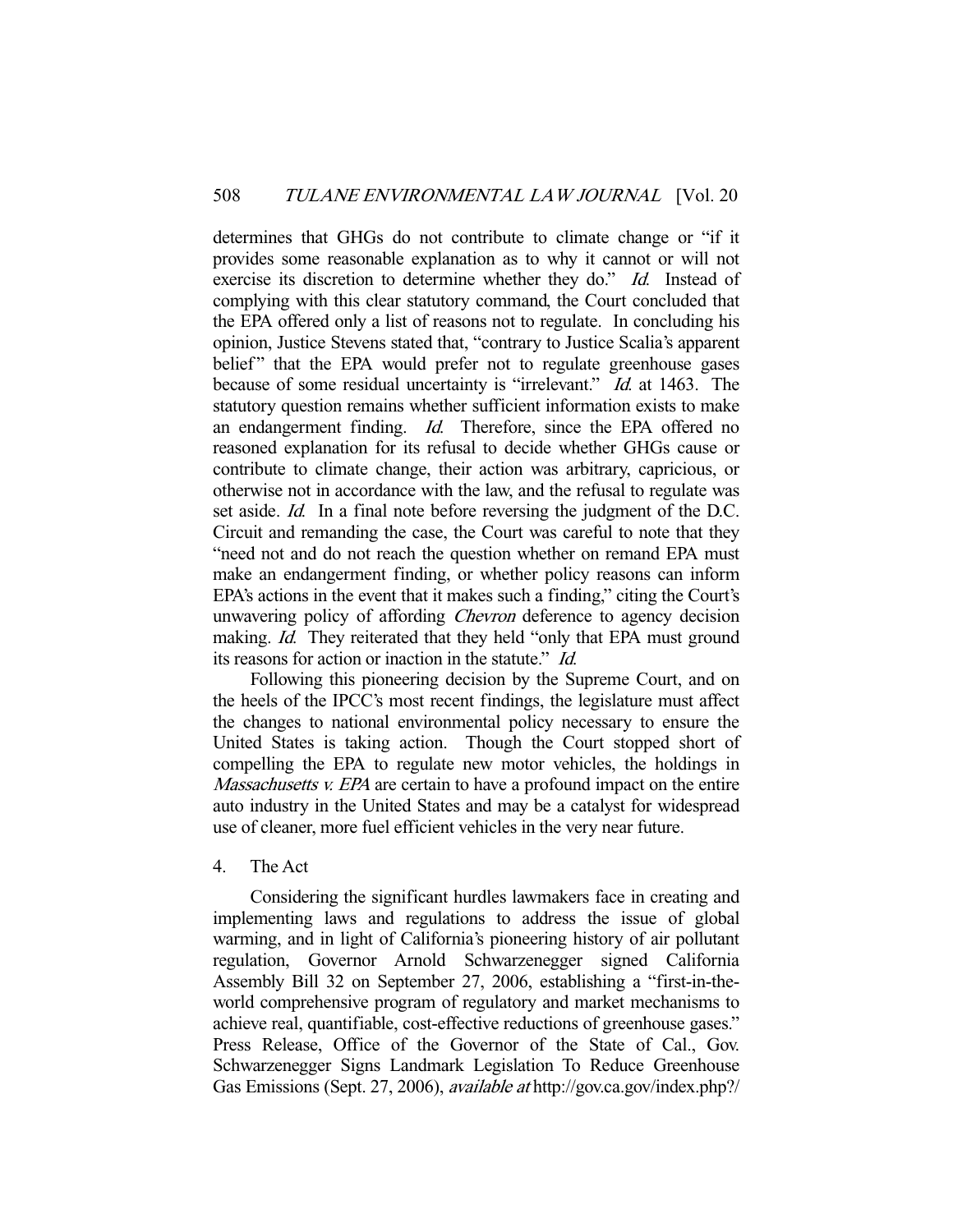print-version/press-release/4111. The California Global Warming Solutions Act of 2006 (Act) requires the California Air Resources Board (CARB) to develop regulations and market mechanisms, most likely in the form of a cap and trade system, that will "ultimately reduce California's [GHG] emissions by 25 percent by 2020. Mandatory caps will begin in 2012 for significant sources and ratchet down to meet the 2020 goals." The twenty-five percent reduction would reduce GHG emissions to 1990 levels, a goal nearly identical to that which was set by the UNFCCC in Kyoto in 1992. See From the Hill: United Stats Signs Kyoto Protocol on Climate Change, supra p. 125, at 29.

## 5. The Facts

 The Act requires CARB to "[e]stablish a statewide GHG emissions cap for 2020, based on 1990 emissions by January 1, 2008." Cal. Air Res. Bd., AB 32 Fact Sheet—California Global Warming Solutions Act of 2006 (Sept. 25, 2006), *available at* http://www.arb.ca.gov/cc/<br>factsheets/ab32factsheet.pdf. CARB is also required to "[a]dopt CARB is also required to "[a]dopt mandatory reporting rules for significant source of greenhouse gases" by the same date. By 2009, CARB must "adopt a plan . . . indicating how emission reductions will be achieved from significant GHG sources via regulations, market mechanisms, and other actions." Such regulations are "to achieve the maximum technologically feasible and cost-effective reductions in GHGs, including provisions for using both market mechanisms and alternative compliance mechanisms," i.e., cap and trade. Lastly, "prior to imposing any mandates or authorizing market mechanisms," the Act requires CARB to "evaluate several factors, including but not limited to: impacts on California's economy, the environment, and public health; equity between regulated entities, electricity reliability, conformance with other environmental laws, and to ensure that the rules do not disproportionately impact low-income communities." The bill also includes a safety valve, providing the Governor the ability to "suspend the emissions caps for up to one year in the case of an emergency or significant economic harm." Press Release, Office of the Gov. of the State of Cal., supra.

## 6. The Politics

 According to their stated findings included in the Act, the California legislature recognizes global warming will have detrimental effects on some of California's largest industries, including agriculture, wine, tourism, skiing, recreation and commercial fishing, and forestry.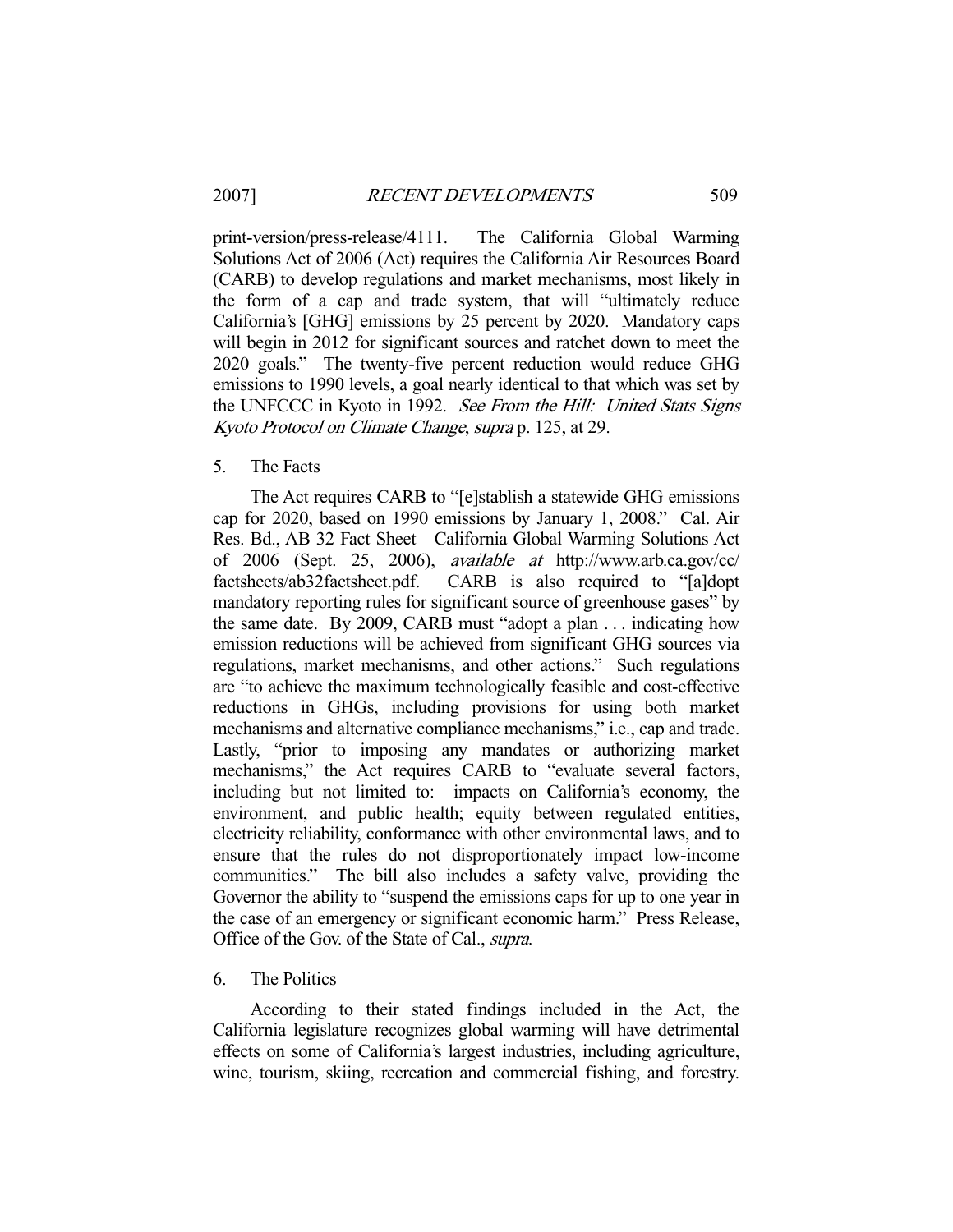See CAL. HEALTH & SAFETY CODE  $\S 38501(b)$  (West 2007). Furthermore, the legislature recognizes that "California has long been a national and international leader on energy conservation and environmental stewardship efforts . . . [and] will continue this tradition of environmental leadership by placing California at the forefront of national and international efforts to reduce emissions of greenhouse gases." Id. § 38501(c). However, the true political force behind this landmark legislative act can be found in section (d), where the legislature states that "[n]ational and international actions are necessary to fully address the issues of global warming . . . [and] action[s] taken by California . . . will have far-reaching effects by encouraging other states, the federal government, and other countries to act." Id. § 38501(d).

 Politically speaking, the Act is a response to the complacency the federal government has demonstrated with regard to climate issues. See Patrice Hill, Blair, Schwarzenegger Propose Alliance To Curb Global Warming, WASH. TIMES, Aug. 1, 2006, at A07. In August 2006, Governor Schwarzenegger met with British Prime Minister Tony Blair to discuss "banding together to curb global warming, bypassing the rest of the United States in what would be a trans-Atlantic market for rights to produce greenhouse gases." Id.

 Previously, California has taken steps to spur federal movement on climate change mitigation with regard to motor vehicle emissions. On July 22, 2002, the California Legislature passed Assembly Bill 1493 (Pavley), directing CARB to develop and implement GHG limits for vehicles beginning in model year 2009. See Carlson & Malloy, supra, p. 122 at 97. Although Congress kept for itself the authority to regulate air emissions from automobiles in the (CAA) of 1967, there is a specific provision that deals only with California. *Id.* at 102 (comments of Ann Carlson). According to a California law professor, "California has the right to establish its own emissions standards for automobiles . . . as long as those standards are at least as stringent as the federal standards, and they have been." *Id.* Thus, California could not prescribe regulations mandated by AB 1493 without that waiver in federal law. Id. Accordingly, "California is the only state in the country that arguably, at least, can regulate greenhouse gas emissions from automobile tailpipes." Id. The California rule, approved by CARB in 2004, requires a thirty percent reduction in GHGs emitted from motor vehicles in the state by 2016. Freeman, supra, at D1.

 Nevertheless, before any of California's GHG regulations could go into effect, EPA must issue a waiver under the CAA. Consequently, "[i]f California is permitted to impose the new regulations, the federal CAA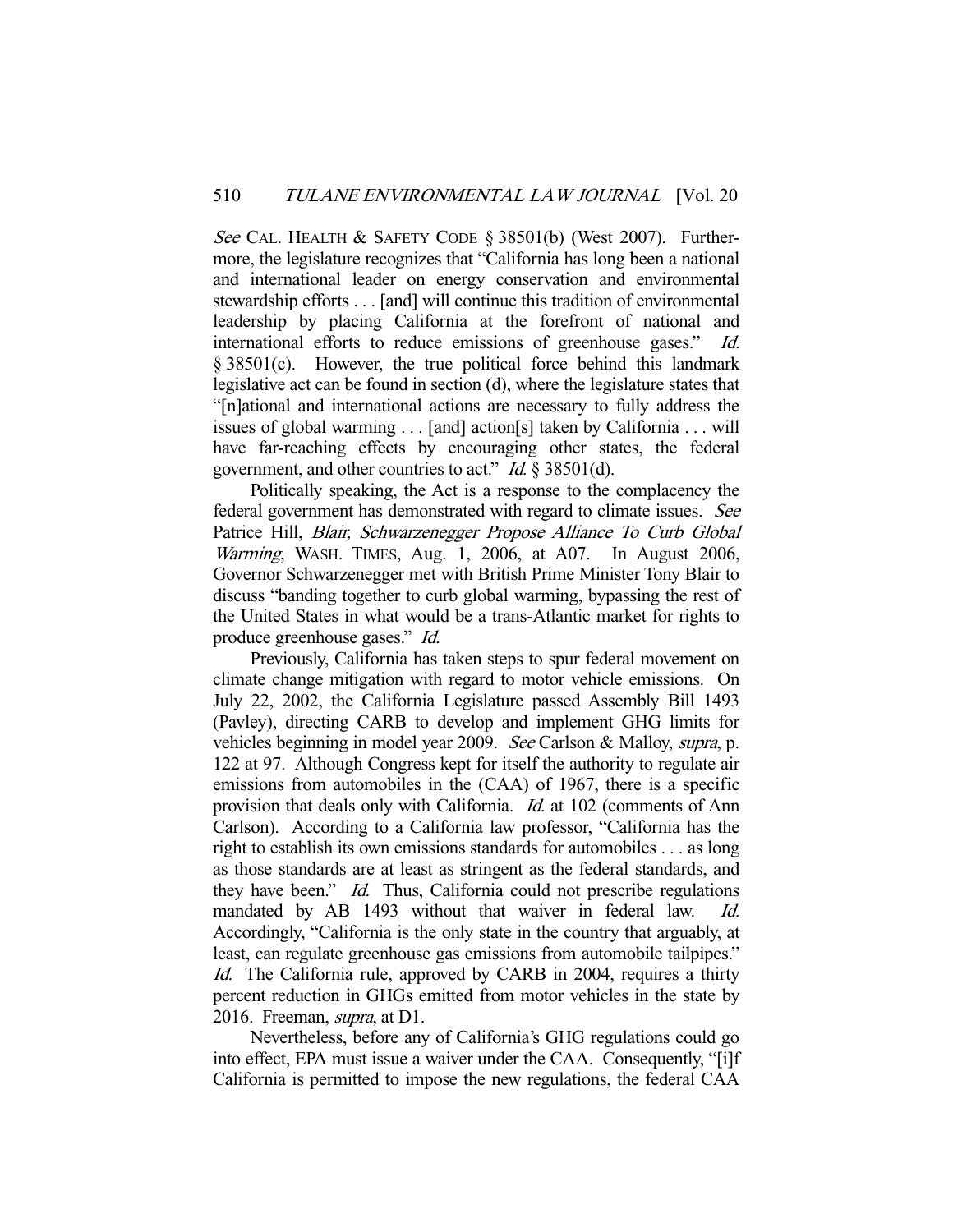allows other states with poor air quality to adopt California's rules after agency approval." Thus, the Supreme Court decision on the authority of EPA to regulate GHG emissions from motor vehicles can be viewed as the zenith of a climate change mitigation "campaign" that was intended not only to affect positive change in air quality in the State of California, but also to affect changes nationwide, as states would then be empowered to adopt California's new rules in lieu of more lenient federal emissions standards. In fact, on January 30, 2007, Massachusetts, Oregon, Connecticut, and five other states adopted California's tough GHG rules, thereby supplementing federal exhaust pollutant standards already in place. California's bold initiatives to curb GHG emissions within the state have spread infectiously to other states, republics, and commonwealths that share the concern that the planet is suffering and in dire need of relief. But these are just a few of the impacts California's global warming solutions and vehicular emissions regulations programs have made on domestic policy and the American entrepreneurial business sector.

# 7. The Impacts

 With the change of party control in the United States House and Senate in the 2006 congressional elections, Senator Barbara Boxer (D-Cal.) has assumed the top position on the Senate Environment and Public Works Committee. Darren Samuelsohn, CLIMATE: Sen. Boxer Says Calif. Level GHG Bill Not Likely To Fly in Congress, ENV'T & ENERGY DAILY, Dec. 6, 2006, *available at http://www.lexiscom (follow "News"* link; then follow "News Most Recent Two Years" link; then key in title). She has already planned an aggressive schedule that includes hearings on the California Global Warming Solutions Act of 2006. With this sort of state legislature precedent, the foundations for congressional debate on a national plan to address global warming are already in place.

 On January 16, 2007, a federal judge in Fresno, California, postponed trial of an auto industry lawsuit against California's clean cars global warming standards (AB 1493) pending the Supreme Court decision in Massachusetts v. EPA. Judy Lin, State Pollution Trial Is Delayed, SACRAMENTO BEE, Jan. 16, 2007, at A3. By granting a stay, U.S. District Judge Anthony Ishii put the fate of California's global warming vehicular pollution law in the hands of the Supreme Court, which found in favor of the states. Although the auto, energy and agriculture industries in California have stood in staunch opposition to the new GHG measures, state officials and businesses alike see great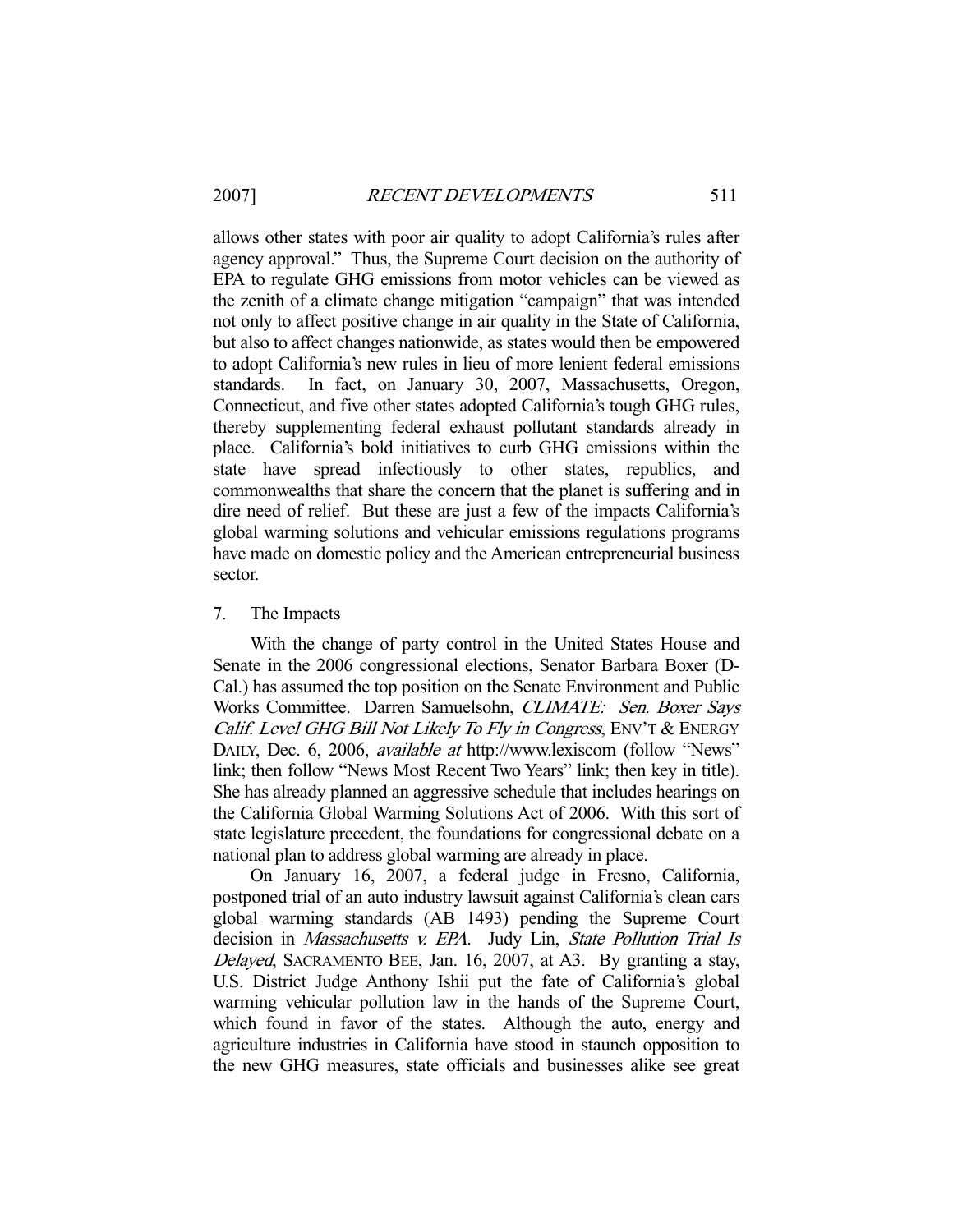opportunities for climate control, economic development, and restoration of the natural environment.

# 8. The Economic Vision

 Taking a page from the cap-and-trade market mechanisms utilized by signatories to the Kyoto Protocol, Governor Schwarzenegger, in a July 2006 speech, emphasized the need for a trading scheme as part of CARB's directive to create market mechanisms that help provide industries flexibility and enough time to comply with emissions reduction targets. California Governor Backs Trading in GHG Legislation, INSIDE GREEN BUS., July 14, 2006, http://inside greenbusiness.com/index.php/IGB/show/California\_governor\_backs\_ trading in ghg legislation. Thus, "[i]mplementing an emissions trading scheme in California 'will allow companies that reduce pollution faster than the law requires [to] sell those credits to others who need more time to catch up,' Schwarzenegger said." This "carbon-trading framework . . . will operate much like a stock exchange, allowing California businesses to identify the most cost-effective ways to meet the statewide emissions caps." Natural Res. Def. Council, Dispatches 2007: The Vote Heard Round the World: California Enacts Toughest Global Warming Law in All the Land, ONEARTH, Jan. 1, 2007, at 42, *available at* http://www.nrdc. org/onearth/07/wm/dispatches/asp. In other words, the "cap-and-trade approach will enable California businesses to buy and sell carbon emission credits in a global marketplace." In fact, Governor Schwarzenegger met with New York Governor George Pataki to discuss plans to cooperate on GHG emissions programs. Accordingly, "California businesses may one day trade carbon emissions with utilities operating in Northeast and Mid-Atlantic states, from Maine to Maryland, under the Regional Greenhouse Gas Initiative, a cap-and-trade system that will go into effect in 2009." The California trading system could also connect with the "European Union's carbon trading system, through which [twenty-five] member nations could buy and sell emissions credits with participating U.S. businesses."

# 9. The Future

 Although some critics claim such mandatory reductions could harm the state financially, a closer reading of the bill reveals real benefits for the climate, economy, and natural environment. Ecosystem Restoration: The Life-Giving Key to CO2 Reduction and Economic Progress, BUS. WIRE, Aug. 31, 2006, available at http://www.lexis.com (follow "News"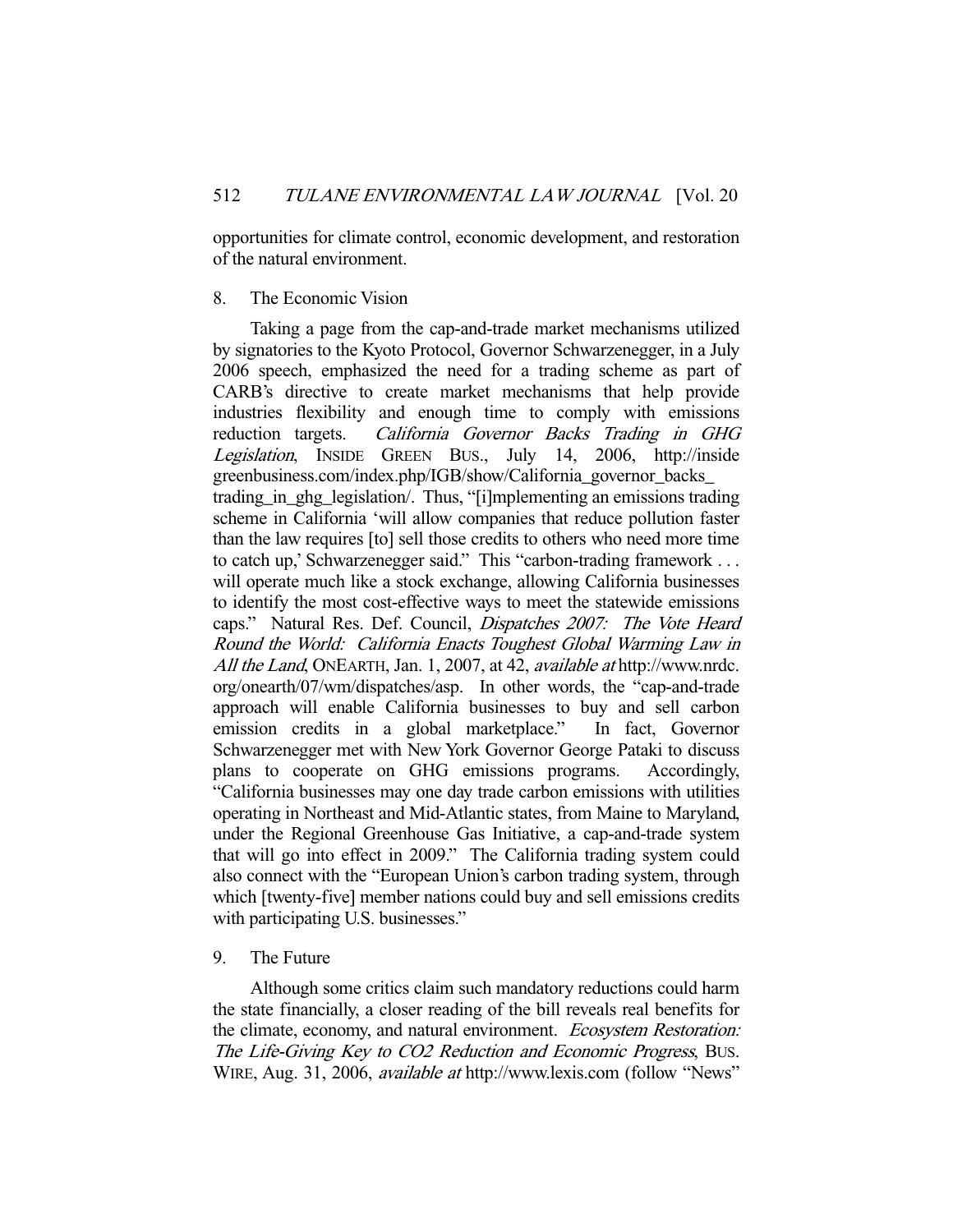link, then follow "News Most Recent Two Years," then key in title). "Specifically, the new law supports atmospheric CO2 reductions via ecorestoration projects like growing new forests and other forms of plant life." California eco-restoration firms are launching a pilot series of commercial scale phytoplankton restoration projects to revive failing ocean life and produce millions of tons of tradable low-cost GHG emission offset credits. Restoring these tiny ocean plants, sometimes referred to as "ocean forest," to 1980 levels of health and activity will generate billions of tons of CO2-sequestering biomass and feed the entire marine ecosystem from the bottom up. Specifically, with the advent of a Kyoto-like cap-and-trade system, California eco-restoration firms can engage in large-scale environmental restoration projects that are entirely funded through the trading of carbon credits on the emissions trading market. California's entrepreneurial innovation in environmental technology is likely to help form a more resilient foundation for the evolving National debate on climate change mitigation.

10. Analysis

 According to the California Legislature, "[g]lobal warming poses a serious threat to the economic well-being, public health, natural resources, and the environment of California." CAL. HEALTH & SAFETY CODE § 38501(a) (West 2007). This legislative finding holds true for the rest of the United States and, the world. As the scientific basis for dangerous anthropogenic interference with global climate strengthens and the world becomes more aware of the perils, tough choices akin to those made by the California legislature in enacting the California Global Warming Solutions Act of 2006 will no longer fade into the periphery of lawmakers' agendas. The science is sound, the threat is real, and the United States is falling behind the rest of the world in terms of facing the problem and, more importantly, doing its part in contributing to a solution.

 The State of California has been the practice field for environmental protection and regulation. Others have followed California's plans to protect public health and the environment, and the federal government often eventually succumbs to the overwhelming pressure of change.

 California has led the way for the nation to follow, because "[d]iscernable human influences now extend to other aspects of climate, including ocean warming, continental-average temperatures, temperature extremes and wind patterns." INTERGOVERNMENTAL PANEL ON CLIMATE CHANGE, supra, at 10. The Supreme Court has determined that the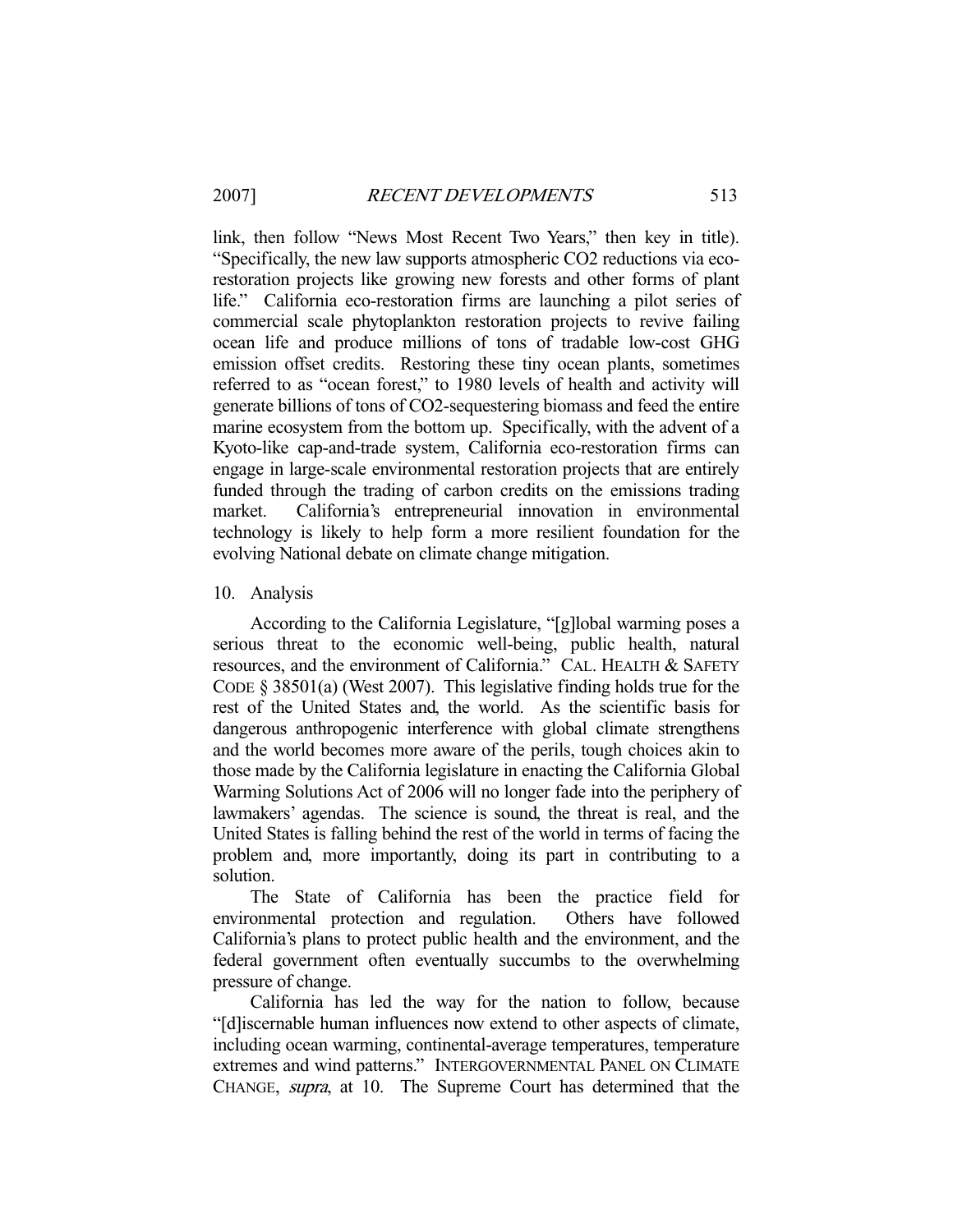federal government cannot continue to ignore the problem, but must face the fact that permitting GHG emissions to remain unregulated is in contravention of the law.

# J. Benjamin Winburn

# The Pets Evacuation and Transportation Standards Act, Public Law 109-308 (codified as amended at 42 U.S.C. § 5196b)

 On August 29, 2005, Hurricane Katrina made landfall on the Gulf Coast. CNN NEWS, CNN REPORTS: KATRINA STATE OF EMERGENCY 18- 20 (2005). The storm brought with it 140 mile-per-hour winds and twenty-five-foot storm surges. When the Seventeenth Street, London Avenue and Industrial Canal levees breached, water flooded the city quickly, downing everything in its path. See id. at 21-24. With most of the city uninhabitable, the city government ordered the mass evacuation of all remaining residents. Id. at 11. Rescuers ordered people to leave their pets behind. Press Release, Humane Soc'y of the U.S., With Hurricane Season upon Us, Congress Passes Landmark Bill To Leave No Pet Behind (Aug. 4, 2006) [hereinafter With Hurricane Season], available at http://www.hsus.org/press\_and\_publications/press\_releases/with\_hurricane\_ season upon.html. Some refused to part with their pets and elected to stay behind, putting themselves in serious danger. Others reluctantly parted with their animals, hoping someone else would rescue them. As midnight on August 29 approached, abandoned dogs could be heard barking all over the city. CNN News, *supra*, at 26. One reporter described seeing dogs wrapped in electrical lines being electrocuted alive. At least 250,000 animals were left behind when Hurricanes Katrina and Rita hit. Bestfriends.org, Louisiana Pet Evacuation Bill Becomes Law, http://network.bestfriends.org/News/PostDetail.aspx?np= 5239&g=gfa3c167-0062-4e91-6552-f6faf6fae37970 (last visited Mar. 29, 2007). Tens of thousands of domestic and wild animals perished from drowning, starvation, and disease. Humane Soc'y of the U.S., Katrina One Year Later: Great Gains, New Goals in Disaster Preparedness (Aug. 25, 2006), http://www.hsus.org/hsus\_field (follow "HSUS Disaster Center"; then "Disasters Latest News"; then "Katrina One Year Later . . .") [hereinafter One Year Later]. Only a fraction of the more than 10,000 animals rescued were reunited with their owners. LouisianaPetBill.org, *supra*. In the days after the storm, the Humane Society of the United States, the Louisiana Society for the Prevention of Cruelty to Animals (SPCA), and several other groups joined forces to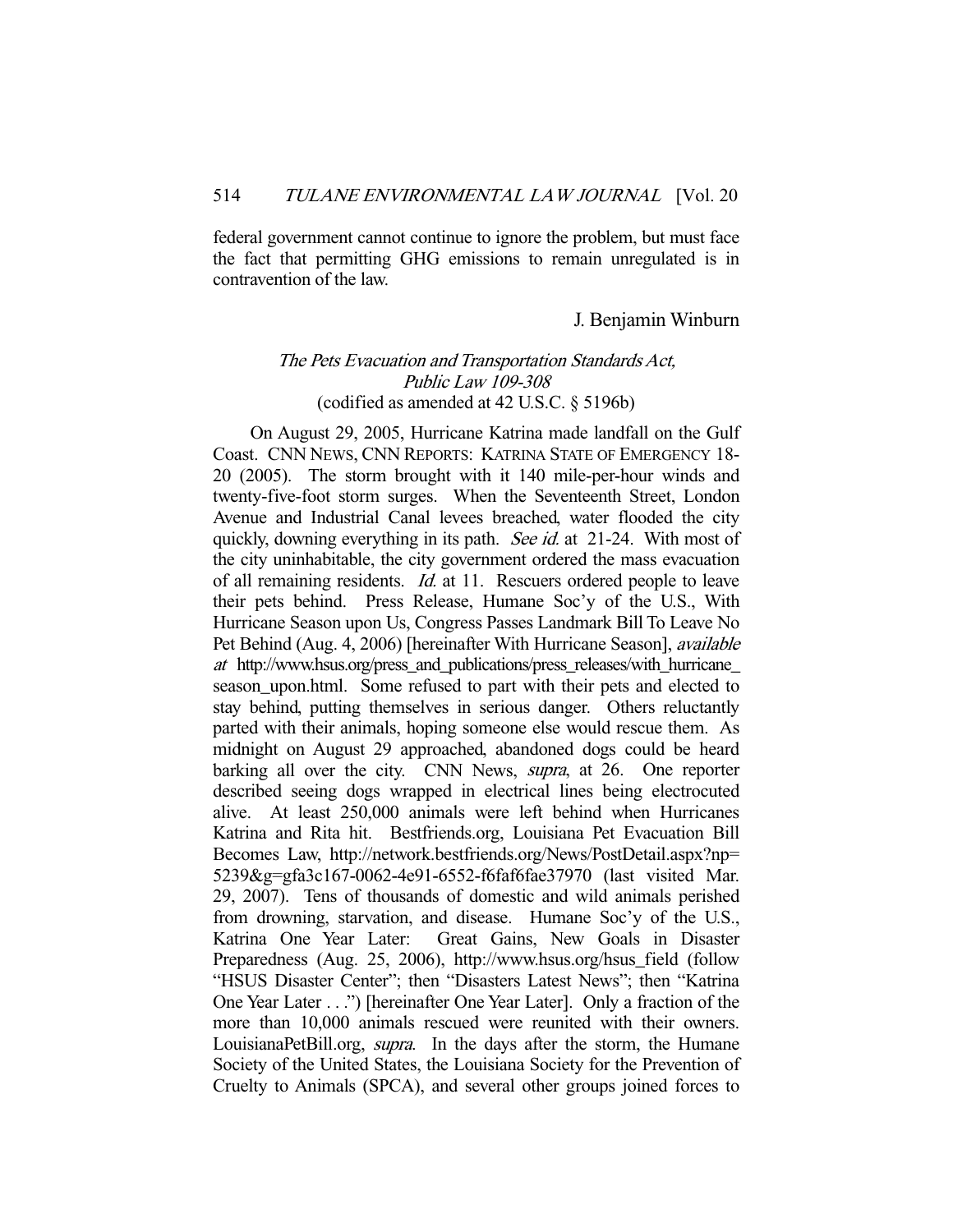save those animals left behind. Press Release, Humane Soc'y of the U.S., One Year After Katrina, Pets Factor into Disaster Planning (Aug. 25, 2006), http://www.hsus.org/press\_and\_ publications/press\_releases/oneyear-after-katrina-pets.html). Rescuers and volunteers entered the city and searched for pets. They left food for some and captured others. The rescued animals were taken to the Lamar Dixon Expo Center in Gonzales, Louisiana, which was at the time the world's largest animal shelter. More than 8000 animals passed through the Expo Center before it closed in October 2005. An overflow center was created at Dixon Correctional Institution where inmates were trained to care for the animals. The Humane Society spent close to \$6.3 million of donated funds to care for those animals that were rescued. One Year Later, supra.

 In the face of tragedy, a movement began. With the Humane Society acting as a relentless lobbyist, the legal and political landscape began to change. House Representatives Tom Lantos (D-Ca.) and Chris Shays (R-Conn.) advanced a federal bill that could transform the current policy on how animals factored into emergency planning. With Hurricane Season, *supra*. The Pets Evacuation Transportation Standards (PETS) Act is an amendment to the Robert T. Stafford Disaster Relief and Emergency Assistance Act (Staffords Act) (P.L. 109-308). In introducing the legislation, Representative Shays recognized that in disaster situations such as Katrina, "when given a choice between their own personal safety or abandoning their household pets, a significant number of people will choose to risk their lives in order to remain with their pets." Website of Congressman Christopher Shays, Pets Evacuation and Transportation Standards Act (PETS Act), http://www.house.gov/ shays/news/2005/september/PETS.pdf (last visited Feb. 23, 2007). In addition to safety concerns, Representative Shays noted that there are health concerns associated with abandoning pets in a disaster area. According to Shays, the PETS Act would require state and local authorities to incorporate household pets and service animals into emergency preparedness plans when introducing these plans to the Federal Emergency Management Agency (FEMA). The House passed the PETS Act on May 22, 2006 by a vote of 349 to 24. With Hurricane Season, *supra* pp. 148-49.

 In the Senate, Senators Ted Stevens (R-Alaska) and Frank Lautenberg (D-N.J.) introduced a slightly amended version of the Act. Id. The more expansive Senate measure "grant[ed] [FEMA] the authority to assist in developing [these] plans, authorize[d] financial help to states to create emergency shelters for people with their animals, and allow[ed] the provision of essential assistance for individuals with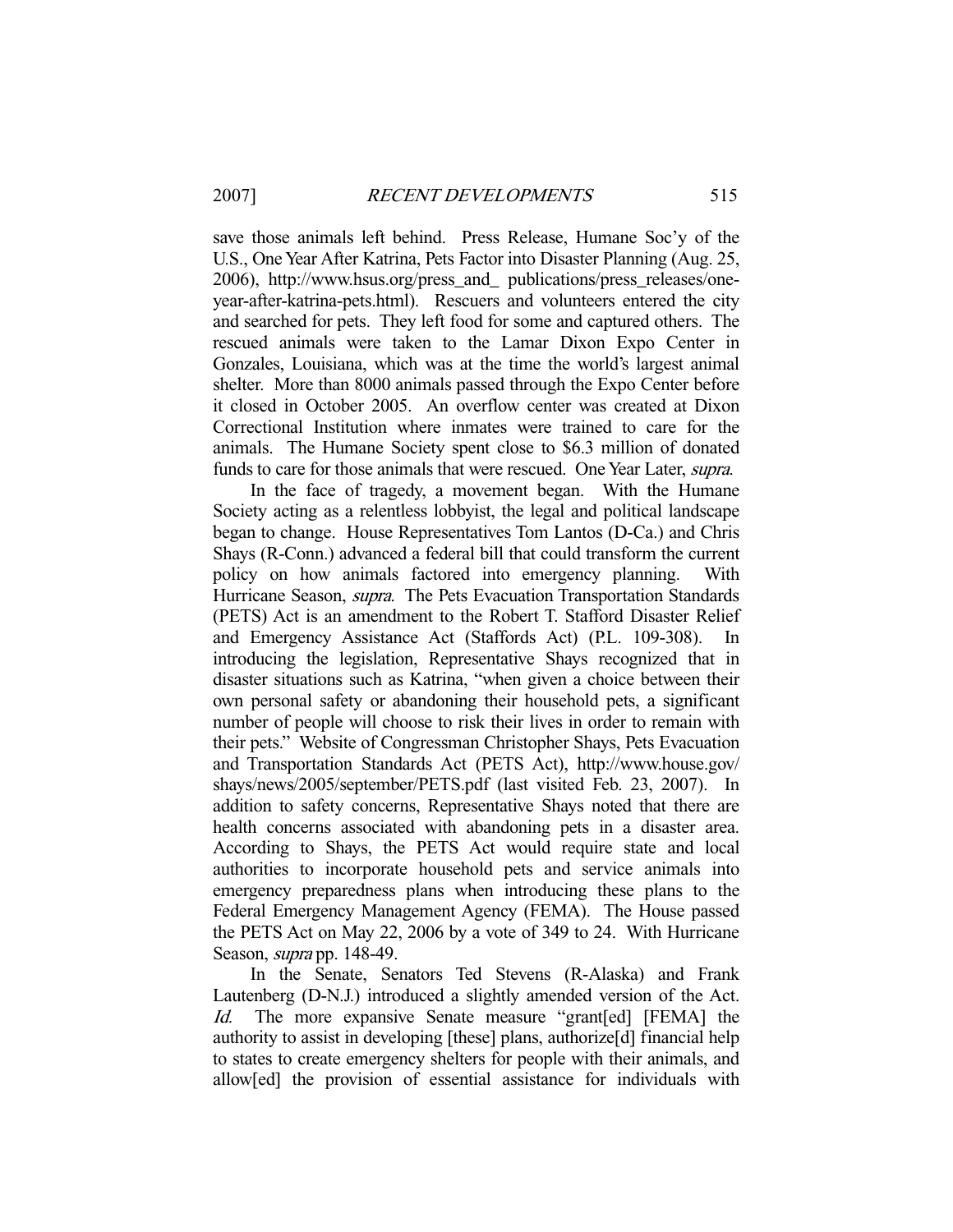household pets and service animals, and the animals themselves, following a major disaster." Humane Soc'y of the U.S., Never Again: The Pets Evacuation and Transportation Standards Act (Aug. 25, 2006), http:www.hsus.org/hsus field (Follow "HSUS disaster center"; then "Disasters Latest News"; then "Never Again . . ."). On August 3, 2006, the Senate unanimously passed its version of the PETS Act, and on September 20, 2006, the House concurred in the Senate amendment.

 On October 6, 2006, President Bush signed the PETS Act into law, making it Public Law 109-308. Codified as amended at 42 U.S.C. § 5196 (2006). The PETS Act amends the Stafford Act, requiring the Director to "ensure that [state and local emergency preparedness] plans take into account the needs of individuals with household pets and service animals prior to, during, and following a major disaster or emergency." 42 U.S.C. § 5196 (2006). Now, under the Emergency Preparedness Measures of 42 U.S.C § 5196, the Director may consider "plans that take into account the needs of individuals with pets and service animals." In addition, 42 U.S.C. § 5196, "[t]he Director may make financial contributions. . .to the States and local authorities for animal emergency preparedness purposes, including the procurement, construction, leasing, or renovating of emergency shelter facilities and materials that will accommodate people with pets and service animals." 42 U.S.C. § 5196. Finally, the bill revised the Essential Assistance section of 42 U.S.C. § 5170b so federal agencies must provide "rescue, care, [and] shelter . . . to individuals with household pets and service animals; and to such pets and animals," when ordered to give essential assistance to save lives during a disaster.

 In sum, the PETS Act extends the emergency preparedness plans already in place to individuals with household pets and service animals and the animals themselves. The amendments ensure that these individuals and their animals receive consideration when emergency and evacuation plans are being constructed and assistance when disaster strikes.

 Public comment on the newly passed PETS Act has been overwhelmingly positive. Wayne Pacelle, the Humane Society President and CEO, stated, "The House and Senate have taken an important step in ensuring that Americans will never again be forced to make an impossibly difficult choice: leave their animal behind while they flee a disaster or take their chances by staying in a disaster-stricken area with their pet." With Hurricane Season, supra. Currently, sixty-three percent of American households own pets, with a total of more than 358 million pets. The importance of including these pets in emergency preparedness